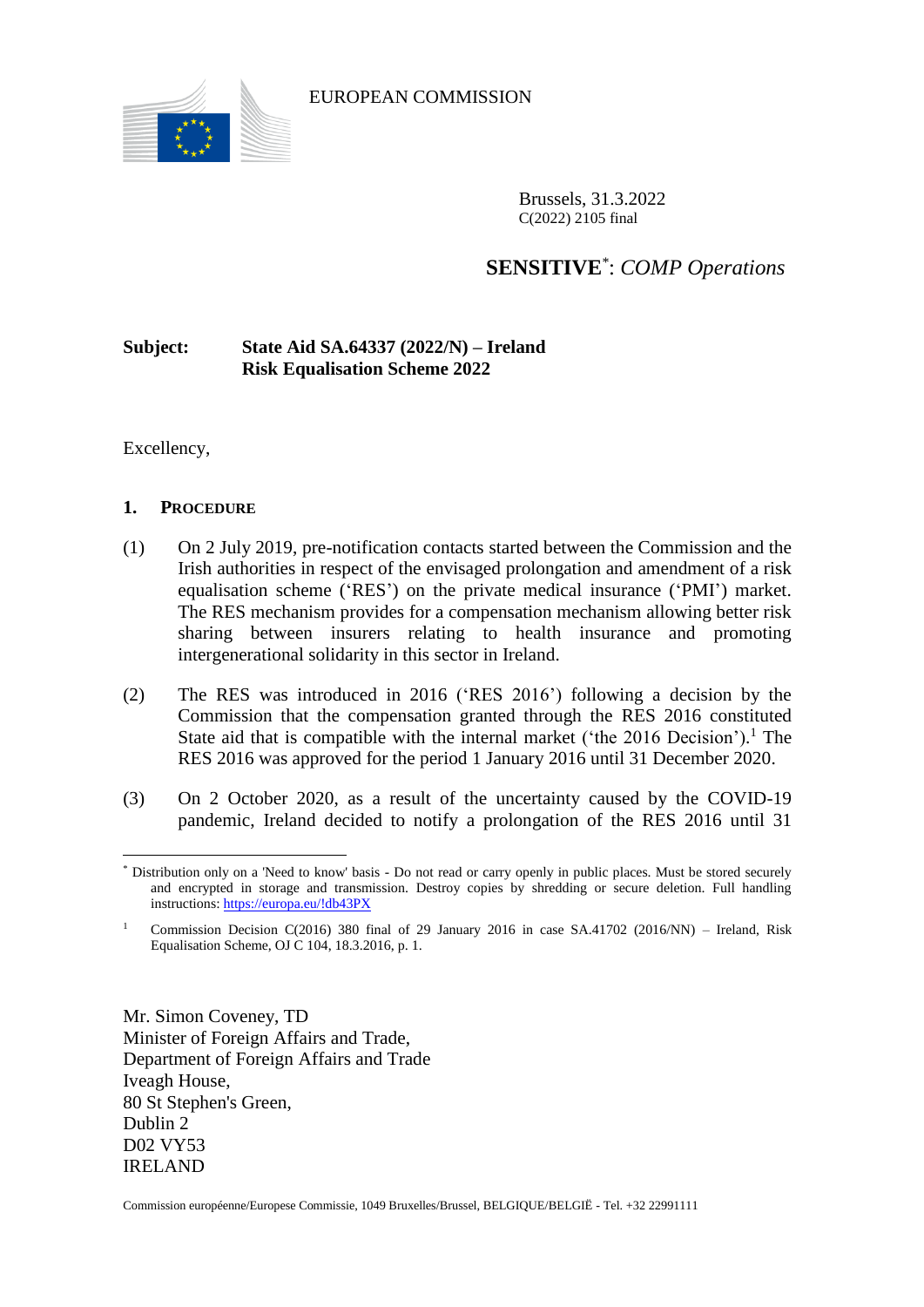March 2022 and put the pre-notified amendments on hold. On 14 December 2020, the Commission concluded that the notified prolongation was compatible with the internal market under Article  $106(2)$  TFEU<sup>2</sup>.

- (4) On 29 July 2021, new pre-notification contacts were established between the Commission and the Irish authorities in respect of a further extension of the RES 2016, with amendments, from 1 April 2022 until 31 March 2027. The main prenotified amendment was the creation of a High Cost Claims Pool ("HCCP"), see Section [2.5.2.](#page-12-0)
- (5) On 20 January 2022, the pre-notification was turned into a notification. Ireland complemented its notification with submissions on 11 March 2022 and 29 March 2022.
- <span id="page-1-0"></span>(6) In parallel, already in the context of the pre-notification exchanges that started in 2019 (recital [\(1\)\)](#page-0-0), the Commission services received informal submissions from three insurers active on the Irish PMI market: Irish Life Health ('ILH') (submissions of 9 April 2020<sup>3</sup>, 15 May 2020, 12 March 2021, 19 July 2021<sup>4</sup>, 19 October 2021 and 16 December 2021<sup>5</sup>), Laya Healthcare ('Laya') (submission of 15 May 2020) and Vhi Insurance DAC ('Vhi') (submissions of 17 May 2020, 6 December 2021 and 17 March 2022).
- (7) The Commission received comments from the Irish authorities on the different issues raised in the submissions from the insurers on 24 April 2020<sup>6</sup>, 29 July 2021 (reply to insurer's submissions from May 2020, submitted as part of the start of the pre-notification contacts), 12 November 2021 (reply to ILH's submission from July and October 2021) and 20 January 2022 (reply to Vhi's submission of 6 December 2021).
- (8) Ireland exceptionally agrees to waive its rights deriving from Article 342 of the Treaty on the Functioning of the European Union ("TFEU"), in conjunction with Article 3 of Regulation  $1/1958<sup>7</sup>$  and to have this Decision adopted and notified in English.

### **2. DESCRIPTION OF THE MEASURE**

#### **2.1. The Irish health insurance market**

(9) As set out at recitals (5) to (7) of the 2016 Decision, the Irish health system is characterised by a mix of public and privately funded health services. The public health system is governed by the Health Act 1970 as amended. The public health

 $\overline{2}$ Commission Decision C(2020) 8730 final of 14 December 2020 in case  $SA.58851(2020/N)$  – Ireland, Prolongation of the Risk Equalisation Scheme, OJ C 17, 15.1.2021, p. 1.

<sup>&</sup>lt;sup>3</sup> Submission addressed to the Irish authorities but the Commission was in cc of the correspondence.

<sup>4</sup> ILH attached again its submissions of 9 April 2020 and 12 March 2021. It also attached a submission it sent to the Irish authorities on 7 January 2021.

<sup>5</sup> Following a meeting held on 10 December 2021.

<sup>6</sup> This concerns a reply to ILH's submission of 9 April 2020.

<sup>&</sup>lt;sup>7</sup> Regulation No 1 determining the languages to be used by the European Economic Community, OJ 17, 6.10.1958, p. 385.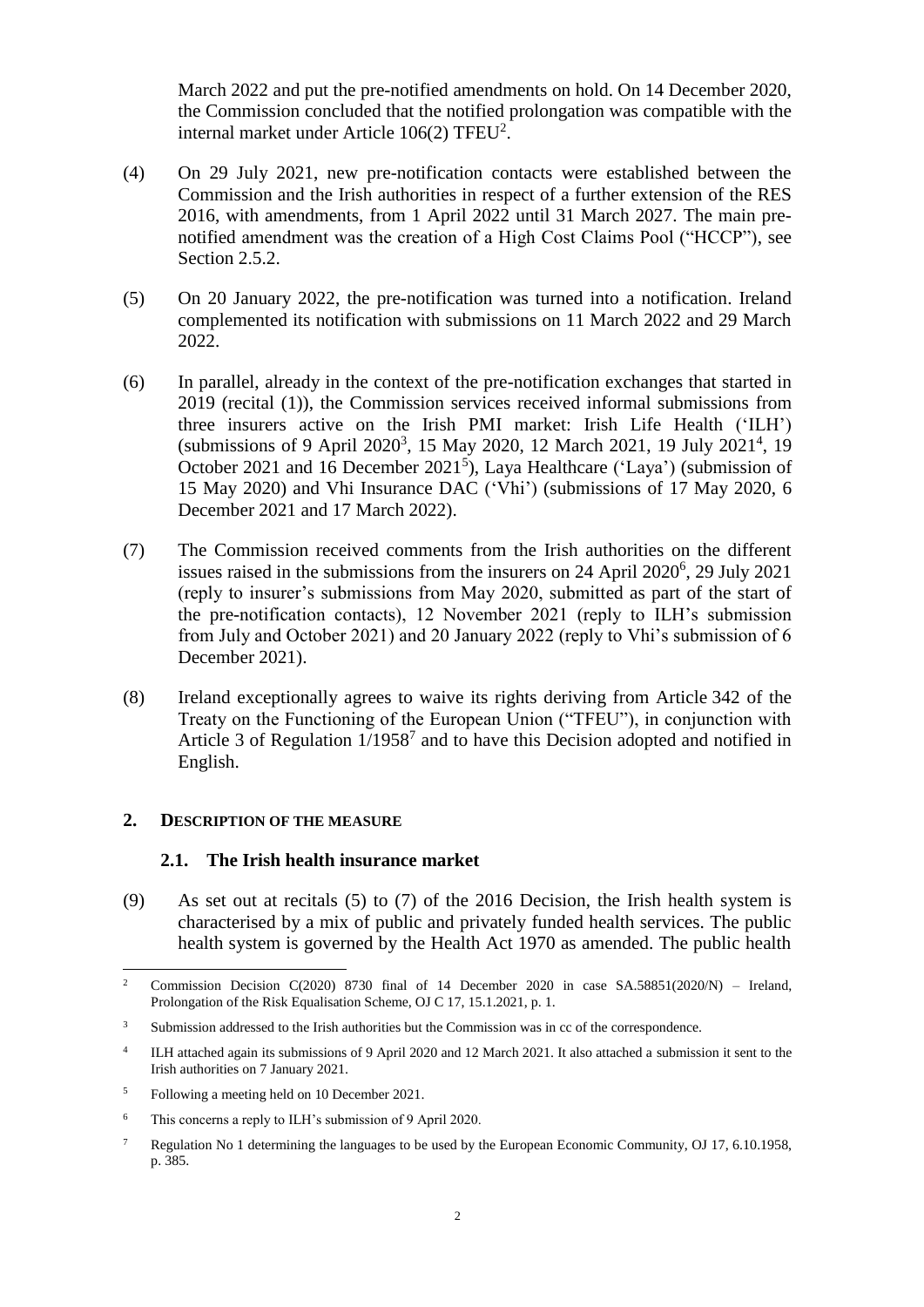system is administered by the Health Service Executive ('HSE'), and is financed by taxation.

- (10) A large proportion of the Irish population is entitled to free medical services. Individuals whose income is below a certain threshold are entitled to a "medical card." This entitles the holder to prescription drugs (subject to small payment) and free access to public hospital services and to general practitioners. Medical card holders account for approximately  $32\%$  of the population.<sup>8</sup> Other individuals may not be entitled to a "medical card" because their income exceeds the threshold, but they may be entitled to a "GP visit card" which entitles them to free access to a general practitioner. GP visit card holders account for approximately 10.8% of the population.  $9$
- (11) Persons who have neither medical cards nor GP visit cards are entitled to use public hospital services, subject to paying out-of-pocket for some expenses.
- (12) In addition to the public health system, Ireland also has a strong PMI market. This operates on a voluntary basis – customers are not obliged to take out any form of health insurance.
- (13) As noted at recital (7) to the 2016 Decision, PMI fulfils two roles in Ireland. First, it is a complement to the public health system – holders of PMI can obtain reimbursement for charges levied by the public health system (e.g. for private patient treatment in public hospitals). Second, it is a supplement to the public health system – holders of PMI can avail, for example, of private hospitals.
- (14) Following the 2016 Decision, the Irish PMI market continued to develop<sup>10</sup>. The relevant market developments are outlined in Section [2.3.](#page-3-0)

### **2.2. Public service obligations**

<span id="page-2-0"></span>(15) The public service obligations for PMI providers in Ireland are set out in the Health Insurance Act 1994 (as amended, hereinafter "the Act")<sup>11</sup>, which defines the health insurance policy objective of the Irish State: "*The principal objective of this Act is to ensure that, in the interests of the common good and across the health insurance market, access to health insurance cover is available to consumers of health services with no differentiation made between them (whether effected by risk equalisation credits or stamp duty measures or other measures, or any combination thereof), in particular as regards the costs of health services, based in whole or in part on the health risk status, age or sex of, or frequency of provision of health services to, any such consumers or any class of such consumers*."<sup>12</sup>

<sup>&</sup>lt;sup>8</sup> See the detailed statistics available at<https://www.sspcrs.ie/portal/annual-reporting/report/eligibility>

See the detailed statistics available at<https://www.sspcrs.ie/portal/annual-reporting/report/eligibility>

<sup>10</sup> Commission Decision C(2016) 380 final of 29 January 2016 in case SA.41702 (2016/NN) – Ireland, Risk Equalisation Scheme, OJ C 104, 18.3.2016, p. 1, paragraphs 5-12.

<sup>11</sup> Health Insurance Act 1994, Number 16 of 1994. The Act, including all amendments is available here: [https://www.irishstatutebook.ie/eli/isbc/1994\\_16.html.](https://www.irishstatutebook.ie/eli/isbc/1994_16.html) 

<sup>&</sup>lt;sup>12</sup> See section 1A-(1) (a) to (d) of the Act.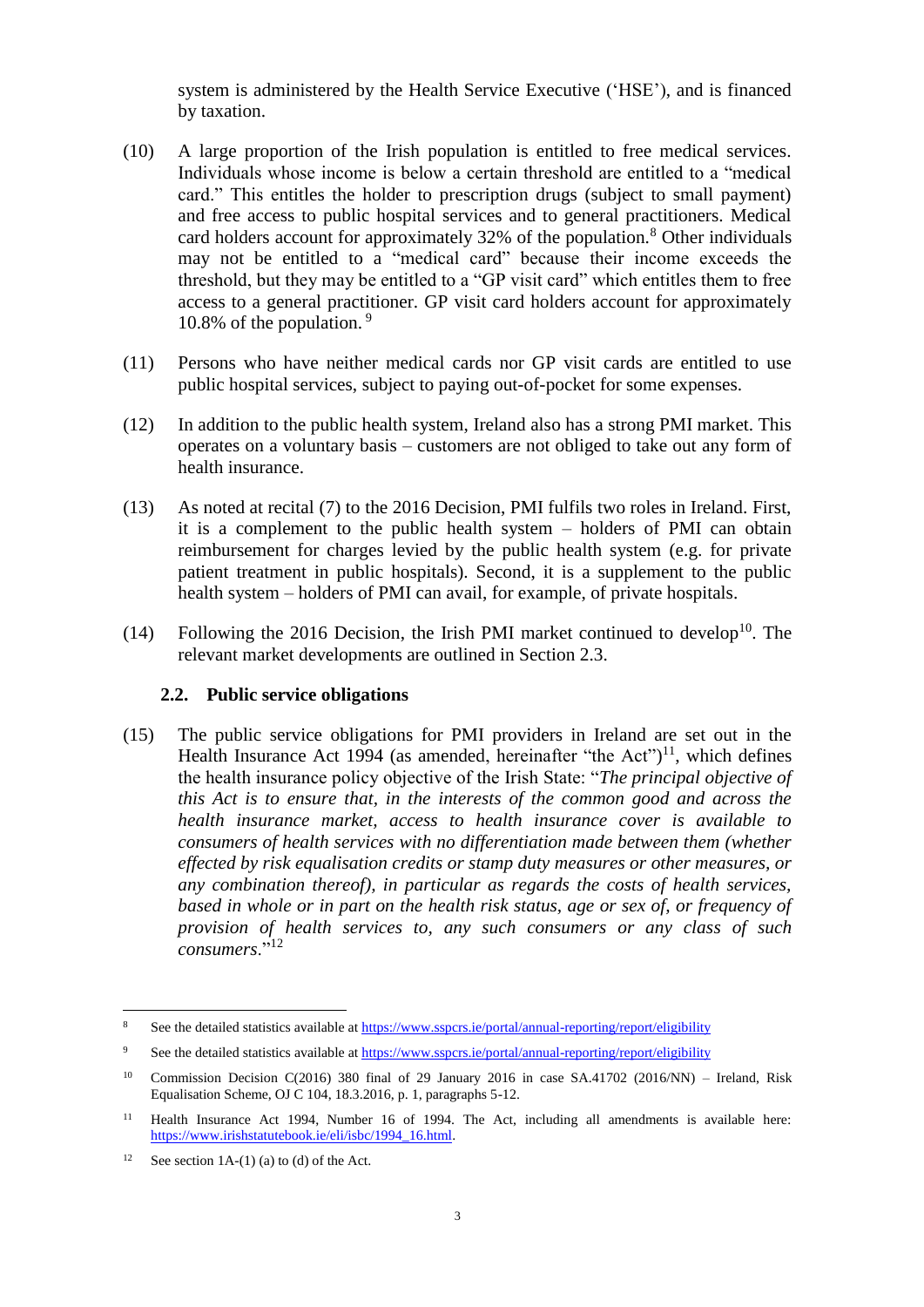- <span id="page-3-2"></span>(16) The Act sets out the four PMI obligations, which are designed to support this objective, as follows:
	- (a) Community Rating: Insured persons pay the same level of premium for a given level of benefit, regardless of health profile (age, gender or health status). $13$
	- (b) Open Enrolment: Health insurers must accept all applications, regardless of age or health status<sup>14</sup>.
	- (c) Lifetime Cover: An insurance contract cannot be terminated or fail to be renewed by the insurer without the consent of the insured person, even as the insured person ages and/or his physical condition declines<sup>15</sup>.
	- (d) Minimum Benefits: Insurers must provide a certain minimum level of benefits prescribed by legislation for all insurance products<sup>16</sup>.
- (17) The rationale behind these requirements is to promote solidarity among age groups, genders and people of different health status, as well as to guarantee a satisfactory quality level of health care.
- (18) The Commission refers to recitals (10) to (12) of the 2016 Decision for a detailed description of the public service obligations for the private health insurers, which have remained unchanged.

## <span id="page-3-0"></span>**2.3. Market developments since 2016**

## *2.3.1. Market dynamics*

- (19) In recent years, the Irish private medical insurance market has continued to expand, growing from a membership of 2.15 million people as of December 2016 to 2.2 million people in July 2021. The total membership as of July 2021 represents 46.7 % of the total population in Ireland. In the twelve months leading up to July 2021, the insured population has increased by 47 000 people or 2.2 %.
- <span id="page-3-1"></span>(20) The Irish PMI market was opened up to competition in 1994 by the Act and the number of providers in the market has decreased from four in 2016 to three today, with ILH's acquisition of GloHealth in 2017. The current providers are Vhi (the incumbent insurer with a market share of 50 %), Laya (market share of 26 %) and ILH (market share of 20 %) $17$ .

 $13$ Section  $7(1)(b)$  of the Act. Some exceptions exist to this rule, including reduced rates for children and young adults (Section 7(5) of the Act).

<sup>&</sup>lt;sup>14</sup> Section  $1A(1)(b)$  of the Act.

<sup>&</sup>lt;sup>15</sup> Section 9(1) of the Act.

<sup>16</sup> Section 10 of the Act.

 $17$  The figures are based the number of members that each insurer has and are taken from HIA report to the Minister for Health of September 2020 entitled "Report of the Authority to the Minister for Health on an evaluation and analysis of returns from 1 July 2019 to 30 June 2020, including advice on Risk Equalisation Credits" published (in redacted form) a[t https://www.hia.ie/publication/risk-equalisation.](https://www.hia.ie/publication/risk-equalisation)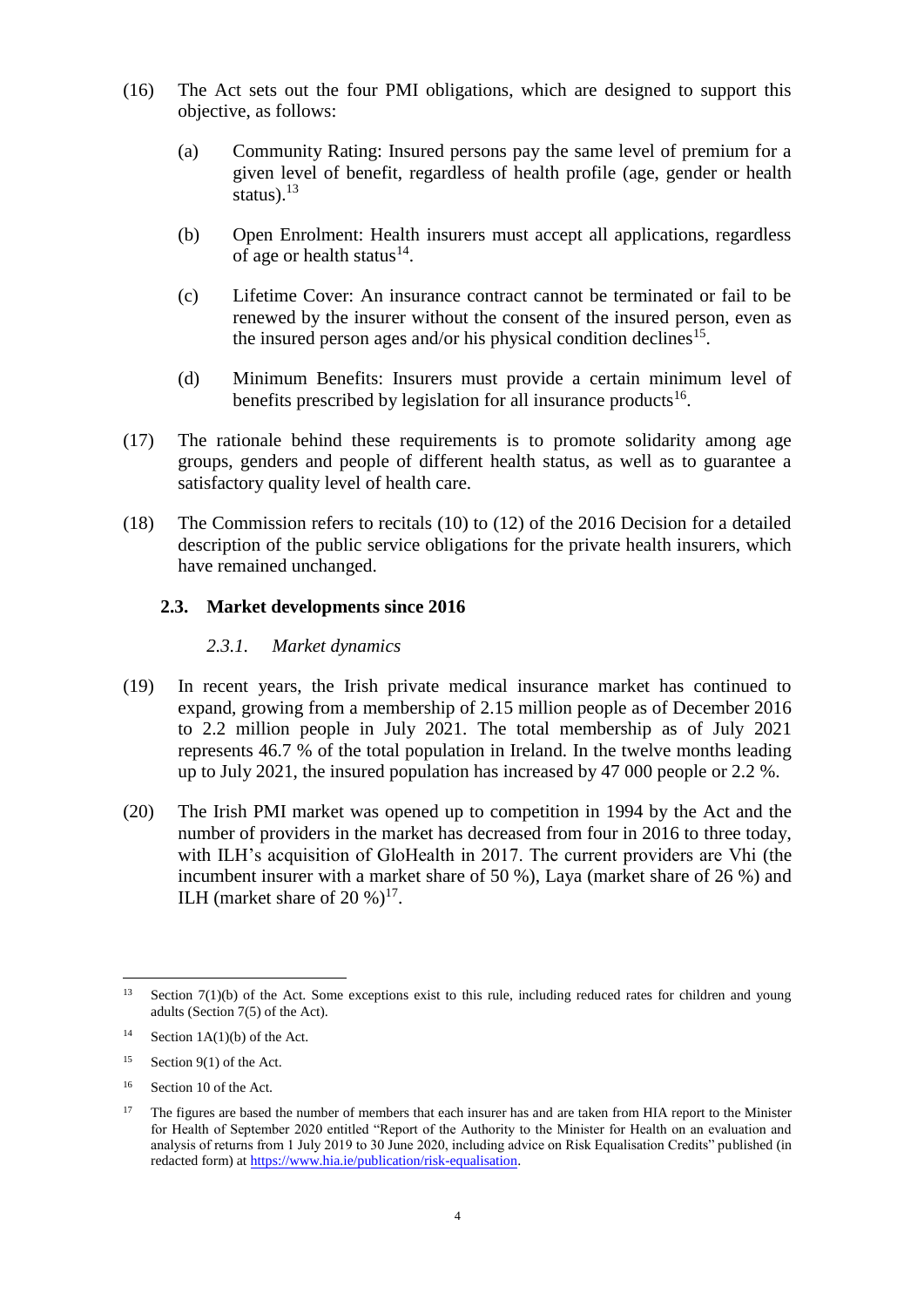(21) Vhi continues to have a larger proportion of older customers (recital (9) of the 2016 Decision). This is partly caused by Vhi's historical presence as formerly the sole health insurer and its current position as the largest operator in Ireland. It also reflects the current market context, including the general ageing of the population and the fact that older, "higher risk" individuals who have a more acute need of PMI cover are less inclined to switch, compared to younger, "lower risk" individuals that have PMI cover who are more likely to either switch insurers or leave the PMI market altogether. This has the effect that in terms of insurance portfolio, Vhi has a larger share of the older age bands which are traditionally "higher risk" sections of the population.

## *2.3.2. Vertical integration of services*

- (22) Health insurers in Ireland have begun to pursue tentative strategies of vertical integration. This means that the health insurance companies have closer control over healthcare provision as well as insurance provision. For example, Vhi took full ownership of the Swiftcare clinics (a primary care service with diagnostic facilities for minor injuries and illnesses) in September 2017, and both ILH and Laya have developed partnerships with diagnostic and primary care facilities in 2018 and 2019. The provision of services through these vertical integration strategies is not captured in the claims included in the RES calculation, which only includes hospital provided care.
- (23) The healthcare activities from the three insurers are accounted for separately. The Swiftcare clinics are part of Vhi Health & Wellbeing DAC, which is a different entity from the part of Vhi that runs the insurance business (Vhi Insurance DAC). The healthcare activities from ILH and Laya are provided under a partnership agreement and therefore also provided by different entities<sup>18</sup> with their own accounts.
- (24) Other activities, such as travel insurance and other non-health related insurance activities, are also separated from the health insurance activities of the three providers. These different insurance types have claim costs and premiums that are linked to individually identifiable policies.

*2.3.3. Inflation*

<span id="page-4-0"></span>(25) According to Ireland, inflation of healthcare costs has been significant for a number of years. By way of example, in their earlier projections<sup>19</sup>, the Health Insurance Authority ('HIA') has assumed claims to be affected by inflation in the order of 4% per annum. This was driven by a number of factors and it is difficult to isolate the impact of individual factors. The increase in healthcare costs inflation has led to increased health insurance premiums. These increased health insurance costs may lead to younger people dropping cover, which in turn would threaten the continued feasibility of the system. In making recommendations to

 $\overline{a}$ <sup>18</sup> For Laya those different entities are 'Laya Health and Wellbeing Clinics', part of the same group as Laya. For ILH those entities are minor injury clinics, completely separate from ILH.

<sup>19</sup> HIA, Report of the Authority to the Minister for Health on an evaluation and analysis of returns from 1 July 2019 to 30 June 2020, including advice on Risk Equalisation Credits, September 2020, page 44, available at: [https://www.hia.ie/sites/default/files/Report%20to%20the%20Minister%20for%20Health%20on%20Risk%20Equ](https://www.hia.ie/sites/default/files/Report%20to%20the%20Minister%20for%20Health%20on%20Risk%20Equalisation%20Credits.pdf) [alisation%20Credits.pdf.](https://www.hia.ie/sites/default/files/Report%20to%20the%20Minister%20for%20Health%20on%20Risk%20Equalisation%20Credits.pdf)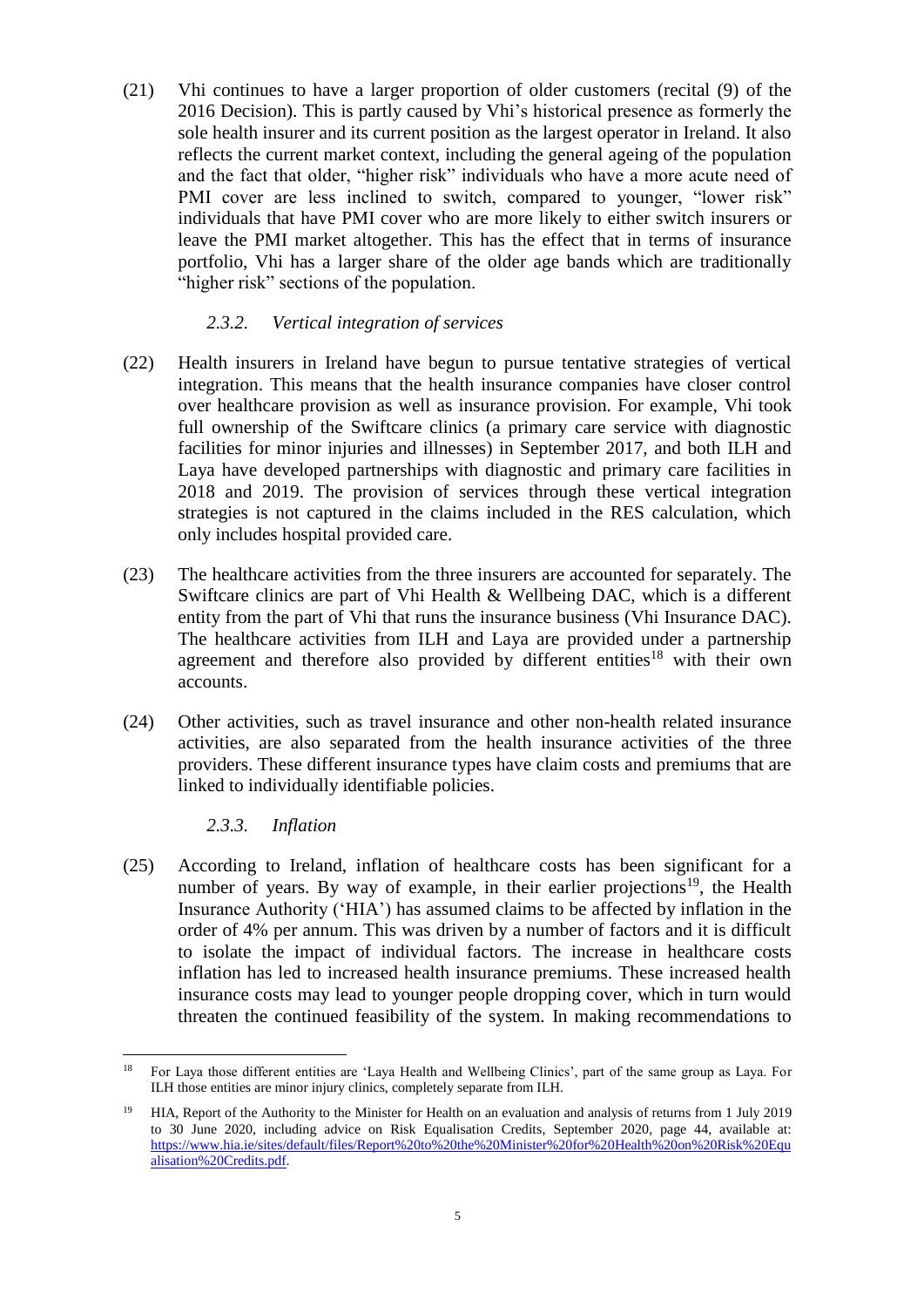the Minister for Health on the amounts of risk equalisation credits to apply, the HIA is required to have regard to the aim of maintaining the sustainability of the health insurance market in addition to the principal objective of the  $Act^{20}$ .

(26) Ireland explains that in its most recent projections<sup>21</sup>, the HIA proposes a reduction to 3% per annum expected claims inflation for the period 2022-2023. The insured population is expected to continue to grow during this period, and the ageing of that population is expected to contribute an additional 1% to claims inflation.

*2.3.4. Impact of COVID-19*

- (27) The COVID-19 pandemic has had a huge impact on life in Ireland since March 2020, with different restrictions imposed in order to reduce the spread of the virus.
- (28) There has been a reduction in the diagnosis and treatment of critical illnesses such as cancer, resulting in longer waiting lists for certain procedures and specialists. This has been caused by the impact of COVID-19 restrictions as the nation has grappled with the pandemic and some hospitals have attempted to limit the spread of the virus by reducing capacity for certain procedures. There is also concern amongst medical professionals that patients are delaying going to hospital because of the fear of contracting the virus. This may have a knock-on impact on the volume and/or severity of claims incurred by health insurers in the mediumterm.
- (29) In January 2021, all 18 private hospitals agreed to a 'safety net' agreement with the HSE which, if certain metrics were triggered, enabled the HSE to have access of up to 15% or 30% of those hospital's capacity. This depended on the levels of community infection, hospitalisation of patients with COVID-19, and numbers of patients being treated in Intensive Care Units. The agreement was put in place for 12 months. This agreement was invoked by the HSE in January 2021, however its use was ceased in May 2021. Subsequently, in January 2022, the HSE agreed a further 'safety net' agreement which provides for access to private hospitals on either a reasonable endeavours basis or on a guaranteed capacity notice. This agreement ends in June 2022.
- (30) While the Commission's Spring 2021 forecast projected that Ireland's economy will grow by 4.6 % in 2021 and 5 % in 2022, the report also warned of the "scarring effect" of long-term unemployment on the Irish economy. An economic downturn may lead to a reduction in the proportion of the population with private health insurance cover and / or a reduction in the level of cover purchased by customers with health insurance being price sensitive. Indeed, during the previous recession, the proportion of the population with health insurance cover declined from 51 % to 46 % and many people actively moved to plans with lower cover to save costs while staying in the private health system.

 $\overline{a}$ <sup>20</sup> This requirement flows from section  $7E(1)(b)(iii)(I)$  of the Act, and the Minister for Health must also consider the sustainability of the market under section  $7E(2)(a)(iv)$  in recommending the value of the stamp duty.

<sup>&</sup>lt;sup>21</sup> HIA, Report of the Authority to the Minister for Health on an evaluation and analysis of returns from 1 July 2020 to 30 June 2021, including advice on Risk Equalisation Credits, October 2021, page 23, available at: [https://www.hia.ie/sites/default/files/Autumn%20RES%20Report%202021\\_1.pdf.](https://www.hia.ie/sites/default/files/Autumn%20RES%20Report%202021_1.pdf)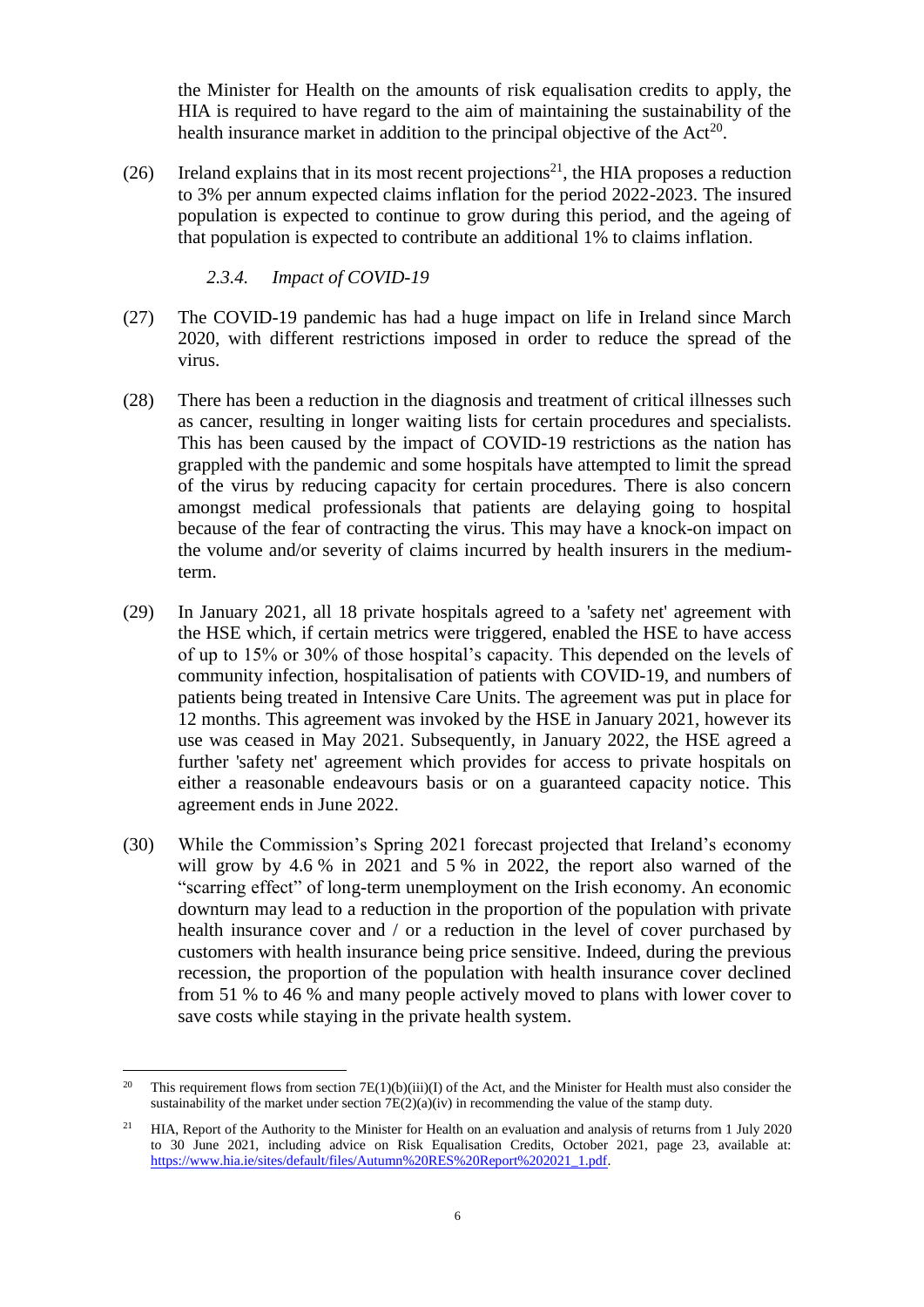(31) In calibrating the credits and stamp duty levels applicable from 1 April  $2021^{22}$ , the HIA assumed that hospital utilisation rates would revert to levels observed before the pandemic and that membership would reduce slightly, particularly among younger lives. Initial concerns regarding impact of COVID-19 on employment and health insurance take-up seem to be unfounded in the short term. In January 2021, the number of overall health insurance customers has increased over the corresponding figure in January 2020 (+1.7 %). The assumptions used to calibrate credits and stamp duty levels are updated each year based on market trends. Early indications would show that 2021 claims and private healthcare usage are below long-term trends due to continued limitations on access due to COVID-19 and other operational issues in public hospitals, e.g. a cyber-attack against HSE systems in May 2021, which has resulted in postponed elective care.

### <span id="page-6-2"></span><span id="page-6-0"></span>**2.4. The previous Risk Equalisation Schemes**

<span id="page-6-1"></span>(32) The Commission has approved a RES for the Irish PMI market on five occasions in the past: in  $2003^{23}$ ,  $2009^{24}$ ,  $2013^{25}$  and  $2016^{26}$  (prolonged in  $2020^{27}$ ). The Commission refers to recitals (13) to (17) of the 2016 Decision for more detailed information on the 2003, 2009 and 2013 schemes and to recitals (18) to (50) of the 2016 Decision for more detailed information on the RES 2016.

#### **2.5. The notified measure: the RES 2022**

- <span id="page-6-3"></span>(33) The aim of the notified measure<sup>28</sup> has remained unchanged compared to the RES 2016, i.e. to ensure that insurers whose customers (on average) have a higher risk profile are compensated by insurers whose customers (on average) have a lower risk profile. The net beneficiary (or beneficiaries) of the system will be any insurer(s) whose customers (on average) are older and have greater health problems than the market average. There may therefore be more than one net beneficiary. Until now there is one net beneficiary (Vhi) and the other insurers have been net contributors to the scheme.
- (34) The Irish RES does not aim to cover the full costs of the net beneficiary (or any insurer) in providing health insurance. $29$

- <sup>27</sup> Commission Decision C(2020) 8730 final of 14 December 2020 in case SA.58851(2020/N) Ireland, Prolongation of the Risk Equalisation Scheme, OJ C 17, 15.1.2021, p. 19.
- <sup>28</sup> Health Insurance (Amendment) Act 2021, Number 47 of 2021, available at: [https://www.irishstatutebook.ie/eli/2021/act/47/enacted/en/print.html.](https://www.irishstatutebook.ie/eli/2021/act/47/enacted/en/print.html)

 $22$ <sup>22</sup> How the credits and stamp duty levels are calibrated is explained in Section[s 2.5.1.1,](#page-7-0) [2.5.1.2](#page-8-0) and [2.5.1.3.](#page-9-0)

<sup>&</sup>lt;sup>23</sup> Commission Decision C(2003) 1322fin of 13 May 2003 in case N 46/2003 Risk equalisation scheme in the Irish health insurance market, OJ C 186, 6.8.2003, p.16. This decision was upheld by Case T-289/03 *BUPA and others v. Commission* ECLI:EU:T:2008:29.

<sup>&</sup>lt;sup>24</sup> Commission Decision C(2009) 3572 final of 17 June 2009 in case N 582/2008 Health Insurance intergenerational solidarity relief, OJ C 186, 8.8.2009, p.2.

<sup>&</sup>lt;sup>25</sup> Commission Decision C(2013) 793 final corr. of 20 February 2013 in case SA.34515 (2013/NN) –Ireland, Risk equalisation scheme 2013, OJ C 204, 18.7.2013, p.2.

<sup>26</sup> Commission Decision C(2016) 380 final of 29 January 2016 in case SA.41702 (2016/NN) – Ireland, Risk Equalisation Scheme, OJ C 104, 18.3.2016, p. 1.

<sup>&</sup>lt;sup>29</sup> See recitals (119), (143) and (159) of the 2013 Decision (footnote [25\)](#page-6-0).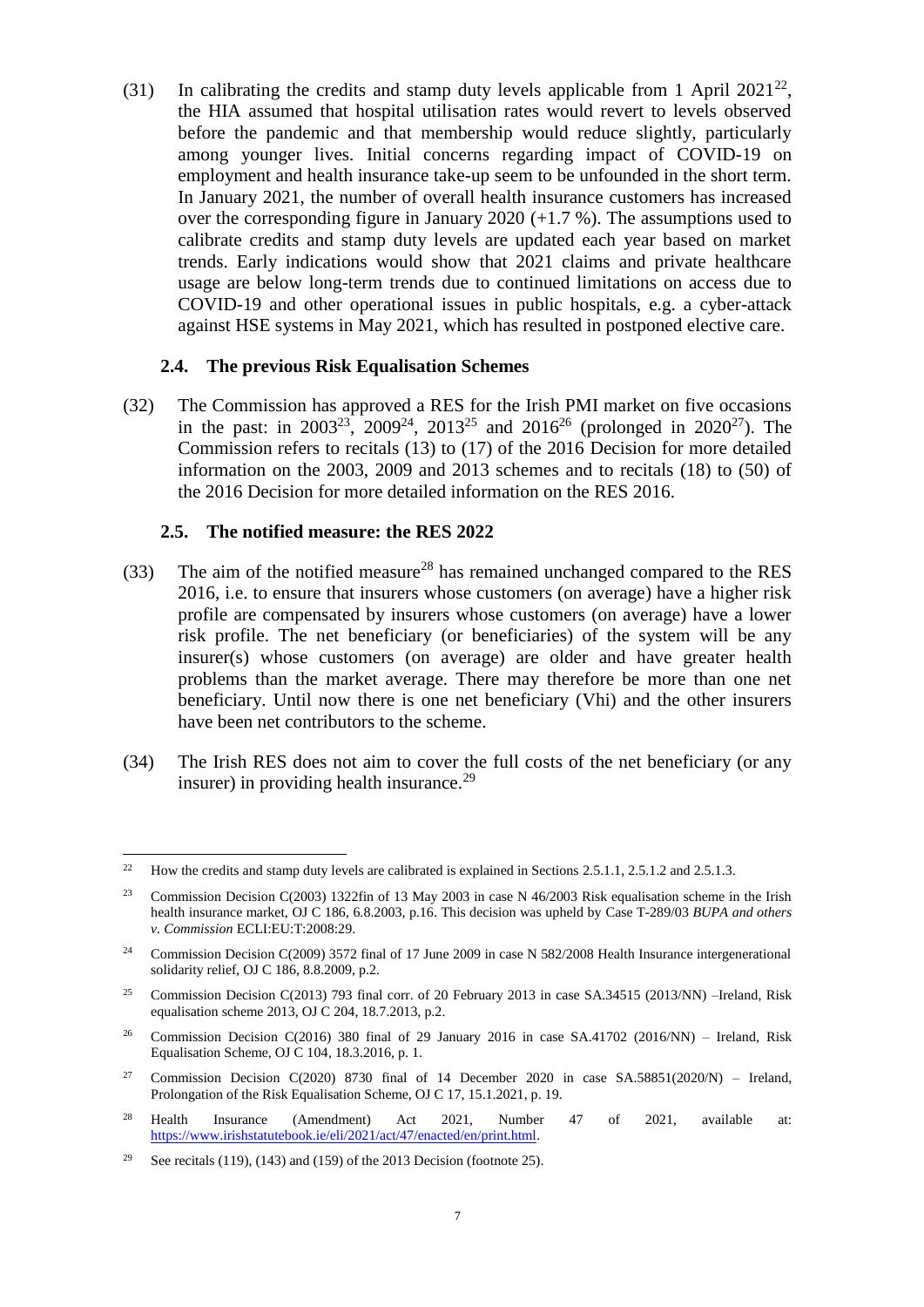(35) With the notified measure, Ireland seeks approval of a further prolongation of the RES 2016 until 31 March 2027 and a modification (i.e. the introduction of the HCCP) compared to the RES 2016. Apart from the introduction of the HCCP and an updated ROS to check whether overcompensation took place (see Section [2.5.3\)](#page-14-0), there are no further amendments introduced by RES 2022 in comparison with the RES 2016. The envisaged new RES 2022 is described in the following recitals.

*2.5.1. The RES 2022*

<span id="page-7-3"></span>(36) The insurers receive payments from the Risk Equalisation Fund under three headings: Age Related Health Credits ('ARHC') (which reflect the age profile, gender and level of cover of the customer), hospital utilisation credits ('HUCs') (which are triggered if an insured person receives hospital treatment) and the HCCP (Section [2.5.2\)](#page-12-0). The insurers pay into the Risk Equalisation Fund by means of stamp duties (Section [2.5.1.2\)](#page-8-0). The RES and payments from the Risk Equalisation Fund are managed and administered by the  $HIA^{30}$ .

## 2.5.1.1. Credits

- <span id="page-7-0"></span>(37) ARHCs are defined by section 11C of the Act and Schedule 4 thereto. They are paid to the insurers in respect of individuals who are insured under relevant health insurance products in Ireland.
- <span id="page-7-1"></span>(38) ARHC takes account of whether the insurance product is "advanced". An advanced insurance contract is defined as, in essence, one which covers more than 66 % of the full cost of hospital charges in a private hospital, or more than the prescribed minimum payments under the minimum benefit regulations.<sup>31</sup> A higher level of ARHC is available for advanced contracts.
- (39) As noted at recital (24) of the 2016 Decision, the distinction between advanced and non-advanced products is intended to ensure that the support is proportionate and does not involve people with lower levels of benefit subsidising to a disproportionate degree high levels of cover than those they have chosen for themselves $32$ .
- <span id="page-7-2"></span>(40) HUCs are also paid to insurers in respect of all insured individuals for each overnight stay and day case admission in hospital. The level of HUCs is defined in Schedule 3 to the Act.<sup>33</sup> As noted at recital  $(25)$  to the 2016 Decision, the use of HUCs means that the costs associated with individuals who claim (representing less healthy lives) are shared with those who do not.

 $30<sup>2</sup>$ Section 11D and 21 of the Act.

 $31$  See section 11E(4) of the Act

<sup>&</sup>lt;sup>32</sup> According to the Irish authorities, 90 % of the health insurance contracts are "advanced". Within the category of advanced contracts there are many different "plans" distributed among 4 levels, level 2, 3, 4 and 5. Level 1 plans are the non-advanced contracts. 16 % of the population are in plans higher than level 2 and those plans are often referred to as "luxury benefits". The Irish authorities, taking into account the aim of market stability and affordability, do not propose at present to alter the RES by extending the calibration of the RES to also include luxury benefits as it will lead to an increase of the stamp duty.

<sup>&</sup>lt;sup>33</sup> HUC is defined in section 6A of the Act, which is drafted to be part of the definition of risk equalisation credits. The definition incorporates Schedule 3 through the term "relevant amount" which is also defined in section 6A.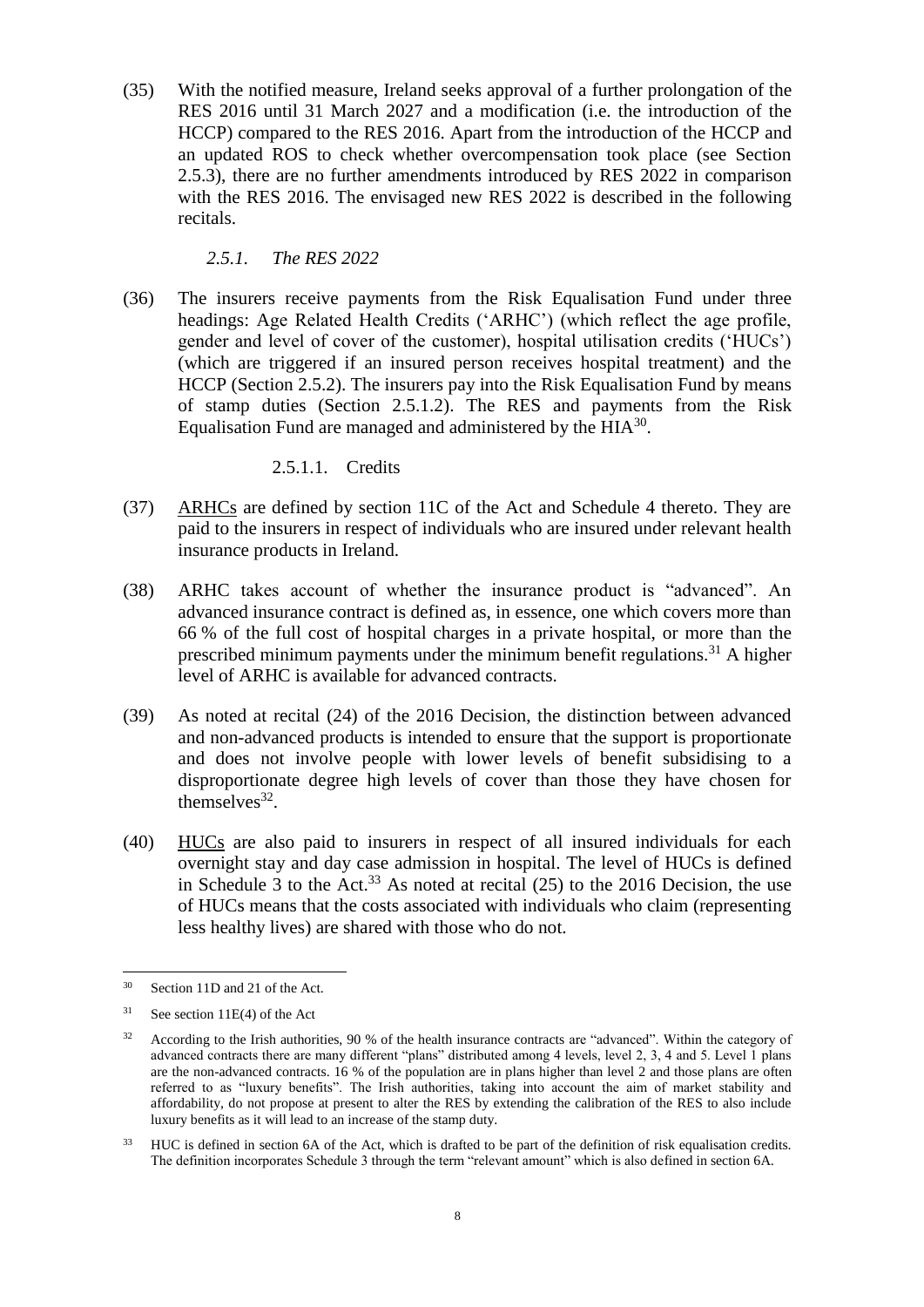(41) The proposed level of ARHC and HUC, at the commencement of RES 2022, are set out in Table 1. The rationale for those credits are set out in a report<sup>34</sup> from the HIA for the Minister of Health<sup>35</sup>.

|              | HUCs (overnight/day | <b>ARHCs</b>   |                         |                         |                         |
|--------------|---------------------|----------------|-------------------------|-------------------------|-------------------------|
| Age bands    | case)               | Non-advanced   |                         | Advanced                |                         |
|              |                     | Men            | Women                   | Men                     | Women                   |
| 64 and under | € 125/75            | $\epsilon$ 0   | $\epsilon$ <sub>0</sub> | $\epsilon$ <sub>0</sub> | $\epsilon$ <sub>0</sub> |
| 65-69        | € 125/75            | $\epsilon$ 325 | $\epsilon$ 150          | €950                    | $\epsilon$ 500          |
| 70-74        | € 125/75            | $\epsilon$ 500 | € 350                   | € 1 575                 | € 1 075                 |
| 75-79        | € 125/75            | €775           | $\epsilon$ 575          | € 2 375                 | € 1700                  |
| 80-84        | € 125/75            | €950           | $\epsilon$ 650          | $\epsilon$ 2975         | € 2 1 2 5               |
| 85 and above | € 125/75            | € 1 150        | $\epsilon$ 775          | € 3 550                 | € 2425                  |

#### **Table 1: Credits applicable from 1 April 2022 to 31 March 2023**

#### 2.5.1.2. Stamp duties

- <span id="page-8-0"></span>(42) The Risk Equalisation Fund is funded by stamp duties collected from the insurers on every insurance contract sold. Stamp duties reflect the type of insurance contract being sold. In particular, there is a higher level of stamp duty for "advanced" benefits which cover a minimum proportion of the cost of private treatment.
- (43) Under section 11D(4)(a) of the Act, all stamp duties collected in respect of PMI contracts are paid into the Risk Equalisation Fund. The level of stamp duty is defined in section 125A of the Stamp Duties Consolidation Act 1999, and this is revised annually. The levels of stamp duty distinguish between (a) contracts concerning children as opposed to contracts concerning adults, and (b) advanced contracts versus non-advanced contracts (see recital [\(38\)\)](#page-7-1).
- <span id="page-8-1"></span>(44) The stamp duties for health insurance contracts from April 2022 to March 2023 have been reduced compared to April 2021 to March  $2022^{36}$ . This is possible as a result of lower claims activity by consumers of private health insurance due to the COVID-19 pandemic. This reduction in claims resulted in an estimated surplus of EUR 100 million built up in the Risk Equalisation Fund. While acknowledging that insurers can set their own prices, lower stamp duties should in principle result in a reduction in premiums for contracts commencing or renewing in the period 1 April 2022 to 31 March 2023. The stamp duties are expected to increase again from 1 April 2023 (see table 2).

 $\overline{a}$ <sup>34</sup> HIA, Report of the Authority to the Minister for Health on an evaluation and analysis of returns from 1 July 2020 to 30 June 2021, including advice on Risk Equalisation Credits, October 2021, available at: [https://www.hia.ie/sites/default/files/RES%20Report%202022\\_2023.pdf.](https://www.hia.ie/sites/default/files/RES%20Report%202022_2023.pdf)

<sup>&</sup>lt;sup>35</sup> The HIA is required by section  $7E(1)(b)(iii)(I)$  of the Act to take account of a range of factors, including its views of the health insurance market and the sustainability of that market.

<sup>&</sup>lt;sup>36</sup> Between 1 April 2021 and 31 March 2022 the stamp duties were  $\epsilon$  52 (non-advanced, 17 and under),  $\epsilon$  150 (advanced, 17 and under),  $\epsilon$  157 (non-advanced, 18 and over), and  $\epsilon$  449 (advanced, 18 and over).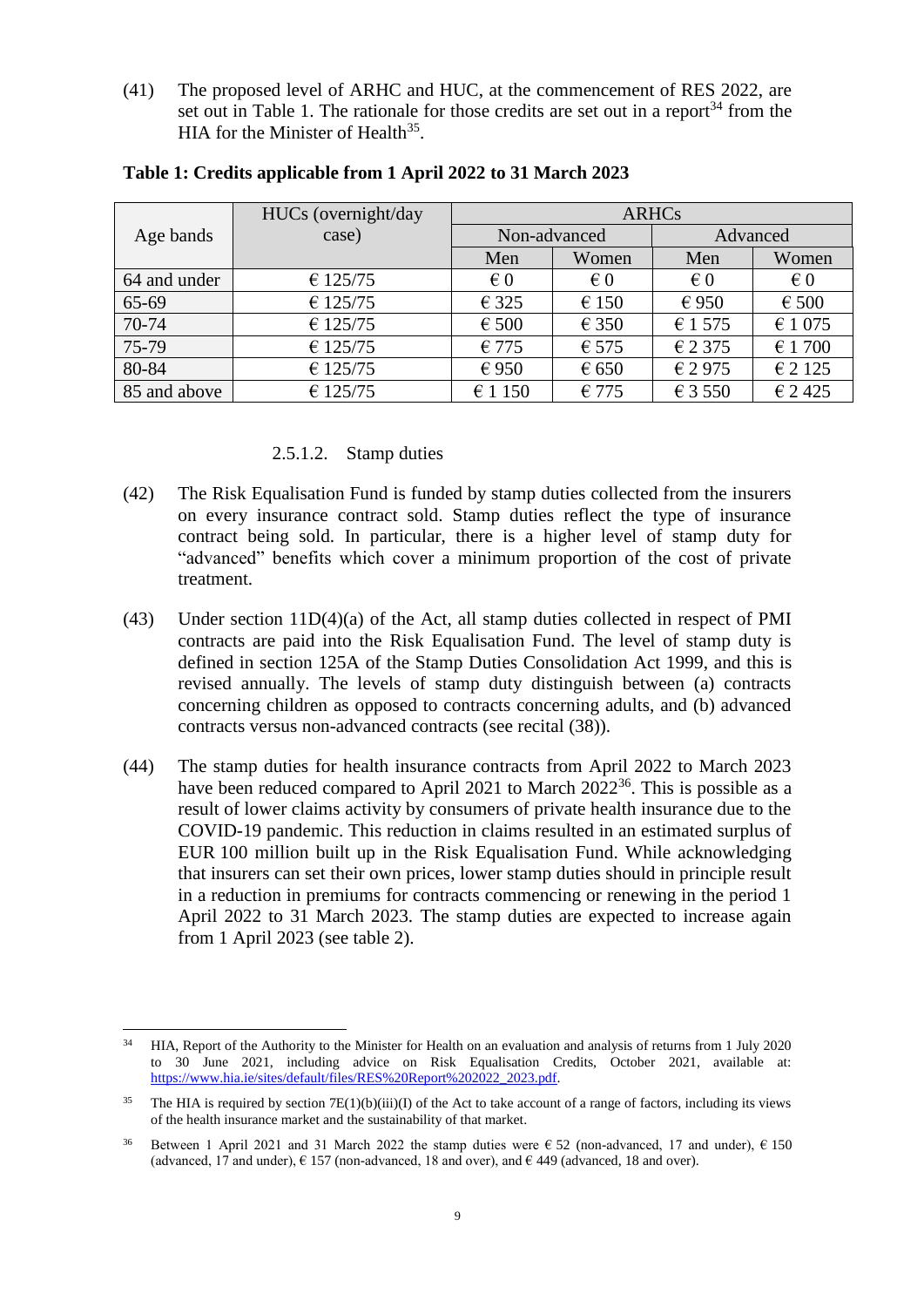|              | Stamp duties from 1 April 2022 to 31 March 2023            |                |  |  |  |
|--------------|------------------------------------------------------------|----------------|--|--|--|
| Age bands    | Non-advanced                                               | Advanced       |  |  |  |
| 17 and under | $\epsilon$ 41                                              | €135           |  |  |  |
| 18 and over  | € 122                                                      | €406           |  |  |  |
|              | Stamp duties from 1 April 2022 to 31 March 2023 without    |                |  |  |  |
| Age bands    | surplus referred to in recital (44), hypothetical scenario |                |  |  |  |
|              | Non-advanced                                               | Advanced       |  |  |  |
| 17 and under | $\epsilon$ 48                                              | €158           |  |  |  |
| 18 and over  | €142                                                       | $\epsilon$ 475 |  |  |  |
| Age bands    | Stamp duties from 1 April 2023 to 31 March 2024            |                |  |  |  |
|              | Non-advanced                                               | Advanced       |  |  |  |
| 17 and under | $\epsilon$ 49                                              | $\epsilon$ 163 |  |  |  |
| 18 and over  | €146                                                       | €489           |  |  |  |
|              | Stamp duties from 1 April 2024 to 31 March 2025            |                |  |  |  |
| Age bands    | Non-advanced                                               | Advanced       |  |  |  |
| 17 and under | $\epsilon$ 50                                              | €168           |  |  |  |
| 18 and over  | €150                                                       | $\epsilon$ 503 |  |  |  |
|              | Stamp duties from 1 April 2025 to 31 March 2026            |                |  |  |  |
| Age bands    | Non-advanced                                               | Advanced       |  |  |  |
| 17 and under | $\epsilon$ 51                                              | $\epsilon$ 173 |  |  |  |
| 18 and over  | €154                                                       | €518           |  |  |  |
|              | Stamp duties from 1 April 2026 to 31 March 2027            |                |  |  |  |
| Age bands    | Non-advanced                                               | Advanced       |  |  |  |
| 17 and under | $\epsilon$ 52                                              | €178           |  |  |  |
| 18 and over  | €159                                                       | $\epsilon$ 534 |  |  |  |

## **Table 2: Stamp duties applicable from 1 April 2022 to 31 March 2027**<sup>37</sup>

## 2.5.1.3. Calculation of credits and stamp duties

- <span id="page-9-1"></span><span id="page-9-0"></span>(45) As noted in recitals (26) and (29) of the 2016 Decision, the level of credits and stamp duties is based on calculations by the HIA. Under section 7D of the Act, each insurer must provide the HIA with information (in a standardised form) every six months. These returns include detailed historical data relating to the number of lives insured in each age group, in respect of the relevant 6-month period, hospital utilisation data, relevant claims data, as well as detailed information product level. Under section 7E of the Act, the HIA is to analyse this information and advise on the appropriate levels of credits and stamp duties.
- (46) The HIA analyses the claims experience of the market against each of the factors described above (age, gender, level of cover, health status) and identifies groups of insured persons where the average claims costs for the group exceed those for all insured persons together.
- (47) Based on this analysis, the HIA recommends the Minister for Health the level of credit for each combination of age, gender and level of coverage, as well as the

 $\overline{a}$ <sup>37</sup> Stamp duties for contracts commencing on or after 1 April 2023 are estimates based on a 3 % increase per annum, all else being equal and with no allowance for a surplus in the Risk Equalisation Fund as is the case for the period 1 April 2022 to 31 March 2023 (see recital [\(44\)\)](#page-8-1).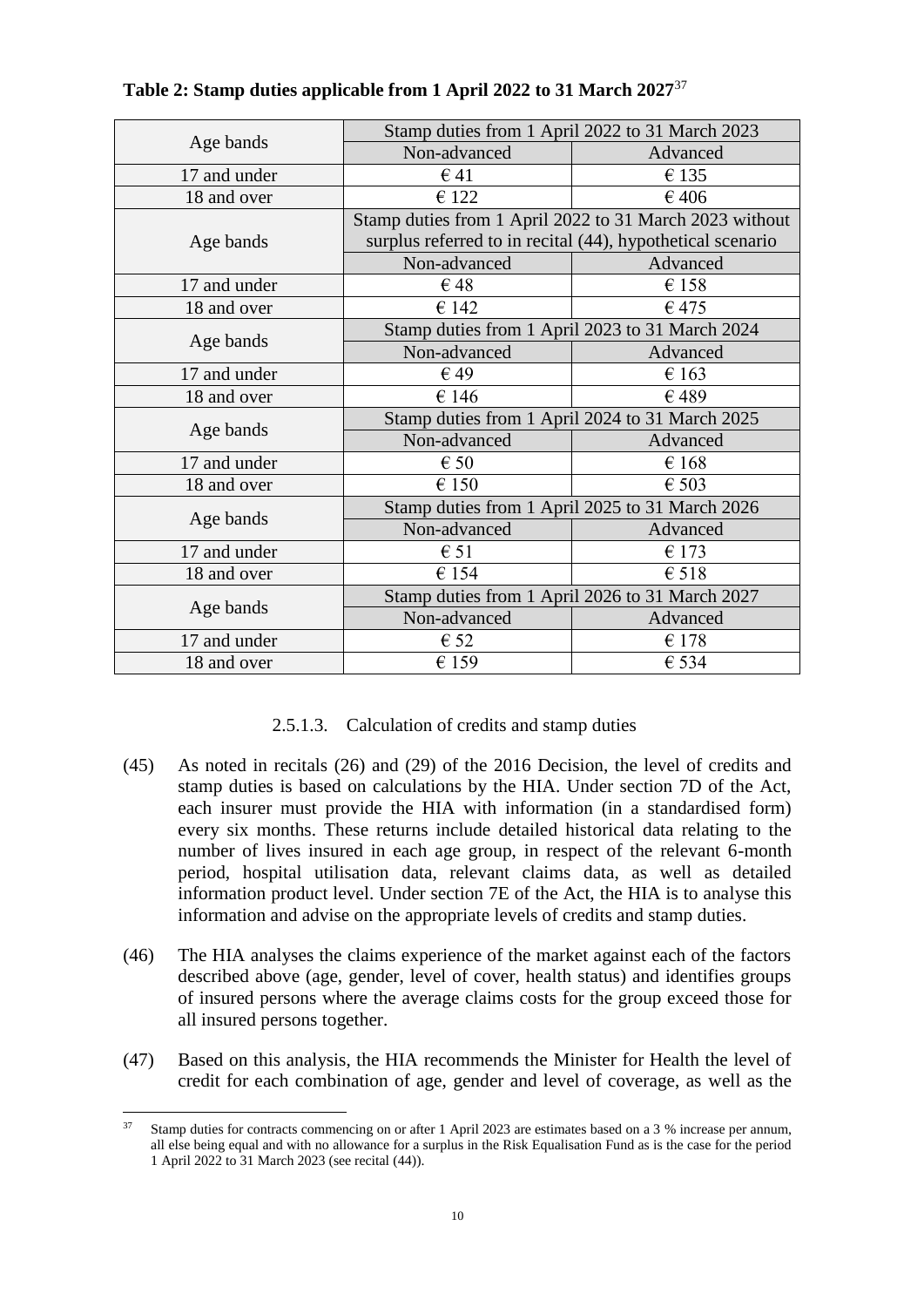level for HUCs. The Minister for Health then proposes the appropriate levels credits to be specified in the Act. The HIA also recommends the level of stamp duty necessary to fund the credits.

- (48) Under section 7E(1)(b)(iii) of the Act this recommendation must take account of the "principal objective" (recital [\(15\)\)](#page-2-0) as well as the aim of avoiding overcompensation, the aim of maintaining the sustainability of the health insurance market and the aim of having fair and open competition in the health insurance market (see also recital [\(25\)\)](#page-4-0).
- (49) Section  $7E(1)(b)(iv)$  of the Act also provides that the amount of stamp duty recommended is to be sufficient to meet the costs of the credits, "having regard to the aim of avoiding the Risk Equalisation Fund sustaining surpluses or deficits from year to year". Thus, the aim is to make the scheme self-financing. The proposals of the HIA as regards stamp duty are then presented to the Minister for Health, who in turn makes a recommendation to the Minister for Finance<sup>38</sup> for appropriate amendments to the Stamp Duties Consolidation Act 1999. Nevertheless, in making these recommendations, the Minister for Health must also take into account "the aim of avoiding the Risk Equalisation Fund sustaining surpluses or deficits from year to year".<sup>39</sup> Again, this aims to make the scheme self-financing.
- (50) As mentioned above, insurers must make returns to the HIA every 6 months. The obligation to provide such information is set out in section 7D(1) of the Act. This provides that regulations may be adopted to specify further details of the information required. The Irish authorities are currently drafting regulations that will require more detailed information from the insurers (see recitals  $(75)$  to  $(79)$ ) below), particularly in relation to high cost claims.

### 2.5.1.4. Claims Cost Threshold

<span id="page-10-0"></span>(51) In arriving at its recommended level of credits (and stamp duties required to fund these) the HIA must also take account of the "claims cost ceiling." Section  $7E(1)(b)(iii)(II)$  lays down, among the objectives that the HIA must take into account,

> "*the objective that the projected net average insurance claim payment per insured person for a relevant age group of insured persons for any period of 12 consecutive months duration should be not less than 125 per cent of the projected net average insurance claim payment per insured person for all age groups of insured persons for that same period*" (emphasis added).

- (52) Similarly, the Minister for Health must take account of this objective in recommending the level of stamp duties to the Minister for Finance<sup>40</sup>.
- (53) This means that the credits for individual aid groups are determined by comparing (a) the average claims cost for people within those age groups to (b) the average

<sup>38</sup> Section 7E(2) of the Act.

 $39$  Section 7E(2)(a)(vi) of the Act.

<sup>40</sup> Section 7E(2)(a)(vii) of the Act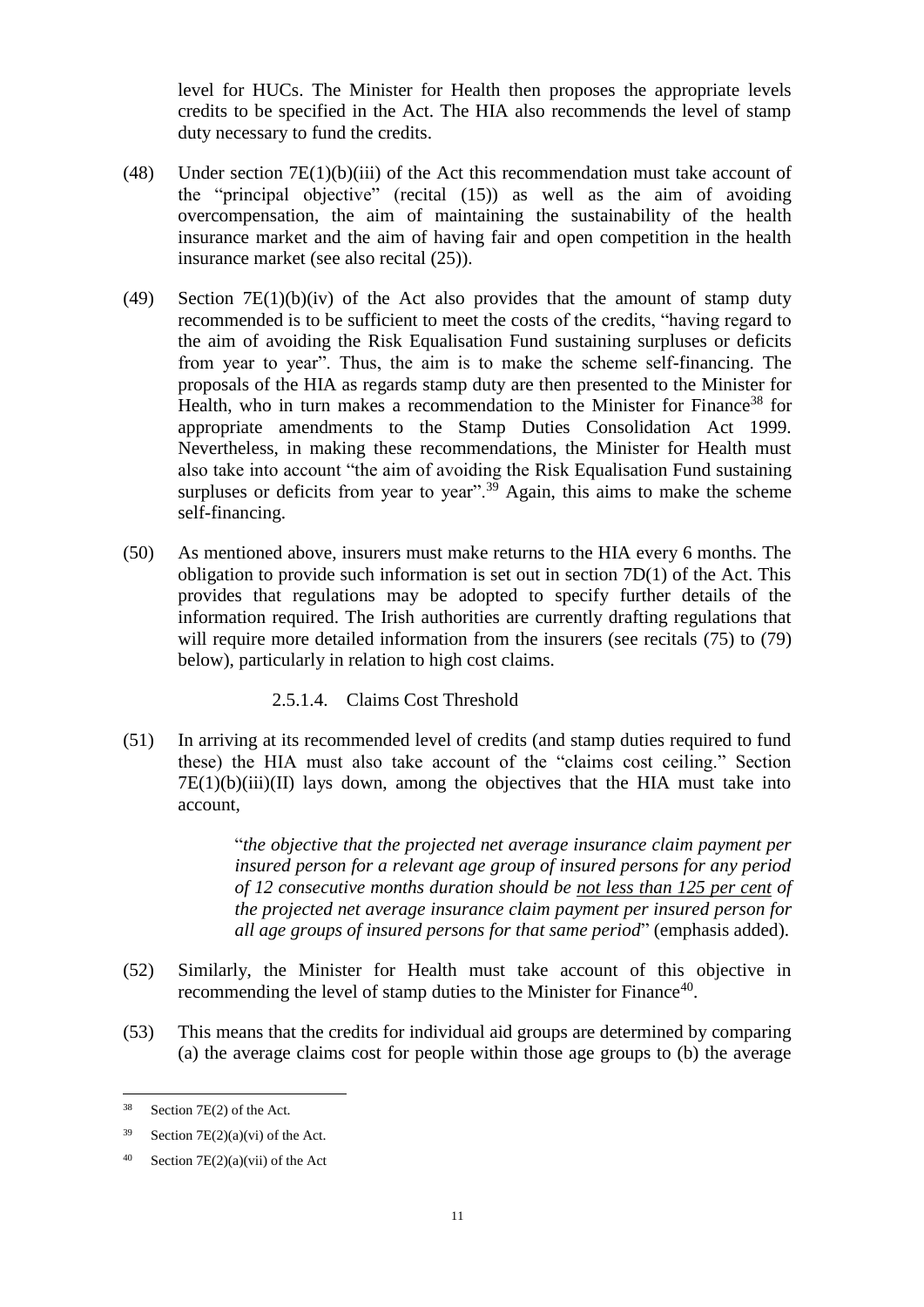claims costs across the whole insured population. The HIA determines average age credits for any age group such that, after allowing for the impact of credits and stamp duties, the average claims cost for each group would not go below 125% of the market average claims costs across all age groups.

- <span id="page-11-0"></span>(54) According to the Irish authorities, with reference to recital (32) of the 2016 Decision the claim cost threshold was originally 150%, and in the last year of the 2013 RES and during the application of the 2016 RES 130%. With the introduction of the HCCP, the claim cost threshold will be 137.7 % (up from 133.5 % for the period April 2021 – March 2022)<sup>41</sup>.
- <span id="page-11-1"></span>(55) The Irish authorities note that there is a trade-off here: if the claims cost ceiling is brought closer to 100%, this would make the scheme more effective in terms of equalising differences in risk profile. However, there could be negative consequences. First, the sustainability of the market could be affected.<sup>42</sup> Second, if the credits were set at a level more closely reflecting the actual claims costs at older ages, they would be more heavily influenced by the claims cost of the net beneficiaries of the scheme.<sup>43</sup>
- (56) As a result, recital (35) to the 2016 Decision noted that *"aiming at a total correction of the imbalances in claims costs could result in compensating more than differences in risk levels and oblige an insurer that achieves lower claims costs through efficiencies to compensate another less efficient insurer on the basis of its higher claims costs."*
- (57) For this reason, the 125% floor is laid down in legislation (see recital [\(51\)\)](#page-10-0). The 125% threshold is forward-looking, and is used to set the level of credits and stamp duty for the future. It does not apply retrospectively.<sup>44</sup>
- (58) Footnote 34 to the 2016 Decision records a comment by the Irish authorities that health status component of the scheme (i.e. the HUC) is limited, and that the Irish authorities would return to this point if more detailed data become available. The proposal for a High Cost Claims Pool ("HCCP") – see section [2.5.2 below](#page-12-0) – aims to address this issue.
- (59) The Irish authorities consider that the threshold of 125 % provides additional comfort that competition will not be distorted in a disproportionate manner and that efficient insurers would remain able to make an adequate return.

 $\overline{a}$ <sup>41</sup> HIA, Report of the Authority to the Minister for Health on an evaluation and analysis of returns from 1 July 2020 to 30 June 2021, including advice on Risk Equalisation Credits, October 2021, page 58, available at: [https://www.hia.ie/sites/default/files/Autumn%20RES%20Report%202021\\_1.pdf.](https://www.hia.ie/sites/default/files/Autumn%20RES%20Report%202021_1.pdf)

<sup>&</sup>lt;sup>42</sup> As noted at footnote 32 to the 2016 Decision, insurers would need to charge higher premiums to younger members, to cover the higher claims costs of the older, riskier members, which would tend to drive younger members out of the market. Further, this would increase the incentive to recruit younger members instead of older members. Footnote 32 to the 2016 Decision accepted that both effects would over time threaten the sustainability of the PMI market.

<sup>43</sup> Footnote 33 to the 2016 Decision noted that such a situation would occur because net beneficiaries will typically have greater numbers for older lives, and therefore the average claims in respect of older lives generally will be more heavily weighted towards the claims costs of customers of those insurers.

<sup>44</sup> See footnote 34 to the 2016 Decision.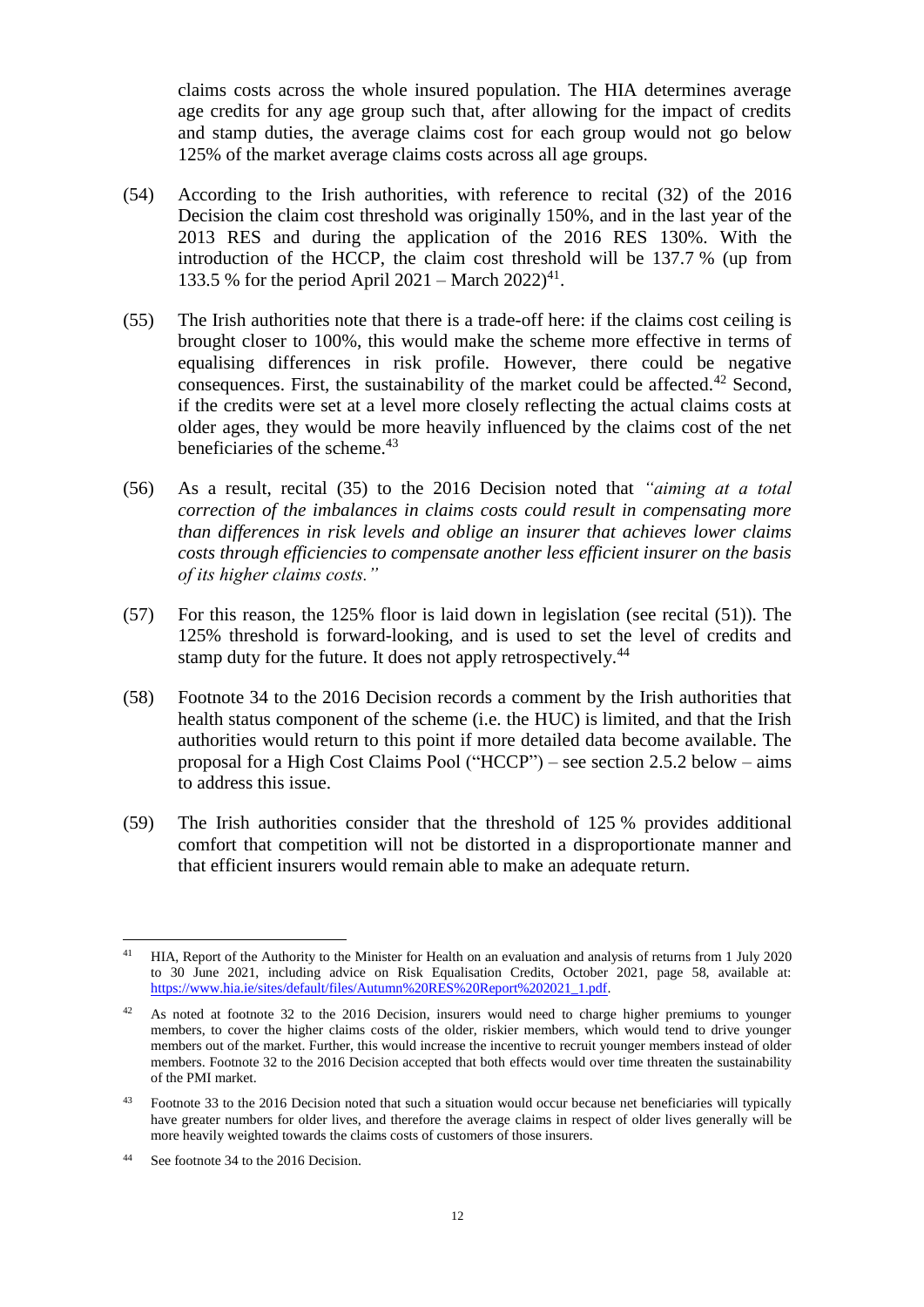### *2.5.2. The proposed modification: the High Cost Claims Pool*

- <span id="page-12-0"></span>(60) The Irish authorities propose a new feature to the RES 2022 compared to the 2016 RES.
- <span id="page-12-2"></span>(61) The new feature is the HCCP. With the HCCP insurers will be compensated from the Risk Equalisation Fund for individual claims costs which are much higher than the market average. In essence the HCCP is a new credit type on top of the already existing ARHCs and HUCs<sup>45</sup>. The Irish authorities have however confirmed that the HCCP will entail a redistribution of existing credits at the expense of ARHC and not the distribution of additional funds.
- (62) The aim of the HCCP is to target high cost but low incidence claims. This will work by taking claims which are above a certain monetary threshold (the "excess") and paying a percentage of the total cost of that claim (the "quota share") separately to the rest of the Risk Equalisation Fund. While for those high cost claims, HUCs are already being paid and this might lead to double counting if on top of those HUC also payments are made as part of the HCCP, the threshold and therefore also the excess will be adjusted. In practice, this means that for almost all high cost claims an adjusted threshold will apply as the high cost claims generally include nights in hospital.
- <span id="page-12-1"></span>(63) The initial calibration of the HCCP recommended by the HIA is a quota share percentage of 40% and a claims excess of EUR 50,000<sup>46</sup>. The recommendation is supported by a study from HIA's actuarial advisor's  $KPMG^{47}$ . The initial calibration results in the following formula for calculating the HCCP credit in the period 1 April 2022 – 31 March 2023 is as follows:

40% x (HCCP Claim – (EUR 50 000 + HUC + ARHC))

(64) This means the scheme would compensate 40% of the cost of claims that are in excess of EUR 50,000 in respect of a specified period of cover. Based on claims data emerging from 2016 sales, less than 1% of the insured population made claims in excess of EUR 50,000 but these claims represent a much higher percentage of total claim amounts (around 16%). The average claim per person in this cohort was EUR 80,000 compared to the market average claim of EUR 1,100 observed in the same period. The market average claim for 2019 according to data received by the HIA was EUR 1,093.<sup>48</sup> The three examples in Table 3 show the credits to be paid without a HCCP, with a HCCP and with an adjusted HCCP (i.e. using the formula in recital [\(63\)](#page-12-1) to limit the risk of double counting <sup>49</sup>. The example reflects a claim from an 80 year old woman. For persons below 65 years old, the ARHC would be zero.

 $\overline{a}$ <sup>45</sup> The HCCP is calibrated in the same way for advanced and non-advanced contracts (see footnot[e 32\)](#page-7-2).

<sup>46</sup> Section 7 of the Health Insurance (Amendment) Act 2021, Number 47 of 2021, available at: [https://www.irishstatutebook.ie/eli/2021/act/47/enacted/en/print.html.](https://www.irishstatutebook.ie/eli/2021/act/47/enacted/en/print.html)

<sup>47</sup> KPMG report to the Authority: "Report on final proposed calibrations of the HCCP", 12 May 2021.

<sup>48</sup> Average "returned benefit" per insured member as per Information Returns provided to the HIA in respect of calendar year 2019. Not all benefits are included in "Returned Benefits".

<sup>49</sup> Example based on the HIA report, page 17.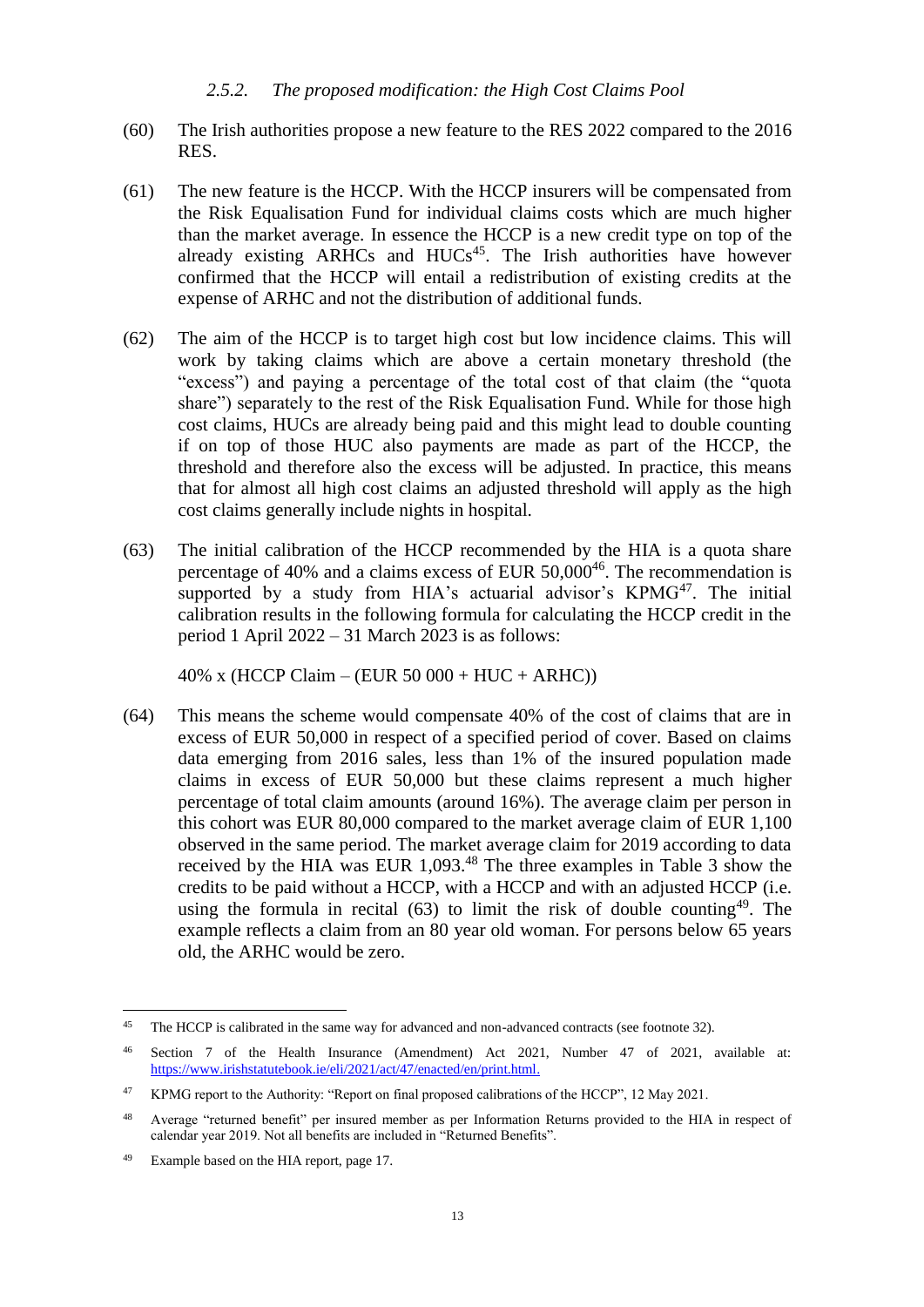## **Table 3**

Parameters for all three examples (see also Table 1): Claim of EUR 100 000; HUC: EUR 125 per night; ARHC: EUR 2 125 for an 80 year old woman; nights in hospital: 100; Quota share: 40 %.

|             | No HCCP                | HCCP,<br>no            | with<br>HCCP,           |
|-------------|------------------------|------------------------|-------------------------|
|             |                        | adjustment             | adjustment              |
|             |                        |                        |                         |
| Threshold   | <b>EUR 50 000</b>      | <b>EUR 50 000</b>      | EUR<br>64 625           |
|             |                        |                        | $(50\ 000 + 12\ 500 +$  |
|             |                        |                        | 2125                    |
|             |                        |                        |                         |
| Excess      | 50 000<br><b>EUR</b>   | 50 000<br>EUR          | 35<br><b>EUR</b><br>375 |
|             | $(100\ 000 - 50\ 000)$ | $(100\,000 - 50\,000)$ | $(100\,000 - 64\,625)$  |
|             |                        |                        |                         |
| <b>HUC</b>  | <b>EUR 12 500</b>      | <b>EUR 12 500</b>      | <b>EUR 12 500</b>       |
|             |                        |                        |                         |
| <b>ARHC</b> | <b>EUR 2 125</b>       | <b>EUR 2 125</b>       | <b>EUR 2 125</b>        |
|             |                        |                        |                         |
| <b>HCCP</b> |                        | EUR 20 000 (40 %)      | EUR 14 150 (40 %)       |
|             |                        | of 50 000)             | of 35 375)              |
|             |                        |                        |                         |
| Total       | EUR 14 625             | EUR 34 625             | EUR 28 775              |
|             |                        |                        |                         |

- (65) The Irish authorities propose to introduce the HCCP as an additional element of the Risk Equalisation Scheme in a phased manner, meaning that it can recalibrate the HCCP appropriately over time. Initially, the HCCP will make up only 10 % of the total credits paid out. The longer-term aim will be to increase the element of credits payable in respect of HCCP gradually whilst meeting the aims outlined in recital [\(61\).](#page-12-2)
- <span id="page-13-0"></span>(66) The analysis carried out by the HIA in June 2021 shows that the introduction of the HCCP would lead to significant improvement to the effectiveness of the Scheme. The RES in place between 1 April 2021 and 31 March 2022 has an effectiveness<sup>50</sup> of 30,3 %. The same RES with the inclusion of an HCCP would have resulted in an effectiveness of 47,7  $\%$ <sup>51</sup>.

 $\overline{a}$ <sup>50</sup> "Effectiveness" is defined as a "R-squared weighted average variance" measure which considers the change in the square of the deviations (before and after the RES) of the average claims for each insurer to market average claims at each age band relative to the market average claim weighted by claims costs before application of the RES.

<sup>&</sup>lt;sup>51</sup> See Report from the HIA, Risk Equalisation Scheme 2022 - Recommendation to the Department of Health on proposed changes to be incorporated into the Risk Equalisation Scheme, 11 June 2021, page 40. An analysis performed in early 2019, showed a similar pattern. Based on a RES calibrated as it is now (excess of EUR 50 000 and a quota share of 40 %) and taking into account the circumstances of the RES 2016 in 2018, the efficiency would increase from 14.6 % (without HCCP) to 28.4 % (with HCCP), see a HIA report from January 2020 "Risk Equalisation Scheme Effectiveness Impact: Assessment of the Introduction of a HCCP and changes to other measures".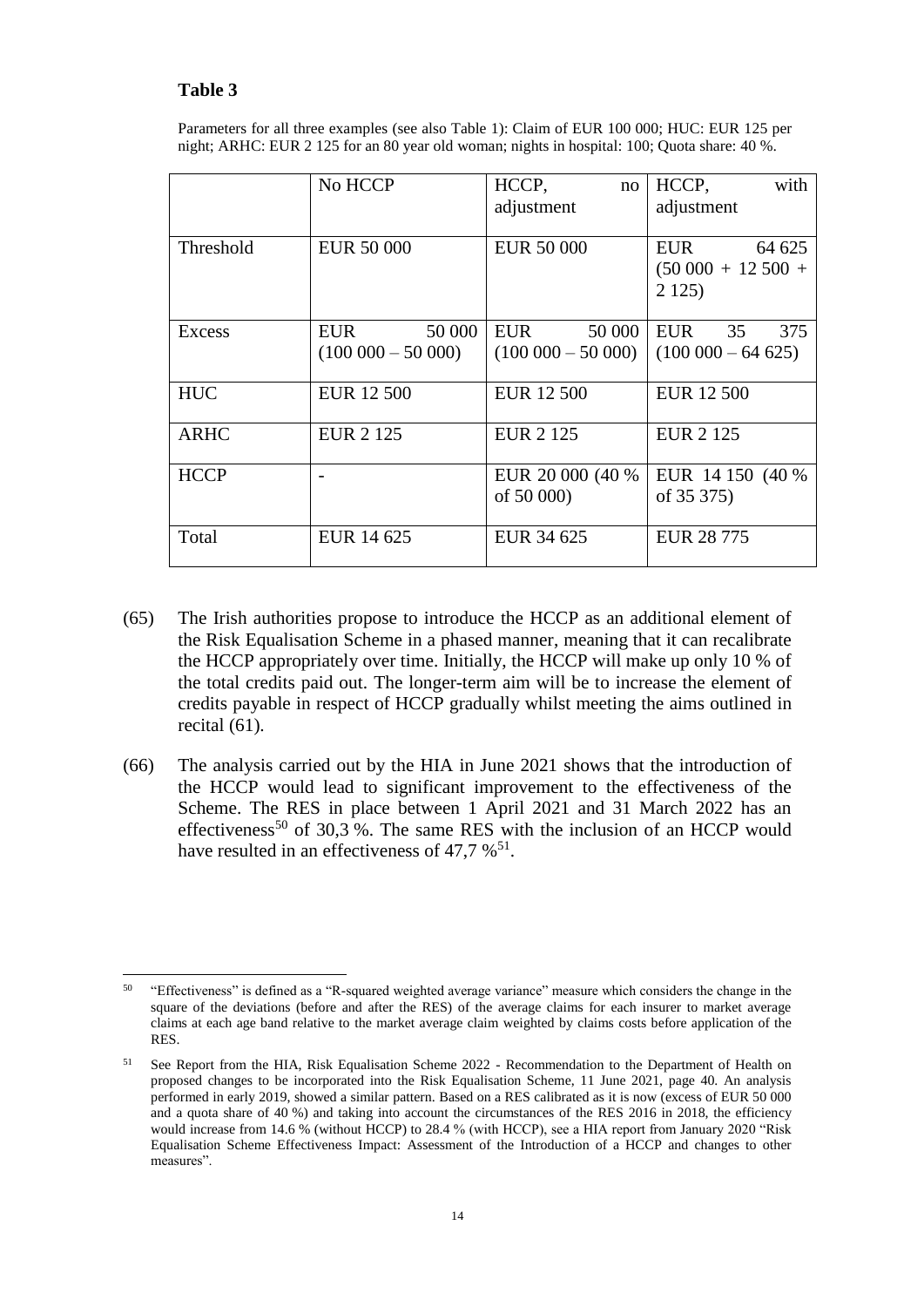#### *2.5.3. Mechanisms for avoiding and recovering potential overcompensation*

- <span id="page-14-2"></span><span id="page-14-0"></span>(67) The overcompensation test aims at verifying whether the Return on Sales  $(ROS)^{52}$ of the net beneficiary (or beneficiaries) of the RES does not exceed a certain percentage. According to the Irish authorities an advantage of the ROS is that it only depends on accounting profit and sales data, which are both more easily observable in a company's accounts. Moreover, the ROS avoids the valuation and attribution of assets between different services, which is necessary for a capitalbased benchmark.
- (68) Under the RES 2016, overcompensation was deemed to have occurred where the net beneficiary's ROS gross of reinsurance<sup>53</sup> and excluding investment activities<sup>54</sup> exceeds  $4.4\%$  per annum, calculated on a rolling three year basis<sup>55</sup>. This benchmark was devised by Oxera Consulting on the basis of a sample of European health insurers whose profile was considered sufficiently comparable to Vhi, the current net beneficiary of the scheme (see recital (42) of the 2016 Decision). The Irish Government has commissioned Oxera Consulting for a second time with the aim to verify whether a ROS of 4.4 % is still appropriate under the RES 2022.
- <span id="page-14-1"></span>(69) The new benchmark was devised using data available for the period 2017-2019. For the new benchmark, Oxera Consulting used again a sample of European health insurers with a sufficiently comparable profile to Vhi. Oxera consulting looked at the type of activities (i.e. health insurance), capital intensity, firm size and investment income of the sample companies to decide whether they are comparable. The selection of the sample is similar to the method explained in the  $2016$  Decision<sup>56</sup>; however, the sample was further limited by only looking at insurers included in this sample that were also included in Oxera's previous assessment, in order to ensure consistency. In addition, while for the previous assessment that led to a ROS of 4.4 % health insurers with high capital density were not present they were for the present assessment and therefore excluded from the sample. This resulted in a sample of 6 to 10 insurers. Figure 1, visualises the selection of insurers sufficiently comparable to Vhi<sup>57</sup>.
- (70) The Irish authorities have explained that it was not possible to use exactly the same sample as for the RES 2016. Some insurers included in the benchmark analysis for the RES 2016 were not represented in the Orbis database for the 2017

<sup>56</sup> Footnote 40 of the 2016 Decision.

<sup>52</sup> ROS is a profitability measure, also known as operating profit margin. Generally, it is calculated as the ratio between net operating profit (before interest and tax) and sales revenues. More precisely, net operating profit is the difference between revenues and costs at operational level.

<sup>53</sup> i.e. before reinsurance – insurance companies, including Vhi, purchase reinsurance from other insurance companies as a means of better risk management, although this means that they have to forego some profit (driving down the ROS net of, i.e. after, reinsurance).

<sup>54</sup> Investment income as recorded in the income statement of a net beneficiary undertaking is excluded from both the profit and sales figures in the calculation of return on sales.

<sup>55</sup> Section 7F(4A) of the Act, with the amendment of the Act in 2021, this percentage has been increased to 6 % (see recital [\(71\)](#page-15-0) below).

<sup>&</sup>lt;sup>57</sup> The Orbis database referred to in step 2 in Figure 1 is a private database that contains an overview of entity data of close to 400 million companies and entities around the world.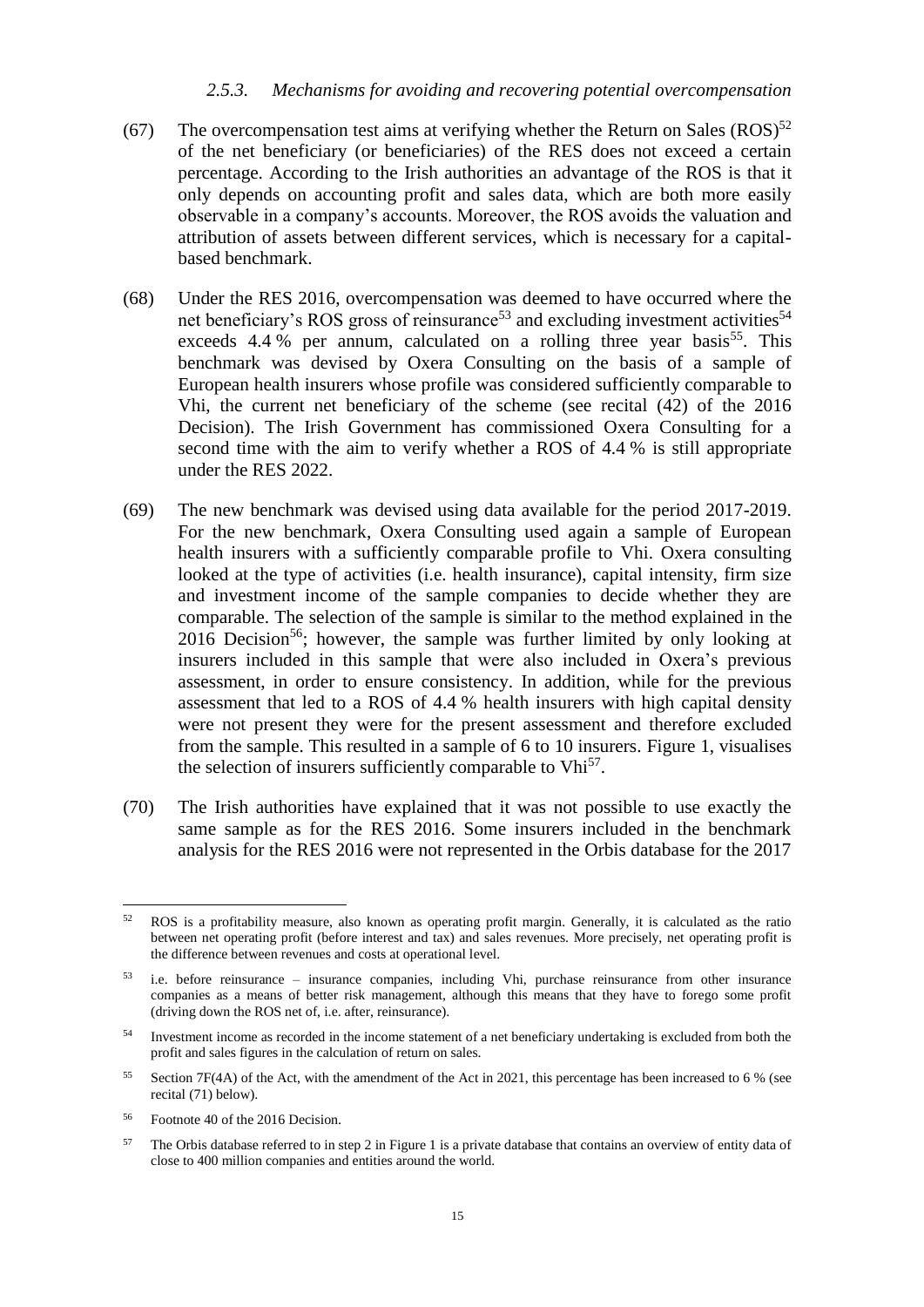to 2019 period or for not all of that period. For that reason, they were not included in the comparison.

**Figure 1 – Methodology to derive the sample of comparators**



Source: Oxera consulting, Estimating the forward-looking return on sales benchmark, Note prepared for the Health Insurance Authority, 12 July 2021<sup>58</sup>.

- <span id="page-15-0"></span>(71) Having assessed the sample, for the RES 2022, Oxera consulting calculated a ROS in a range between 5.5 % and 8.6 %. The ROS is calculated gross of reinsurance, based on the earnings before tax (EBT)<sup>59</sup>. Taking into account Oxera consulting's findings, the HIA recommended a ROS as 6 % as the new benchmark to be used for the calculation of possible overcompensation. With a ROS of 6 %, which is on the lower end of the range proposed by Oxera consulting, the HIA claims to take into consideration the sustainability of the market and the maintenance of fair and open competition.
- (72) By way of exception and transition, for the purposes of the overcompensation test under RES 2022 (which is performed taking account of the data from the three previous years), the Irish authorities have explained that for the period 1 January

<sup>58</sup> Available at:  $\frac{1}{2}$  at:  $\frac{1}{2}$  at:  $\frac{1}{2}$  at:  $\frac{1}{2}$  at:  $\frac{1}{2}$  at: [https://www.hia.ie/sites/default/files/Oxera%20note%20on%202022%20benchmark\\_12.07.2021%20Redacted%2](https://www.hia.ie/sites/default/files/Oxera%20note%20on%202022%20benchmark_12.07.2021%20Redacted%20-%20Final.pdf) [0-%20Final.pdf.](https://www.hia.ie/sites/default/files/Oxera%20note%20on%202022%20benchmark_12.07.2021%20Redacted%20-%20Final.pdf)

<sup>&</sup>lt;sup>59</sup> The ROS is generally defined as earnings before interest and tax (EBIT) divided by revenues. However, it was not possible to obtain EBIT information from Orbis for the comparator insurers for all of the 2017 to 2019 period. In order to maximise the amount of comparator data that could be used to develop the benchmark, Oxera recommended the use of EBT instead.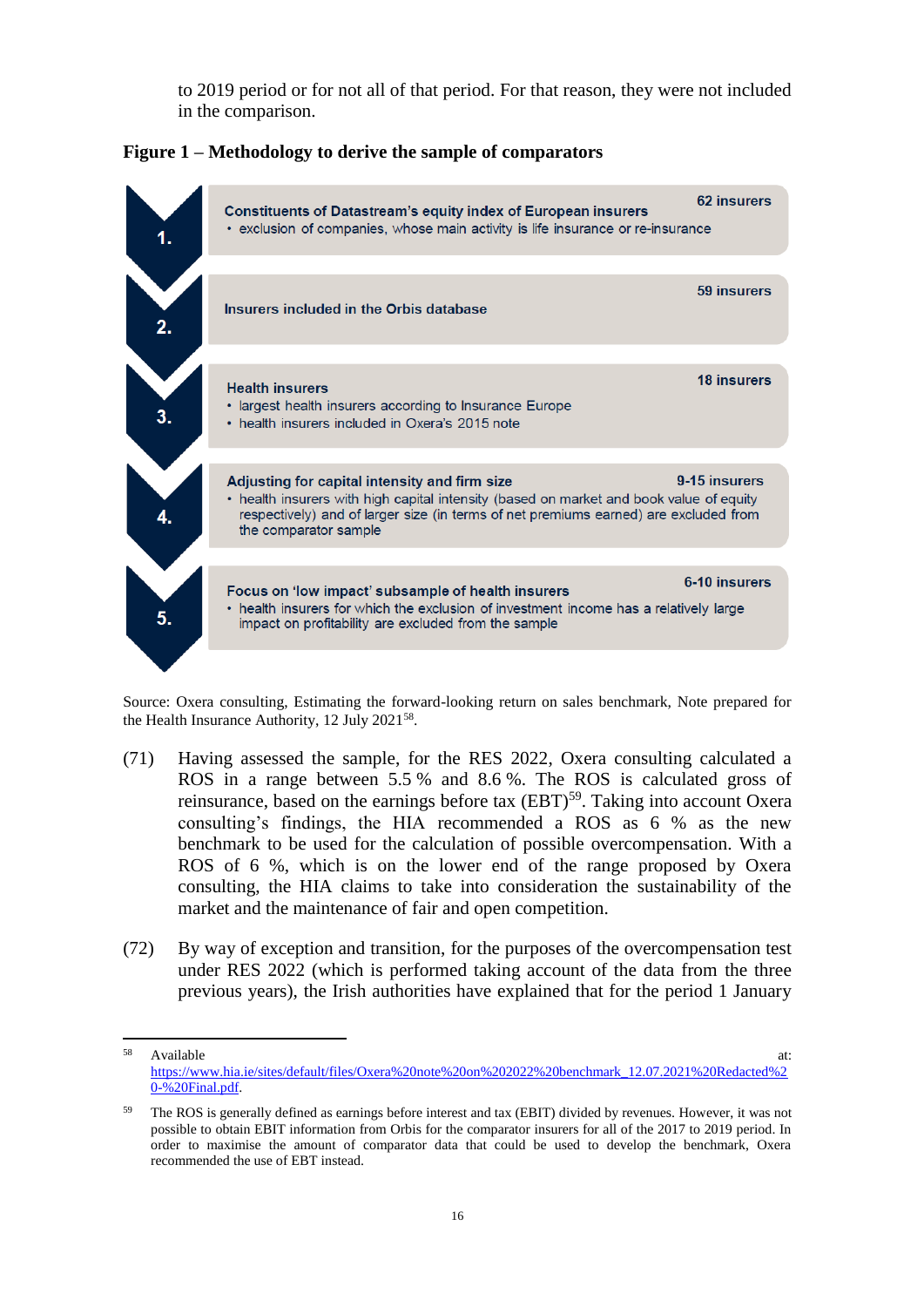2020 until end 2022 a ROS benchmark of 4.9 % will apply and for the period 1 January 2021 until end 2023 a ROS benchmark of 5.5 % will apply<sup>60</sup>.

- <span id="page-16-1"></span>(73) The check carried out by HIA to decide whether overcompensation has occurred is laid down in the law. Under section 7F(1) of the Act, every provider of PMI in Ireland is required to provide the HIA with a statement of its profits and losses as regards health insurance, and its balance sheet in respect of health insurance. As part of the RES there are no specific rules as to which accounting standards should be used, other than that they are to be prepared using "approved accounting standards" (see also below recital [\(75\)\)](#page-16-0). Section 7F(3) of the Act requires the insurers to provide the HIA with "reasonable assistance" in relation to the information provided, so that (for example) it can request explanations concerning the figures provided by the insurers.
- (74) Under section 7F(5) of the Act, the HIA is obliged to monitors overcompensation every year for the preceding three-year period taking the ROS, falling within the range as defined in Oxera's report, as a benchmark. The first such three-year period under the RES 2016 was from 1 January 2016 to 31 December 2018. The HIA determined that there had been no overcompensation. This report (dated 1 December 2019) is available on the HIA website.<sup>61</sup> Section 4.5 of the report found that Vhi had made a profit, over the relevant period, of 4.0%. Similarly, as regards the period from 1 January 2017 to 31 December 2019, the HIA determined that there had not been overcompensation, in a report dated 20 November 2020.<sup>62</sup> Section 4.5 of that report found that Vhi had made a profit, over the relevant period, of 3.0%. Since neither of these figures exceeds the statutory threshold of 4.4%, there was no overcompensation. The most recent report available (dated 10 July 2021) covers the period 1 January 2018 to 31 December 2020<sup>63</sup>. Section 4.5 of that report found that Vhi had made a profit, over the relevant period of 2.1 %. Like for previous periods, this is below the statutory threshold of 4.4 % and thus no overcompensation was present.
- <span id="page-16-0"></span>(75) Already now, insurance companies in Ireland need to prepare accounting submissions for the Central Bank on the basis of "Financial Reporting Standard"  $(FRS)$  102<sup>64</sup> and FRS 103<sup>65</sup>. Taking into account those FRS standards, Ireland has

<sup>60</sup> Section 4 of the Health Insurance (Amendment) Act 2021, Number 47 of 2021, available at: [https://www.irishstatutebook.ie/eli/2021/act/47/enacted/en/print.html.](https://www.irishstatutebook.ie/eli/2021/act/47/enacted/en/print.html)

<sup>&</sup>lt;sup>61</sup> KPMG, The Health Insurance Authority , Overcompensation assessment conclusion for the period 1 January 2016 to 31 December 2018 – Phase 2, 1 December 2019, available at: [https://www.hia.ie/sites/default/files/Redacted%20Overcompensation%20report\\_dec2019.pdf.](https://www.hia.ie/sites/default/files/Redacted%20Overcompensation%20report_dec2019.pdf)

 $62$  KPMG, The Health Insurance Authority, Overcompensation assessment conclusion for the period 1 January 2017 to 31 December 2019, 28 November 2020, available at: [https://www.hia.ie/sites/default/files/HIA%20Overcompensation%20report\\_20\\_11\\_2020\\_DRAFT\\_redacted.V1pd](https://www.hia.ie/sites/default/files/HIA%20Overcompensation%20report_20_11_2020_DRAFT_redacted.V1pdf.pdf) [f.pdf.](https://www.hia.ie/sites/default/files/HIA%20Overcompensation%20report_20_11_2020_DRAFT_redacted.V1pdf.pdf)

<sup>63</sup> KPMG, The Health Insurance Authority, Overcompensation assessment conclusion for the period 1 January 2018 to 31 December 2020, 10 July 2021, available at: [https://www.hia.ie/sites/default/files/HIA%20Overcompensation%20Report%20issued%20by%20KPMG%20202](https://www.hia.ie/sites/default/files/HIA%20Overcompensation%20Report%20issued%20by%20KPMG%202021%20Redacted_0.pdf) [1%20Redacted\\_0.pdf.](https://www.hia.ie/sites/default/files/HIA%20Overcompensation%20Report%20issued%20by%20KPMG%202021%20Redacted_0.pdf)

<sup>64</sup> FRS 102 is a single financial reporting standard applicable in the UK and Republic of Ireland that applies to the financial statements of entities that are not applying EU-adopted IFRS, FRS 101 or FRS 105. FRS 102 is designed to apply to the general purpose financial statements and financial reporting of entities including those that are not constituted as companies and those that are not profit-oriented. FRS 102 is subject to a periodic review at least every five years. The last periodic review, was completed in December 2017, with an effective date of 1 January 2019..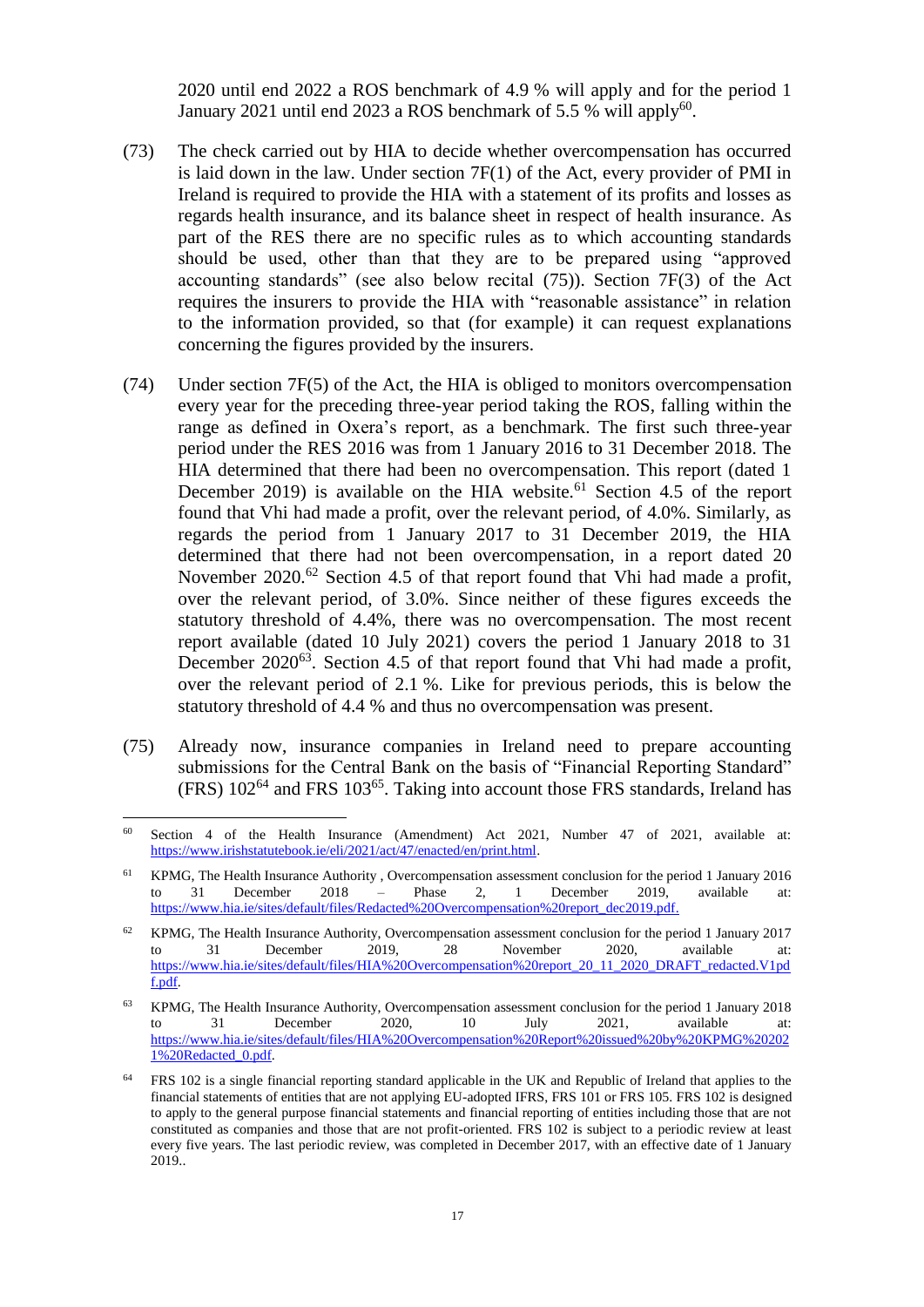now proposed to introduce accounting regulations for the purpose of calculating possible overcompensation that would constrain the leeway in preparing the financial statements. The proposed accounting regulations are still a draft and Ireland has confirmed that the draft takes into account submissions made by the different insurers to the Irish authorities in July 2021.

- (76) First, the proposed accounting regulations seek to address the use of a related entity, which is not subject to the ROS benchmark, to carry out certain functions related to the provision of health insurance. This should be achieved by provisions that set out fair restrictions on what a registered undertaking can pay to a related entity in a group or in connection with an outsourcing agreement.
- (77) Second, any type of payment made to a substantial group of customers that appears in effect to be a partial refund of premium should be treated in the financial statements as a premium refund in the revenue line of the financial statements and not in the expenses line of the statements.
- <span id="page-17-2"></span>(78) Third, the proposed regulations circumscribe the leeway allowed by FRS 103, consisting of a significant degree of discretion allowed to the director's judgment as regards claim provision (which could be set a relatively high level and thereby reducing the ROS) by referring to the Solvency II Directive<sup>66</sup>.
- <span id="page-17-0"></span>(79) Finally, the proposed regulation will identify a restricted list of costs and charges that are appropriate or might be appropriate in a non-life insurance business such as a health insurance company that the companies may include in their financial statements . An alternative to such a list would be default to FRS 102 and FRS 103; however, in practice there might be many unexpected and possibly unusual cost headings that are included in a company's financial statements that could have the effect of an unusual reduction in profits. Permitting such inclusions would militate against a fair and reasonable overcompensation assessment. For this reason, Ireland has opted to be more restrictive than FRS 102 and FRS 103 in this respect.
- <span id="page-17-1"></span>(80) Section 7F(7) and following of the Act describe the mechanism which is to apply if the HIA determines that there has been overcompensation. The HIA is to prepare a draft report on the relevant calculations and indicators that show the amount of overcompensation. The HIA will then send this draft report to the insurer concerned for comments. On the basis of any comments, the HIA is to prepare a final report.<sup>67</sup> If the final report of the HIA determines that there has been overcompensation, this is conclusive including for the purpose of any proceedings concerning the recovery of overcompensation.<sup>68</sup> The HIA submits the final report to the Minister for Health, who in turn provides a copy to the

<sup>65</sup> FRS 103 consolidates existing financial reporting requirements and guidance for insurance contracts. Entities that are applying FRS 102 whether or not they are 'insurance companies', also apply this FRS to insurance contracts (including reinsurance contracts) that the entity issues and reinsurance contracts that the entity holds, and to other financial instruments that the entity issues with a discretionary participation feature.

<sup>66</sup> Directive 2009/138/EC of the European Parliament and of the Council of 25 November 2009 on the taking-up and pursuit of the business of Insurance and Reinsurance (Solvency II), OJ L 335, 17.12.2009, p. 1–155, ELI: [http://data.europa.eu/eli/dir/2009/138/oj.](http://data.europa.eu/eli/dir/2009/138/oj)

<sup>67</sup> Section 7F(8) of the Act.

 $68$  Section 7F(8)(b) of the Act.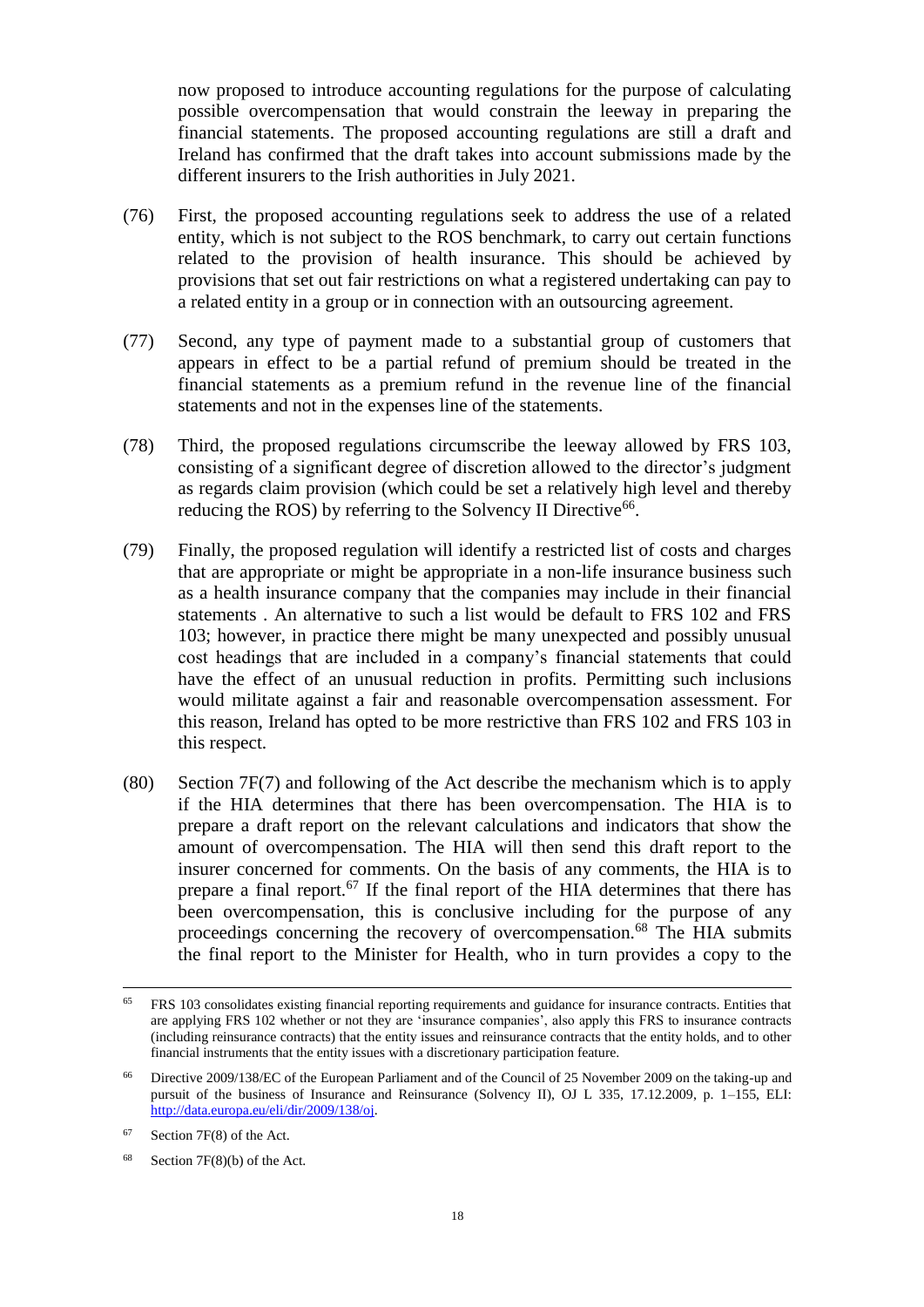insurer concerned.<sup>69</sup> The insurer concerned is obliged to pay the Fund, within 2 months, the amount set out in the report.<sup>70</sup> Should the insurer concerned fails to comply with this obligation, the Minister for Health can bring court proceedings against the insurer. $71$ 

## *2.5.4. Estimate net financial effect of the RES 2022*

- (81) All insurers on the market are service of general economic interest ('SGEI') providers and will receive credits from the RES 2022. Vhi is expected to continue to be the net beneficiary of the RES 2022, while its competitors are expected to continue to be net contributors. The reason for this is that in terms of insurance portfolio, Vhi continues de facto to deal with the high-risk profile population (i.e. most of the elderly population with private insurance). However, Vhi's market share in the Irish health insurance market has continued to decrease (i.e. from 58.6 % in December 2012 to 54.1 % in July 2015<sup>72</sup> and 50 % in July 2020<sup>73</sup>), so the Irish authorities cannot exclude that another insurer may become a net beneficiary of the RES in the future.
- (82) Should the insurers' risk profile change, the net financial effects of the scheme would change accordingly. However, according to the Irish authorities, even though individuals have the possibility to switch between insurers, this is unlikely to happen to an extent sufficient to make Vhi a net contributor and any of its competitors a net beneficiary in the medium term.
- (83) The HIA calculates the annual stamp duty levels on the basis of the total amount paid annually in credits. The stamp duties need to be at least equal to the amount paid in credits; however, as can be seen from Table 4, there is often a surplus. Surpluses which arise at the end of the RES cycle are incorporated into the calculations on the level of stamp duty needed for the following cycle (see also recital [\(44\)\)](#page-8-1), and are used to meet the difference between credits and stamp duty.

<sup>69</sup> Section 7F(9) of the Act.

<sup>70</sup> Section 7F(10) of the Act.

 $71$  Section 7F(11) of the Act.

<sup>72</sup> Footnote 73 of the 2016 Decision.

<sup>73</sup> See recital [\(20\).](#page-3-1)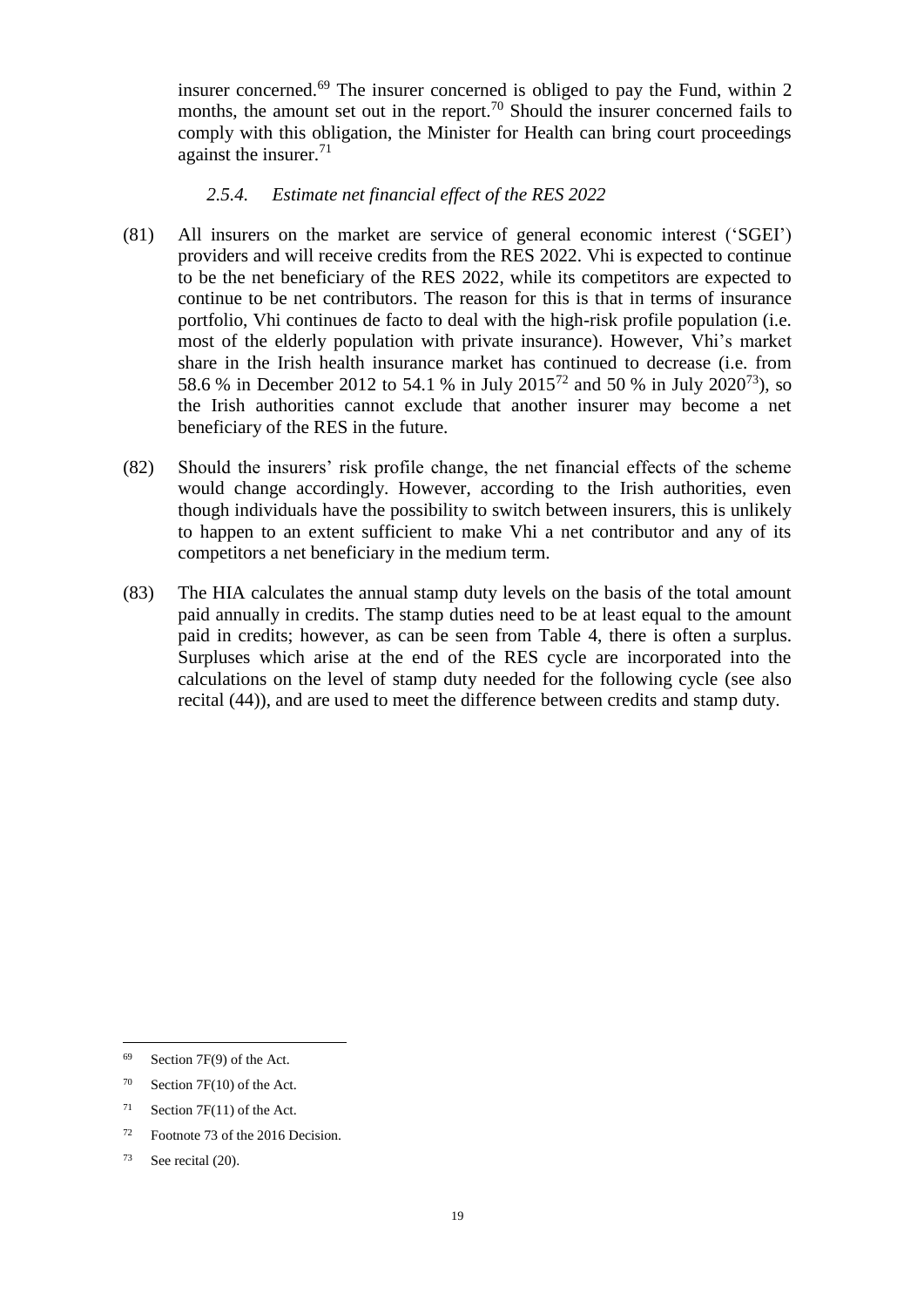| In EUR million                                                                 | 1 April 2018<br>March<br>31<br>to<br>2019 | 1 April 2019<br>to 31 March<br>2020 | April 2020<br>$\mathbf{1}$<br>to 31 March<br>2021 | 1 April 2021 to<br>$31$ March $2022_{2023^{75}}^{11}$ | April 2022 to<br>March |
|--------------------------------------------------------------------------------|-------------------------------------------|-------------------------------------|---------------------------------------------------|-------------------------------------------------------|------------------------|
| Age Related Health Credits                                                     | <b>EUR 592.1</b>                          | EUR 613.5                           | <b>EUR 658.8</b>                                  | <b>EUR 605</b>                                        | <b>EUR 590</b>         |
| <b>Hospital Utilisation Credit</b>                                             | <b>EUR 175.7</b>                          | <b>EUR 166.7</b>                    | <b>EUR 171.2</b>                                  | <b>EUR 200</b>                                        | <b>EUR 199</b>         |
| <b>HCCP</b>                                                                    |                                           |                                     |                                                   |                                                       | <b>EUR 55</b>          |
| <b>Stamp Duty</b>                                                              | - EUR 737.8                               | - EUR 752.2                         | - EUR 800                                         | - EUR 76376                                           | - EUR 74577            |
| Difference between credits<br>and stamp duty<br>(Estimated surplus in the REF) | <b>EUR 30</b>                             | <b>EUR 28</b>                       | <b>EUR 30</b>                                     | <b>EUR 42</b>                                         | <b>EUR 100</b>         |

**Table 4** 74

- <span id="page-19-1"></span>(84) In a situation where the current account of the Risk Equalisation Fund cannot cover the payments of credits, the Minister for Health may request the Minister for Finance to advance funding to the Fund's account from the State budget<sup>78</sup>. Before any funding is advanced from the State budget both the Minister for Finance and the Minister for Public Expenditure and Reform need to be consulted. For those possible advancements a special account shall be set up. This special account would be managed and controlled by the Minister for Health, but the Minister of Finance can set conditions that it considers appropriate. Before any funds are transferred from the special account to the current account of the Risk Equalisation Fund, the Fund shall first use the funds it has available on its investment account. In case funding is needed from the special account, the Risk Equalisation Fund shall also be pay it back<sup>79</sup>.
- <span id="page-19-0"></span>(85) The level of the stamp duty per contract was relatively stable over the most recent calibration period. For the periods 1 April 2018 until 31 March 2019 and 1 April 2019 until 31 March 2020, the stamp duty for advanced contracts for people 18 years old and above amounted to EUR 444. For the two subsequent periods, 1 April 2020 until 31 March 2021 and 1 April 2021 until 1 April 2022, there was only a minor increase of EUR 5 to EUR 449. Due to the surplus in the Risk Equalisation Fund as a consequence of the COVID-19 pandemic a reduction in the stamp duty to EUR 406 was possible (see recital [\(44\)\)](#page-8-1).
- (86) The net financial impact per insurer is reflected in Table 5.

<sup>74</sup> Note that this table shows the level of credits and stamp duties also for past periods during which the HCCP did not yet apply.

<sup>75</sup> Projections

<sup>76</sup> Still a projection because the period has not yet ended.

<sup>77</sup> The drop in stamp duties collected in 2021/2022 compared to the stamp duties expected to be collected in 2022/2023 is due to a lower stamp duty per contract (see recital [\(85\)\)](#page-19-0).

<sup>&</sup>lt;sup>78</sup> Pursuant to section 11D of the Act. See section  $11D(5)(b)$  of the Act which refers to the possibility of money being advanced from the "Central Fund" to address any shortcomings in the Risk Equalisation Fund. The "Central Fund" means the assets of the State, which (pursuant to Article 11 of the Constitution of Ireland) are consolidated in a single fund (unless otherwise provided in legislation).

Section  $11D(6)(b)$  of the Act.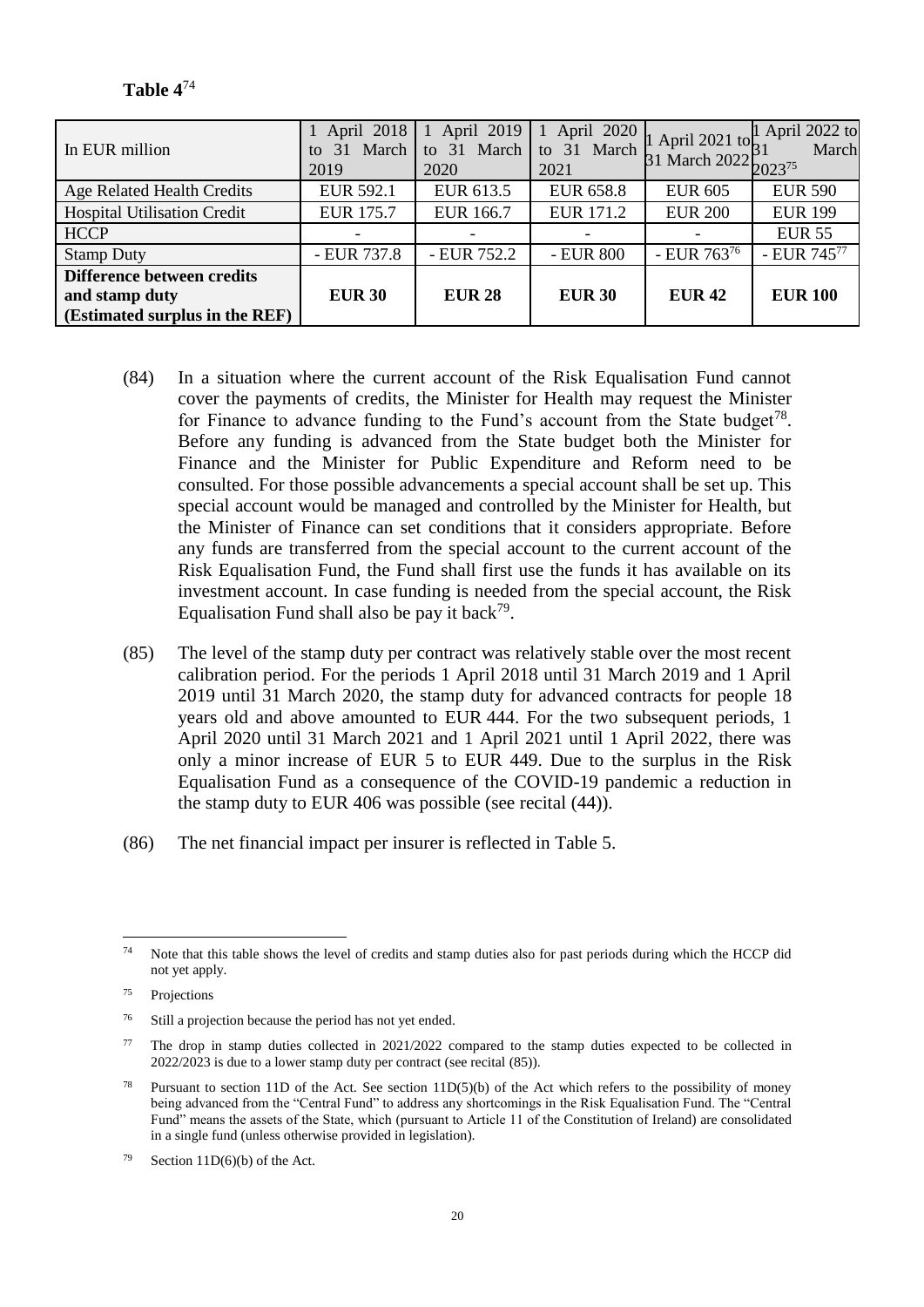| <b>EUR</b> million                                                                                                        | <b>ILH</b>     | Laya   | Vhi    | Total  |
|---------------------------------------------------------------------------------------------------------------------------|----------------|--------|--------|--------|
| Age<br>related<br>health credits                                                                                          | 77             | 142    | 371    | 590    |
| <b>HUCs</b>                                                                                                               | 26             | 48     | 126    | 199    |
| <b>HCCP</b>                                                                                                               | $\overline{7}$ | 10     | 37     | 55     |
| Stamp duty                                                                                                                | $-151$         | $-206$ | $-387$ | $-745$ |
| Total                                                                                                                     | $-42$          | $-6$   | 148    | 100    |
| financial<br>Net<br>impact<br>per<br>insured life in<br><b>EUR</b><br>(total)<br>impact<br>number<br>of<br>insured lives) | $-103$         | $-11$  | 147    |        |

## **Table 5**

## *2.5.5. Application of RES 2022*

<span id="page-20-0"></span>(87) The Irish authorities committed that the RES 2022 will not come into effect before the Commission has decided on the notification. The act introducing the amendments states that the *"[The] Act […] shall come into operation on such day or days as the Minister for Health may by order or orders appoint either generally or with reference to any particular purpose or provision and different days may be so appointed for different purposes or different provisions.*" 80 Subject to this, the Irish authorities envisage that the revised scheme comes into effect for health insurance contracts incepted on or after 1 April 2022 with the first payments to insurers occurring in Q  $3\ 2022$ .<sup>81</sup> As noted at recital (49) to the 2016 Decision, the Irish authorities may still continue with payments to insurers insofar as those payments are required under the previous RES 2016 approved by the Commission.

## **3. IRELAND'S POSITION OF THE STATE AID ASSESSMENT OF THE RES**

### **3.1. Selectivity**

(88) In the notification on the RES 2016 the Irish authorities have not disputed that the RES constitutes State aid within the meaning of Article 107(1) TFEU. However,

 $\overline{a}$ <sup>80</sup> Section 9(2)(b) of the Health Insurance (Amendment) Act 2021, Number 47 of 2021, available at: [https://www.irishstatutebook.ie/eli/2021/act/47/enacted/en/print.html.](https://www.irishstatutebook.ie/eli/2021/act/47/enacted/en/print.html)

<sup>&</sup>lt;sup>81</sup> It is unlikely there will be high cost claims right away, as the HCCP will only apply to contracts that start on or after 1 April 2022.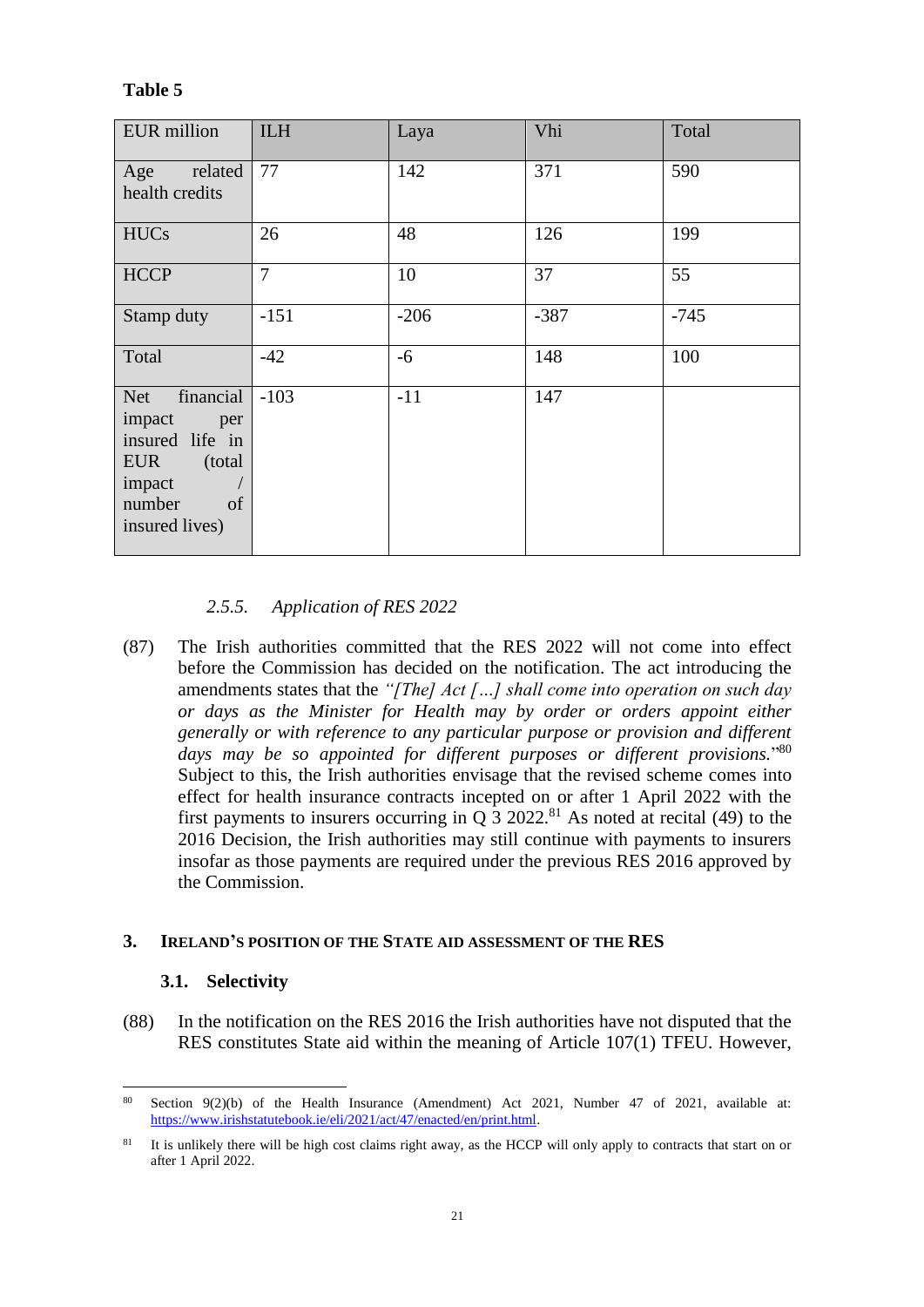Ireland in its notification on the 2022 RES submitted that it agrees with the Commission's State aid assessment for the RES insofar as it concerns the conditions related to the imputability, State resources, the presence of an undertaking, the presence of an advantage, the distortion of competition and the effect on trade. However, in light of the *Lübeck* judgment of the Court of Justice<sup>82</sup>, which was rendered after the 2016 Decision, Ireland disputes that the selectivity criterion is met as regards the RES 2022.

(89) Ireland considers that it is not sufficient to say that a scheme (in this case the RES 2022) is selective merely because it is only open to a certain sector (in this case the PMI sector):

*"contrary to the Commission's contentions, a measure which benefits only one economic sector or some of the undertakings in that sector is not necessarily*  selective."<sup>83</sup> (emphasis added)

- (90) In addition, Ireland takes the view that it is not enough to show that the measure only benefits "*some of the undertakings in that sector*". In this light, Ireland refers to the Commission decisions approving the RES 2013 and RES 2016 respectively where the Commission stated that not every undertaking could benefit from the RES, while in the Commission's decision of 17 June 2009 the Commission commented that the scheme would benefit any insurer that has a worse age profile than the average market age profile $^{84}$ .
- (91) Ireland considers it is clear from the *Lübeck* judgment cited above that what matters is whether undertakings find themselves in a comparable factual and legal situation<sup>85</sup>. Moreover, the Court repeated the long-standing case-law that selectivity depends on

*"whether, under a particular legal regime, a national measure is such as to favour 'certain undertakings or the production of certain goods' over others which, in the light of the objective pursued by that regime, are in a comparable factual and legal situation. […] The concept of 'State aid' does not refer to State measures which differentiate between undertakings and which are, therefore, prima facie selective where that differentiation arises from the nature or the overall structure of the system of which they form part*" 86 .

<sup>82</sup> Case C-524/14 P *Commission v Hansestadt Lübeck* EU:C:2016:971, paragraph 58.

<sup>83</sup> Case C-524/14 P *Commission v Hansestadt Lübeck* EU:C:2016:971, paragraph 58.

<sup>84</sup> Commission Decision State aid SA.26986 (ex No N 582/2008) of 17 June 2009 – Ireland – Health Insurance intergenerational solidarity relief, available at: [https://ec.europa.eu/competition/elojade/isef/case\\_details.cfm?proc\\_code=3\\_SA\\_26986,](https://ec.europa.eu/competition/elojade/isef/case_details.cfm?proc_code=3_SA_26986) recital (27). It should be noted that in the same recital the Commission also concluded that "*However, regardless of this argument the scheme is in any event selective on the level of the sector as only health insurers as opposed to undertakings in other sectors can be beneficiaries of the scheme. Accordingly the Commission considers the scheme to be selective in nature.*"

<sup>85</sup> Case C-524/14 P *Commission v Hansestadt Lübeck* EU:C:2016:971, paragraph 58.

<sup>86</sup> Case C-524/14 P *Commission v Hansestadt Lübeck* EU:C:2016:971, paragraph 41.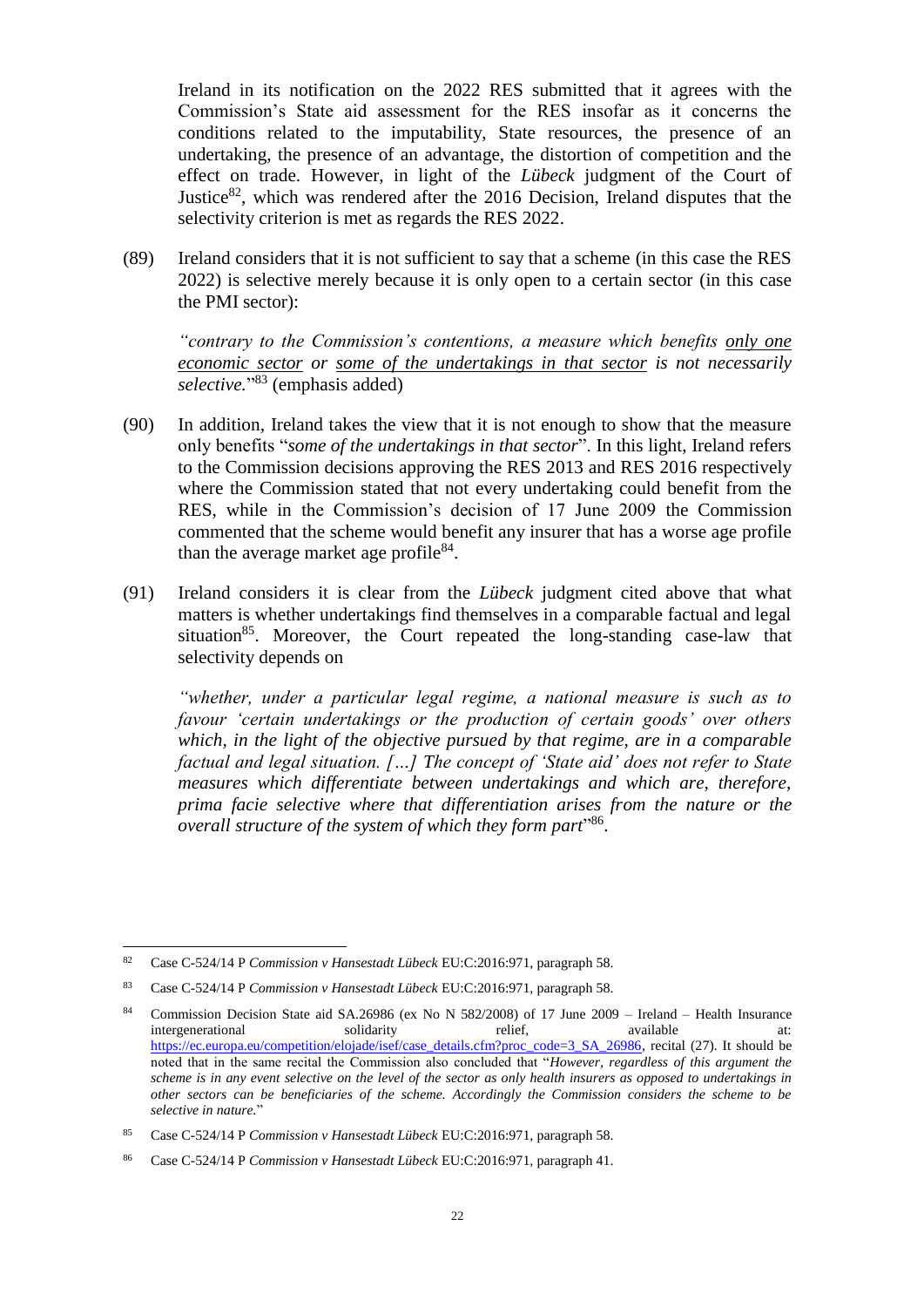- <span id="page-22-1"></span>(92) In doing so, Ireland observes that the Court of Justice applied the three-stage test $^{87}$  which is usually applied with regard to taxation, but can also be applied in other fields<sup>88</sup>. Ireland applied this test involving the following steps:
	- (a) identifying the reference framework;
	- (b) establishing whether the measure is a derogation from the system which "differentiates between operators who, in the light of the objective pursued by that ordinary tax system, are in a comparable factual and legal situation" and
	- (c) if there is such differentiation, considering whether this is justified by the "nature or the overall structure of the system".

## *3.1.1. The reference framework*

- <span id="page-22-0"></span>(93) Ireland considers that the relevant rules are those which apply to undertakings offering PMI in Ireland. It is only those undertakings that are subject to the rights and obligations defined in the RES. The principal objective of the RES is ensuring that access to health insurance cover is available to consumers of health services with no differentiation made between them on grounds such as age or health. The legislation also refers to the principle of intergenerational solidarity and explicitly mentions the desirability of "a cost subsidy between the more healthy and the less healthy, including between the young and the old."
- (94) According to Ireland, to achieve this objective, the legislation creates a risk equalisation system that necessarily involves payments to the insurer (or insurers) whose customers have a worse risk profile than the market average. Without such a compensatory mechanism, older customers or those in poor health would not be able to obtain health insurance cover. Equally, market forces would undermine the principal objective if it was not supplemented by the rules on community rating, open enrolment, lifetime cover and minimum benefits. The Act defines the scope of the system, and also the conditions under which it applies, the rights and obligations of undertakings subject to it and the technicalities of the functioning of the system.<sup>89</sup> The mechanisms of the RES only apply to undertakings which offer PMI. As a result, undertakings which do not offer PMI cannot benefit from the RES, and are not asked to contribute to it. The relevant reference framework is therefore the RES itself.

### *3.1.2. Differentiation*

(95) The second step of the test as analysed by Ireland involves considering "whether certain undertakings are favoured over others which, in the light of the objective pursued by the legal regime concerned, are in a comparable factual and legal situation". Taking into account the objective of the RES (see recital [\(93\)\)](#page-22-0), Ireland first notes that the RES does not discriminate between undertakings and that, as

 $\overline{a}$ <sup>87</sup> See, for example, Case C-524/14 P *Commission v Hansestadt Lübeck* EU:C:2016:971, paragraphs 52-55 and Joined Cases C-20/15 P and C-21/15 P *World Duty Free Group* EU:C:2016:981, paragraphs 57-58.

<sup>88</sup> Paragraph 55 of the *Lübeck* judgment found as regards the three-step test that "*this method is not limited solely to the examination of tax measures*".

<sup>89</sup> Ancillary rules are also laid down in secondary legislation made under the Act.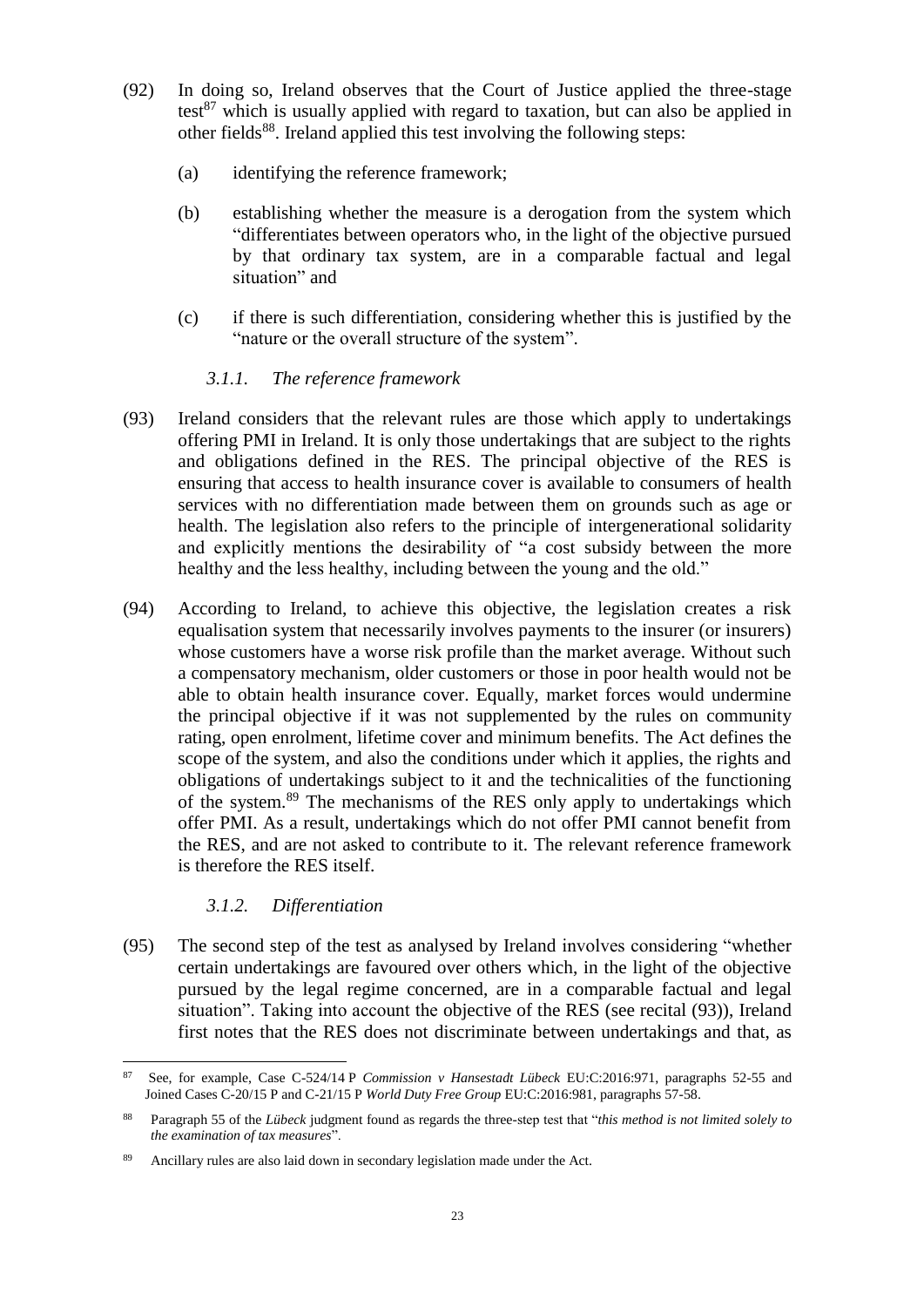pointed out at paragraph 53 of the *Lübeck* judgment, the notion of selectivity is linked to the notion of discrimination. Ireland brings forward that the RES rules apply to all undertakings in the same way and that the Commission has accepted this before when it stated that the RES

"*does not discriminate between insurers, as the calculation of contributions and payments is the same for each insurer. It does not discriminate between public and private undertakings either. No entity (public, private or new entrant) is granted exclusive or special rights.*" 90

- (96) Ireland considers that because, "even mid-term projections are extremely difficult to make<sup>"91</sup> it is difficult to establish in advance which undertaking(s) will be a net contributor or net beneficiary of the scheme. Ireland in this respects draws a parallel with the the *Gibraltar* case where the Commission considered that the proposed Gibraltar tax rules were selective because they only applied where the company made a profit and the total amount of tax was capped. According to the Commission, this was selective since it favoured companies which made no profits, or companies which made very large profits. The Court of Justice rejected this argument, pointing out that the rules were neutral and whether an individual taxpayer benefited from them would depend on random events in the future<sup>92</sup>.
- (97) Furthermore, Ireland notes that if an undertaking becomes a net beneficiary of the RES, this can only arise where its customers have a worse risk profile than the market average. In the light of the objectives of the RES, this is considered an objective criterion for distinguishing between undertakings. Thus, it is inherent in the scheme that there should be risk equalisation, and that payments should be made to support insurers whose customers have a worse risk profile.
- (98) In Ireland's view, it is clear that such insurers are in a specific *legal* position: the Act creates a mechanism which entitles such insurers to funding at the expense of their competitors (and imposes on the beneficiary an obligation to repay the money if there is overcompensation). This is not an accident, but an intended feature of the scheme, which aims to prevent insurers from charging a riskadjusted premium.<sup>93</sup>
- (99) Further, Ireland considers that insurers which are net beneficiaries of the scheme are in a specific *factual* position: they are (by definition) providing PMI to a client base which has a worse risk profile than the market average. If matters were left entirely to market forces, a number of consequences would follow (higher premiums, shadow pricing and consequently the insurer with the worst risk profile could be forced out of the market) $94$ . Such outcomes would, according to Ireland, clearly be contrary to the principal objective of the RES.

<sup>90</sup> Recital (99) of the 2016 Decision (footnotes omitted).

 $91$  Recital (150) of the 2013 Decision.

<sup>92</sup> Joined Cases C-106/09P and C-107/09P *Spain v Government of Gibraltar and United Kingdom* EU:C:2011:732, paragraph 83.

<sup>93</sup> See recital (12) of the 2016 Decision.

<sup>94</sup> Ireland refers to recitals (86)-(88) of the 2013 Decision.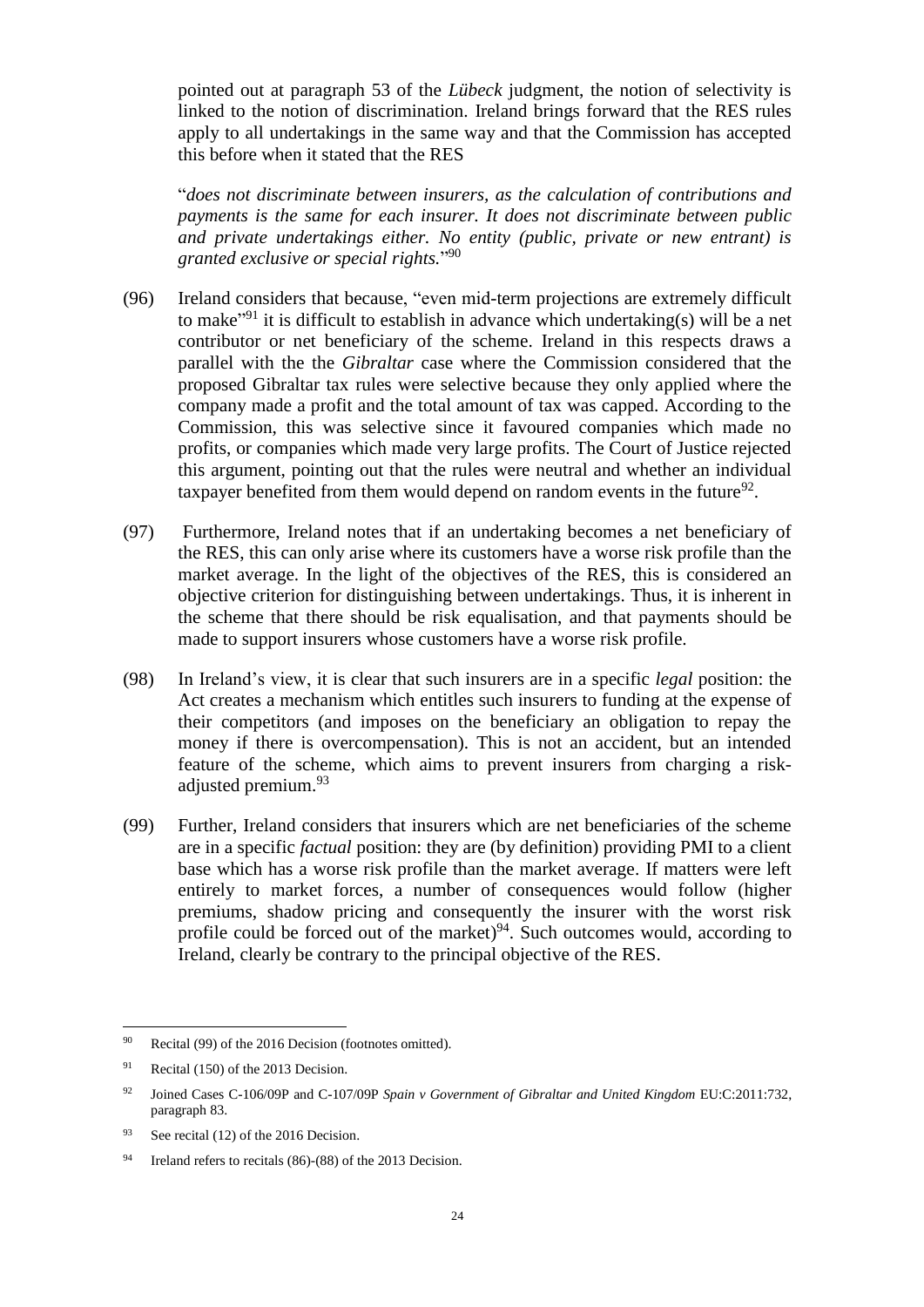(100) The RES therefore draws a distinction between insurers with a worse risk profile than the market average, and other insurers. Ireland submits that this distinction is comparable to the distinction accepted by the EU courts in the past, as justifying a difference in treatment between two categories of undertakings<sup>95</sup>. Similarly, in the light of the aims pursued by the RES, there are objective differences between (a) the net beneficiary (or beneficiaries) of the scheme, i.e. providers of PMI whose customers have a worse risk profile than the market average and (b) other insurers.

#### *3.1.3. Nature or overall structure of the system*

- (101) Alternatively, under the third stage of the test, if the Commission would consider that the RES distinguishes between the net beneficiary (or beneficiaries) and other insurers, Ireland considers that such differentiation is permissible because it "arises from the nature or the overall structure of the system of which they form part",96
- (102) Here, according to Ireland, it is clear that the nature and overall structure of the RES is to support insurers whose customers have a worse risk profile than the market average, by means of payments collected from insurers whose customers have a better risk profile. This is inherent in the whole design of the system.

### *3.1.4. Ireland's conclusion on selectivity*

(103) Taking into account the above, Ireland submits that applying either the second or the third stage of the test identified in the *Lübeck* judgment, the RES is not selective. The Irish authorities have nevertheless notified the planned measure for reasons of legal certainty.

### **3.2. Compatibility**

(104) As a subsidiary line of reasoning, Ireland argues that in any event, the RES 2022 is compatible with the internal market under Article 106(2) TFEU as interpreted in the SGEI Framework, see Section [4.5](#page-34-0) below.

 $\overline{a}$ <sup>95</sup> Ireland has provided the following three examples: (i) Joined Cases C-78/08 to C-80/08 *Paint Graphos*, EU:C:2011:550, paragraphs 57-60. In Paint Graphos the Court of Justice held that co-operatives could be distinguished from ordinary companies. They were not managed in the interests of outside investors but instead were conducted for the mutual benefit of the members who are at the same time users, customers or suppliers. The Court found that cooperatives had little or no access to funding from equity markets. As a result, co-operatives had lower profit margins than ordinary companies. (ii) Case C-417/10 *3M Italia* EU:C:2012:184, paragraph 42. In 3M Italia the Court of Justice considered Italian rules by which claims by the tax authorities were to be written off if the claim had been pending before the courts for over 10 years, and the tax authorities had been unsuccessful at first instance and on appeal. The Court of Justice held that taxpayers coming within the above conditions were in a different factual and legal position to those who were unable to claim the benefit of the national provisions. (iii) Case C-493/15 *Agenzia delle Entrate v Marco Identi* EU:C:2017:219, paragraphs 20-29. In Idente the Court of Justice found that debtors who met the national criteria for bankruptcy (which included acting in good faith as a debtor) were not in a comparable factual or legal position to debtors who did not meet those conditions. This assessment was made having regard to the particular objective of the bankruptcy procedure.

<sup>96</sup> Case C-524/14 P *Commission v Hansestadt Lübeck* EU:C:2016:971, paragraph 41.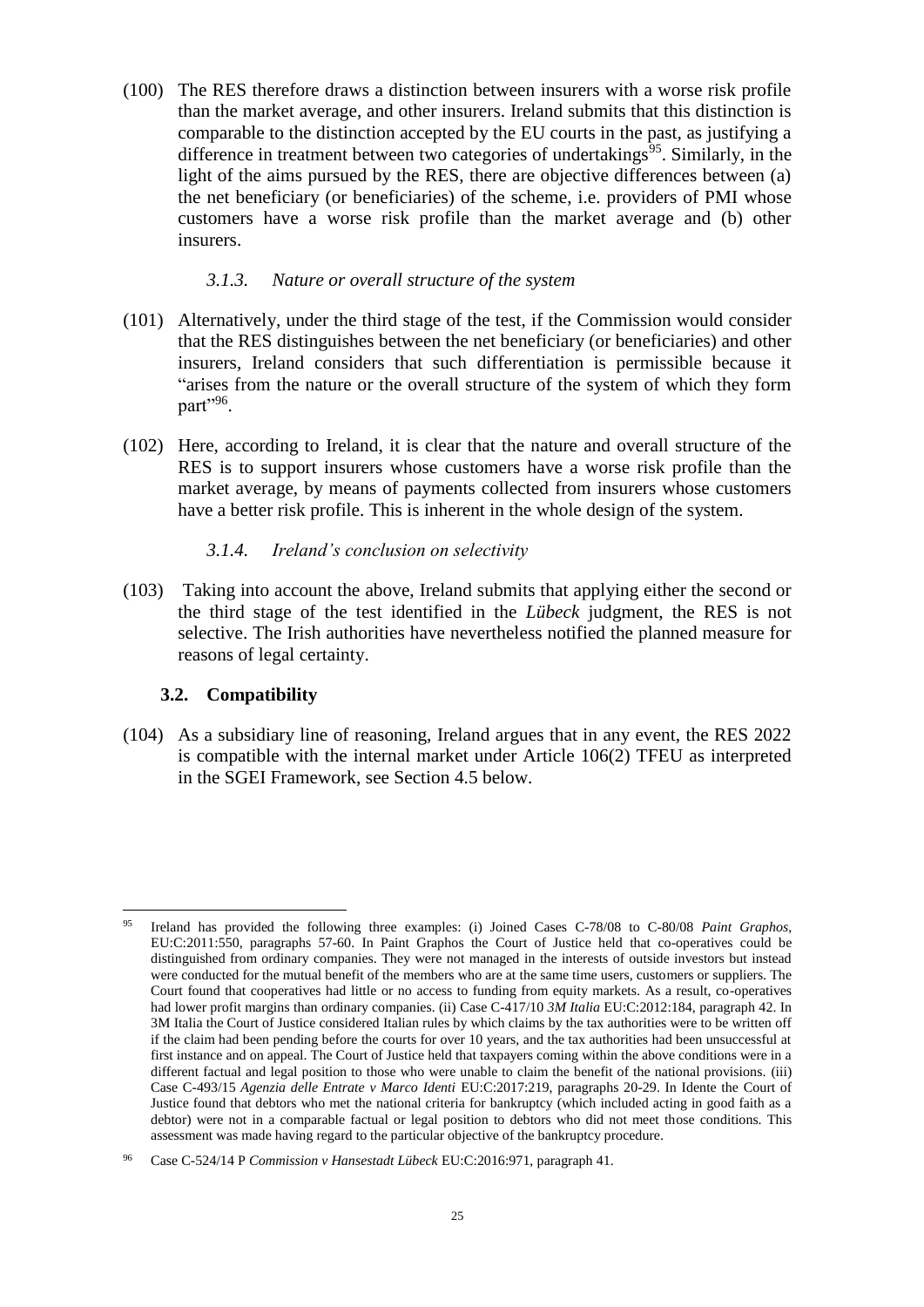#### **4. ASSESSMENT OF THE MEASURE**

### **4.1. Scope of the present decision**

(105) The Commission has received several submissions from the three health insurers (see recital [\(6\)\)](#page-1-0). In its assessment the Commission, insofar as the points raised are relevant for the State aid assessment of the notified scheme, will address them and/or reply to them in a footnote. Insofar as the submissions addressed issues related to the past (for example in relation to the implementation of the RES 2016), the Commission considers this to fall outside the scope of the current decision, which is limited to the notified measure, RES 2022, including the introduction of the HCCP and the change in the level of reasonable profit.

## <span id="page-25-0"></span>**4.2. Hypothecation of the stamp duties for the financing of the aid**

- (106) The Commission notes that the RES 2022, in essence, entails (i) the collection of stamp duties from all insurers active on the PMI market, on every insurance contract sold, to finance the Risk Equalisation Fund, and (ii) the payment of credits from the Risk Equalisation Fund to eligible insurers active on the said market.
- (107) According to settled case-law, in the case of an aid financed by a tax or a levy assigned for a specified purpose, the financing of the aid might be an integral part of the aid measure itself. Indeed, if it is established that there is a compulsory hypothecation between the tax or levy revenue and the aid measure in question, then the underlying tax or levy and the aid are two elements of one and the same measure, which are inseparable,  $97$  and both have to be assessed together.
- (108) According to settled case-law, for a tax to be regarded as forming an integral part of an aid measure, it must be hypothecated to the aid under the relevant national rules, in the sense that the revenue from the charge is necessarily allocated for the financing of the aid and has a direct impact on the amount of the aid and, consequently, on the assessment of the compatibility of that aid with the internal market.<sup>98</sup>
- (109) Therefore, in the present case, the stamp duties, in order to be regarded as forming an integral part of the aid measure have to be hypothecated to the aid i.e., the credits paid to the insurers whose customers have a worse risk profile under the relevant national rules, in the sense that the revenue from the charge is necessarily allocated for the financing of the aid..
- (110) In the present case, it is apparent from section 7E of the Act that the revenues generated by the stamp duties are earmarked for financing the credits paid to the insurers whose customer base have a worse risk profile than the market average. The stamp duty is levied specifically and solely for the purpose of financing those credits.

 $\overline{a}$ <sup>97</sup> See, by analogy, Case C-449/14 P, *DTS Distribuidora de Televisión Digital v Commission*, ECLI:EU:C:2016:848, paragraph 77.

<sup>98</sup> Case C-449/14 P, *DTS Distribuidora de Televisión Digital v Commission*, ECLI:EU:C:2016:848, paragraph 68.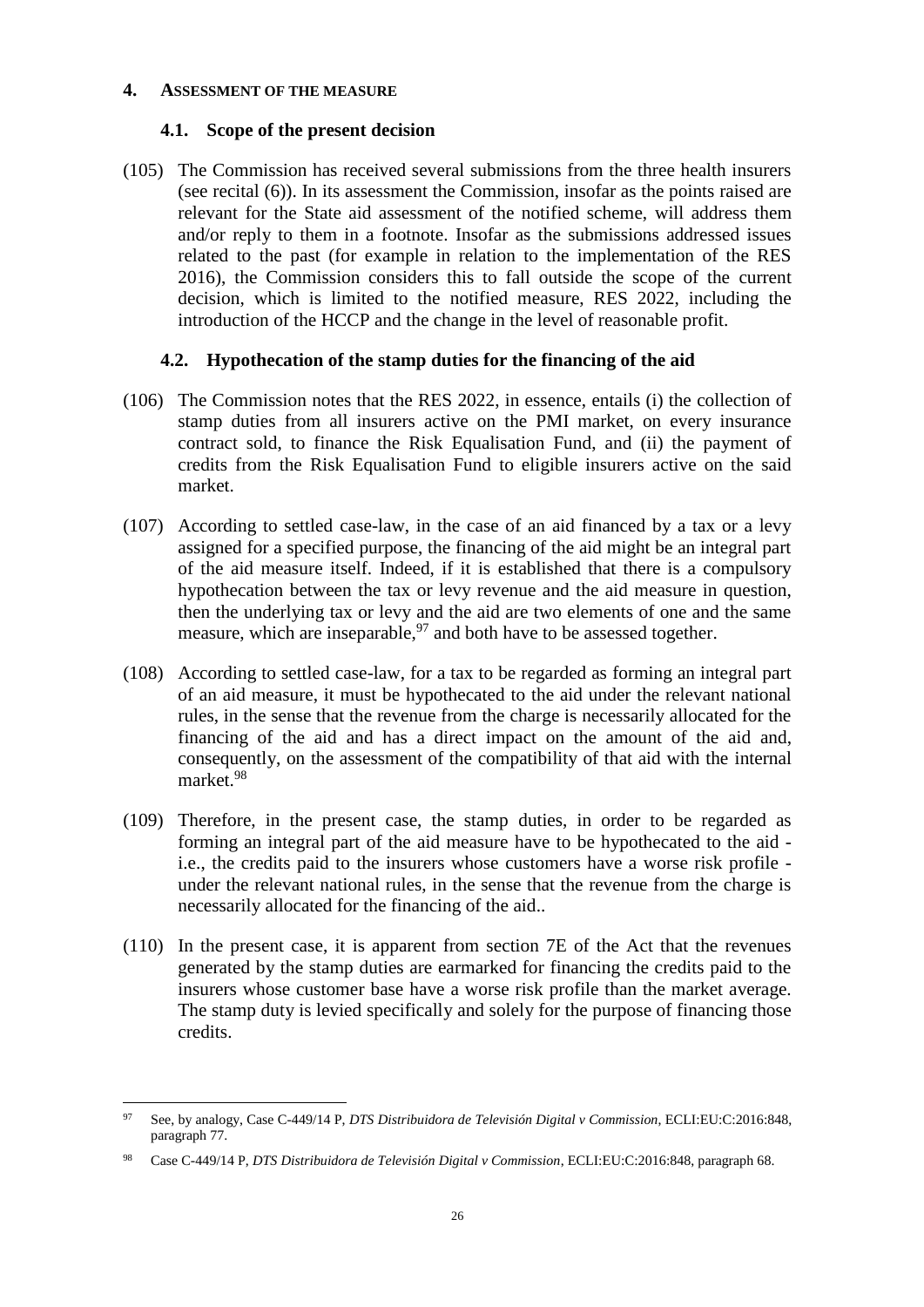- (111) The revenues from the stamp duty are wholly and exclusively used to finance the credits and therefore have a direct impact on the amount of that aid. The Irish authorities explained that the level of credits and stamp duties is adjusted every year: the HIA recommends the Minister of Health the level of credits and stamp duties which should apply for the coming year, based on its analysis of the market PMI market and detailed data provided by the insurers. The Minister of Health determines the appropriate levels of credits, and, subsequently, recommends the appropriate level of stamp duty to the Minster for Finance for inclusion in the Stamp Duties Consolidation Act 1999, as amended. Pursuant to sections  $7E(1)(b)(iv)$  and  $7E(2)(a)(vi)$  of the Act, the total amount of stamp duty recommended both by the HIA and the Minister of Health is to be sufficient to meet the total cost of the credits, having regard to the aim of avoiding the Fund sustaining surplus or deficits and making the scheme self-financing. The volume of aid paid to the insurers thus results directly from the revenue generated by the stamp duties. Therefore, the revenues obtained from the stamp duties have a direct impact on the amount of the aid granted in the form of credits to the insurers whose customers have a worse risk profile than the market average.
- (112) There is therefore a link of compulsory hypothecation between the aid measure and the revenue arising from the stamp duties. This conclusion is not contested by the Irish authorities as they have indicated in their notification that the system of financing forms an integral part of the aid measure. Hence, the assessment has to take into account not only the stamp duties which finance the measure, but also the relevant characteristics of the aid measure itself.
- (113) Since the stamp duties are hypothecated to the aid, the stamp duties financing the credits paid to certain insurers do not have to be assessed separately from the credits themselves.

#### **4.3. Existence of aid within the meaning of Article 107(1) TFEU**

- (114) According to Article 107(1) TFEU for a measure to be qualified as State aid within the meaning of Article 107(1) TFEU, the following four cumulative conditions have to be met:
	- (a) it has to be imputable to the Member State and granted out of State resources;
	- (b) it has to confer an economic advantage on undertakings;
	- (c) the advantage has to be selective; and
	- (d) the measure has to distort or threaten to distort competition and affect trade between Member States.
- (115) In this respect, the Commission first of all recalls that, in recitals (51)-(67) of its decision on the RES 2016, it noted that the scheme constituted State aid and that this was undisputed by the Irish authorities, for the following reasons: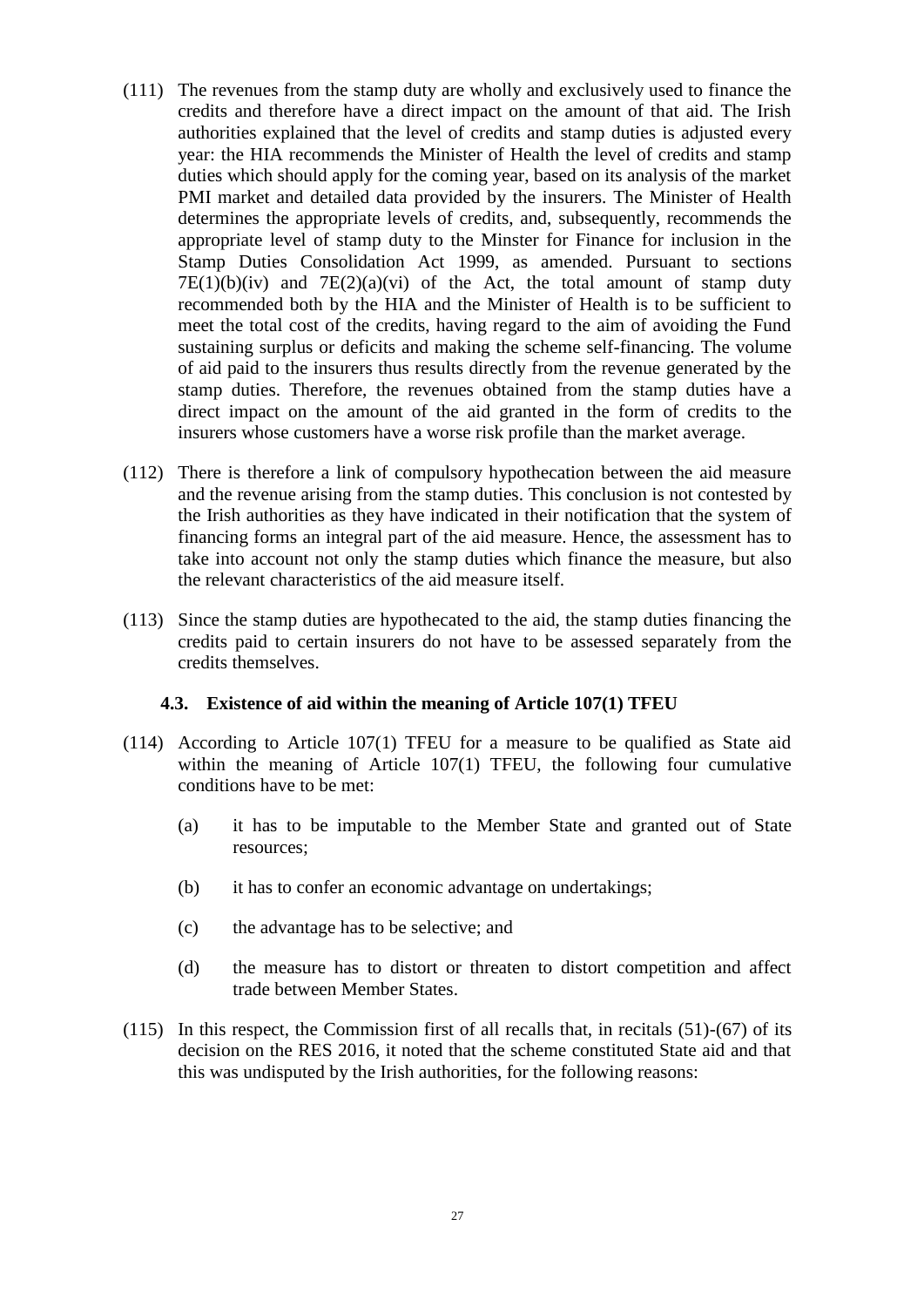#### *4.3.1. Aid imputable to the State and granted through State resources*

- (116) The RES 2022 is an act of the State, set up by a legislative act<sup>99</sup>. It is thus imputable to the State. The levels of risk equalisation credits and stamp duties are determined by the State (the Minister for Health, in consultation with the Minister for Finance, based on the HIA's recommendations). The State also orders the reimbursement of potential overcompensation, based on the HIA's recommendations.
- (117) The RES 2022 operates via the creation of a fund, established by national legislation, which will be financed by compulsory contributions and controlled by public authorities, in this case the HIA (recital  $(36)$ ).<sup>100</sup>
- (118) Furthermore, if the situation of the current account of the Risk Equalisation Fund would be such that the sums that need to be paid from that account are insufficient, the Minister for Health may request the Minister for Finance to advance funding to the Fund's account from the State budget as per the procedure explained in recital [\(84\).](#page-19-1)
- (119) Consequently the Commission considers that the measure involves the transfer of State resources.

#### *4.3.2. Economic advantage to undertakings*

 $\overline{a}$ 

(120) Public funding granted to an entity can only qualify as State aid if that entity is an "undertaking" within the meaning of Article 107(1) TFEU. The Court of Justice has consistently defined undertakings as entities engaged in an economic activity.<sup>101</sup> An activity is considered to be economic in nature where it consists in offering goods and services on a market.<sup>102</sup> The qualification of an entity as an undertaking thus depends on the nature of its activity, with no regard to the entity's legal status or the way in which it is financed.<sup>103</sup> In the present case, all insurers on the PMI market are SGEI providers and will receive credits from the RES 2022, and thus could potentially be net beneficiaries of the scheme (although Vhi Healthcare is expected to continue to be the net beneficiary of the RES 2022, the Irish authorities cannot exclude that another insurer may become a net beneficiary of the RES in the future). The four insurers on the Irish market offer

<sup>99</sup> Health Insurance (Amendment) Act 2021, Number 47 of 2021, available at: [https://www.irishstatutebook.ie/eli/2021/act/47/enacted/en/print.html.](https://www.irishstatutebook.ie/eli/2021/act/47/enacted/en/print.html)

According to constant case law, "the funds financed through compulsory contributions imposed by State *legislation, which are managed and apportioned in accordance with the provisions of that legislation, must be regarded as State resources within the meaning of Article 87"* (Case 173-73 *Italian Republic v Commission* ECLI:EU:C:1974:71, p. 16; Case 78/76 *Steinike* ECLI:EU:C:1977:52, p. 22; Cases C-78/90 to C-83/90, *Sociétés Compagnie Commerciale de l'Ouest* ECLI:EU:C:1992:118; Cases C-149/91 and C-150/91 *Sanders* ECLI:EU:C:1992:261; Case C-17/91 *Lornooy* [1992] ECLI:EU:C:1992:514; Case C-114/91 *Claeys* ECLI:EU:C:1992:516; Case C-144/91 and C-145/91 *Demoor* ECLI:EU:C:1992:518.

<sup>101</sup> Joined Cases C-180/98 to C-184/98 *Pavel Pavlov and Others v Stichting Pensioenfonds Medische Specialisten* ECLI:EU:C:2000:428, paragraph 74.

<sup>102</sup> Case C-118/85 *Commission of the European Communities v Italian Republic* ECLI:EU:C:1987:283, paragraph 7.

<sup>103</sup> Case C-41/90 *Höfner & Fritz Elser v Macrotron GmbH* ECLI:EU:C:1991:161, paragraph 21 and Joined Cases C-180/98 to C-184/98 *Pavel Pavlov and Others v Stichting Pensioenfonds Medische Specialisten*  ECLI:EU:C:2000:428, paragraph 74.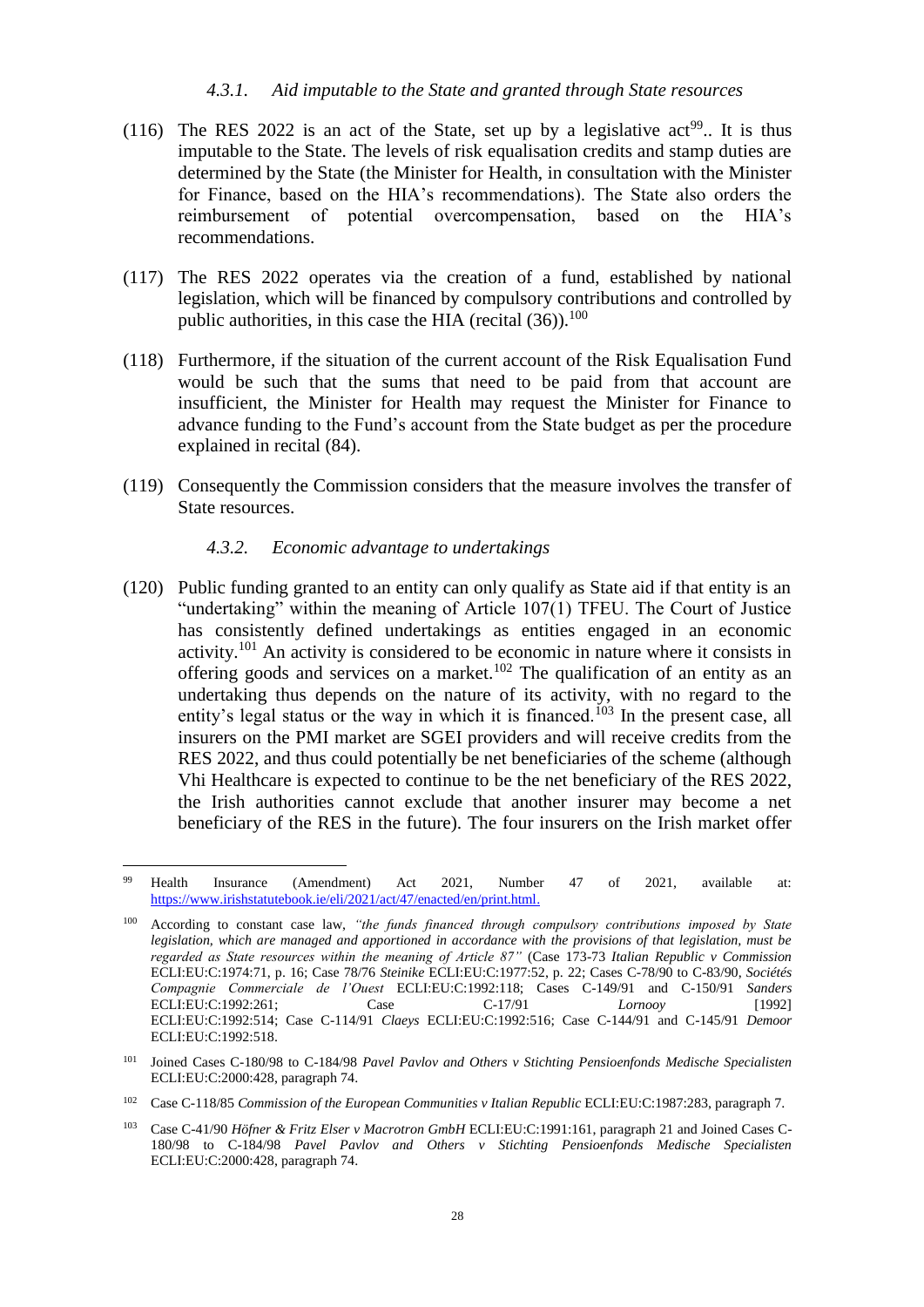highly diversified voluntary health insurance products at a price set by each insurer individually, in competition with each other. Offering voluntary health insurance on the Irish PMI market thus amounts to an economic activity. Accordingly, with respect to the activities financed by the measure in question, all insurers must be qualified as undertakings.  $104$ 

- (121) An advantage for the purposes of Article 107(1) TFEU is any economic benefit which an undertaking would not have obtained under normal market conditions, i.e. in the absence of State intervention.<sup>105</sup> Only the effect of the measure on the undertaking is relevant, not the cause or the objective of the State intervention.<sup>106</sup> Whenever the financial situation of the undertaking is improved as a result of State intervention, an advantage is granted.
- (122) The measure under assessment is designed to ensure intergenerational solidarity through risk equalisation, by supporting insurers with a worse risk profile relative to the market. The measure thus improves the situation of the net beneficiaries of the scheme in the market. As a consequence, and without prejudice to the question whether the measure complies with the conditions set out in the *Altmark* judgment (considered below), the measure under assessment *prima facie* grants an advantage to the net beneficiary / beneficiaries of the scheme.
- (123) Pursuant to the  $Altmark$  case  $law^{107}$ , where a State measure must be regarded as compensation for the services provided by the recipient undertakings in order to discharge public service obligations, so that those undertakings do not enjoy a real financial advantage and the measure thus does not have the effect of putting them in a more favourable competitive position than the undertakings competing with them, such a measure is not caught by Article 107(1) TFEU. However, for such compensation to escape qualification as State aid in a particular case, four cumulative conditions must be satisfied:
	- 1. The recipient undertaking must actually have public service obligations to discharge, and the obligations must be clearly defined.
	- 2. The parameters on the basis of which the compensation is calculated must be established in advance in an objective and transparent manner.
	- 3. The compensation cannot exceed what is necessary to cover all or part of the costs incurred in the discharge of public service obligations, taking into account the relevant receipts and a reasonable profit.
	- 4. Where the undertaking which is to discharge public service obligations is not chosen pursuant to a public procurement procedure which would allow for the selection of the tenderer capable of providing those services at the least cost to the community, the level of compensation needed must be determined

<sup>104</sup> See, for an assessment of whether an activity is economic or not, for example, Case C-67/96 *Albany* ECLI:EU:C:1999:430; Joined Cases C-264/01, C-306/01, C-354/01 and C-355/01 *AOK Bundesverband* ECLI:EU:C:2004:150; Case C-350/07 *Kattner Stahlbau* ECLI:EU:C:2009:127.

<sup>105</sup> Case C-39/94 *Syndicat français de l'Express international (SFEI) and others v La Poste and others*  ECLI:EU:C:1996:285, paragraph 60 and Case C-342/96 *Kingdom of Spain v Commission of the European Communities* ECLI:EU:C:1999:210, paragraph 41.

<sup>106</sup> Case 173/73 *Italian Republic v Commission of the European Communities* ECLI:EU:C:1974:71, paragraph 13.

<sup>107</sup> Judgment of the Court of 24 July 2003, *Altmark Trans GmbH and Regierungspräsidium Magdeburg v Nahverkehrsgesellschaft Altmark GmbH*, case C-280/00 ECLI:EU:C:2003:415.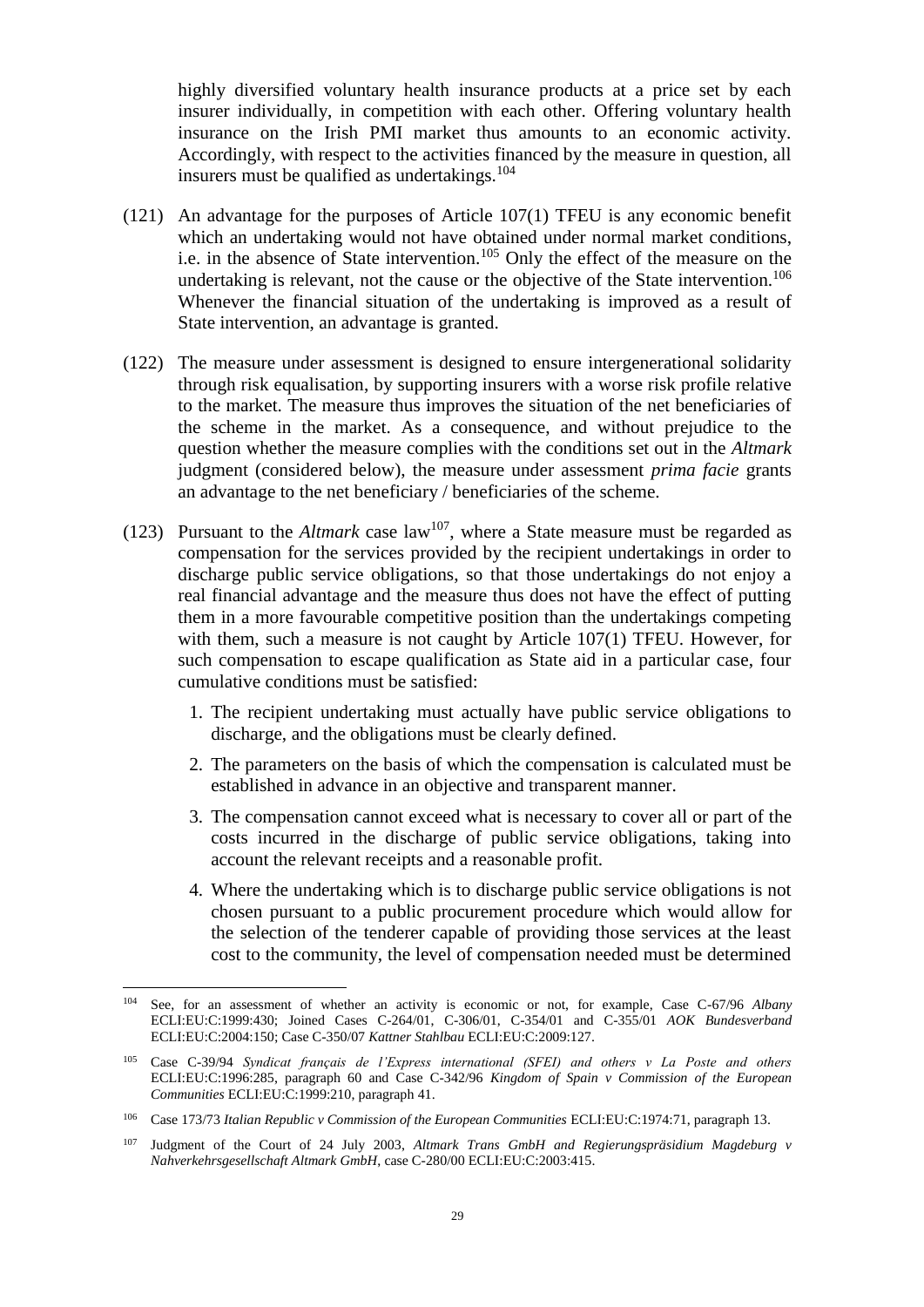on the basis of an analysis of the costs which a typical undertaking, well run and adequately provided so as to be able to meet the necessary public service requirements, would have incurred in discharging those obligations, taking into account the relevant receipts and a reasonable profit for discharging the obligations.

- (124) Given that the conditions of applicability of the *Altmark* case law are cumulative, non-compliance with any one of these conditions would lead to the qualification of the measure under review as State aid within the meaning of Article 107(1) TFEU. Similar to previous RES schemes, the RES 2022 appears not to comply with the fourth Altmark criterion, for the same reasons as those outlined by the Commission in recitals (72)-(76) of its decision on the RES 2013. Furthermore, the Irish authorities do not argue in their notification of the RES 2022 that the measure does not confer an advantage in line with the *Altmark* case law.
- (125) Consequently, the Commission confirms the analysis carried out in its decisions on previous RES and concludes that the measure ought to be considered as conferring an advantage to the net beneficiary of the scheme, which can be qualified as an economic advantage granted to an undertaking within the meaning of Article 107(1) TFEU.

*4.3.3. Selectivity*

- (126) To fall within the scope of Article 107(1) of the Treaty, a State measure must favour "certain undertakings or the production of certain goods", *i.e.* it must be selective. Not all measures which favour economic operators fall under the notion of aid, but only those which grant an advantage in a selective way to certain undertakings or categories of undertakings or to certain economic sectors.<sup>108</sup>
- (127) Measures of purely general application which do not favour certain undertakings only or the production of certain goods only do not fall within the scope of Article 107(1) of the Treaty. However, the case-law has made it clear that even interventions which, at first appearance, apply to undertakings in general may be selective to a certain extent and, accordingly, be regarded as measures designed to favour certain undertakings or the production of certain goods.<sup>109</sup> Neither a large number of eligible undertakings (which can even include all undertakings of a given sector), nor the diversity and size of the sectors to which they belong, provide grounds for concluding that a State measure constitutes a general measure of economic policy, if not all economic sectors can benefit from it.<sup>110</sup> The fact that the aid is not aimed at one or more specific recipients defined in advance, but that it is subject to a series of objective criteria according to which it may be granted, within the framework of a predetermined overall budget allocation, to an

<sup>&</sup>lt;sup>108</sup> Commission Notice on the notion of State aid as referred to in Article 107(1) of the Treaty on the Functioning of the European Union C/2016/2946, OJ C 262, 19.7.2016, p. 1, , paragraph 117.

<sup>109</sup> Judgment of the Court of Justice of 29 June 1999, *DMTransport*, C-256/97, ECLI:EU:C:1999:332, paragraph 27; Judgment of the General Court of 6 March 2002, *Territorio Histórico de Álava — Diputación Foral de Álava et aL.* v *Commission*, Joined Cases T-127/99, T-129/99 and T-148/99, ECLI:EU:T:2002:59, paragraph 149.

<sup>110</sup> See, for instance, Judgment of the Court of Justice of 17 June 1999, *Belgium* v *Commission*, C-75/97, ECLI:EU:C:1999:311, paragraph 32; Judgment of the Court of Justice of 8 November 2001, *Adria-Wien Pipeline*, C-143/99, ECLI:EU:C:2001:598, paragraph 48.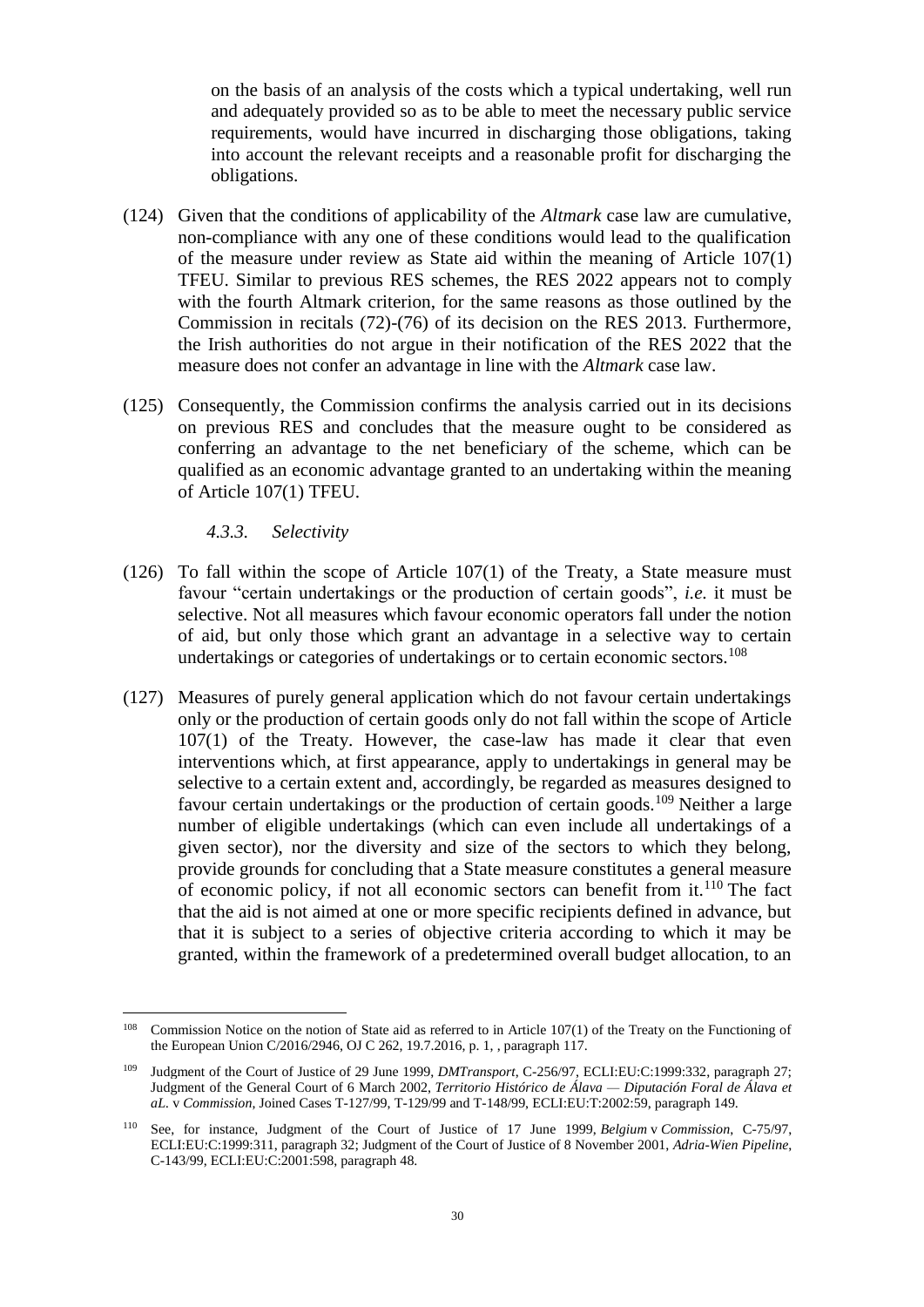indefinite number of beneficiaries who are not initially individually identified, is insufficient to call into question the selective nature of the measure.<sup>111</sup>

- (128) Further, the Court has consistently held that Article 107 (1) TFEU does not distinguish between measures of State intervention by reference to their causes or their aims but defines them in relation to their effects, and thus independently of the techniques used.<sup>112</sup> In other words, a measure must be considered as selective if its concrete effect is to favour certain undertakings or categories of undertakings.
- (129) In the case at hand, the Commission first notes that the measure at stake concerns only one sector, namely the private medical insurance sector. In this respect, it must be noted that, in accordance with settled case-law, an aid may be selective even where it concerns a whole economic sector.  $^{113}$
- (130) Furthermore, the Irish authorities' argument that the RES 2022 is not selective since it could, in theory, benefit any health insurer that has a worse risk profile than the average market risk profile, cannot convince. The Commission recalls in this regard that *"the fact that the aid is not aimed at one or more specific recipients defined in advance, but that it is subject to a series of objective criteria according to which it may be granted, within the framework of a predetermined overall budget allocation, to an indefinite number of beneficiaries who are not initially individually identified, is insufficient to call into question the selective nature of the measure*".<sup>114</sup> Besides, in line with the case-law, the selectivity of a measure must be "*determined by taking all undertakings into account and not just the undertakings within the same group which enjoy the same advantage*".<sup>115</sup>
- (131) It follows from the above that in the present case, the fact that the RES is open to any undertaking registered in The Register of Health Benefits Undertakings<sup>116</sup> and therefore is targeted to an indefinite number of beneficiaries not initially individually identified is insufficient to argue the absence of selectivity. Moreover, the absence of selectivity cannot follow from only looking at whether "the undertakings within the same group" enjoy the same advantage or, in the present case, *could* enjoy the same advantage. Indeed, one should take into account all undertakings and independently from whether only private medical insurance undertakings are looked at or the whole economy, there is in the present case a clear difference in treatment between the private medical insurance undertakings and others.

<sup>111</sup> Judgment of the General Court of 29 September 2000, *Confederación Espanola de Transporte de Mercancías* v *Commission*, T-55/99, ECLI:EU:T:2000:223, paragraph 40. See also Judgment of the General Court of 13 September 2012, *Italy* v *Commission*, T-379/09, ECLI:EU:T:2012:422, paragraph 47.

<sup>112</sup> Judgment of the Court of Justice of 22 December 2008, *British Aggregates Association v Commission*, Case C-487/06, paragraph 89.

<sup>113</sup> Case C-148/04 *Unicredito Italiano*, ECLI:EU:C:2005:774, paragraph 45.

<sup>114</sup> Case T-55/99, *Confederación Espanola de Transporte de Mercancías v Commission*, ECLI:EU:T:2000:223, paragraph 40.

<sup>115</sup> Case T‑222/04 *Italy v Commission*, ECLI:EU:T:2009:194, paragraph 66.

<sup>116</sup> Section 14 of the Act.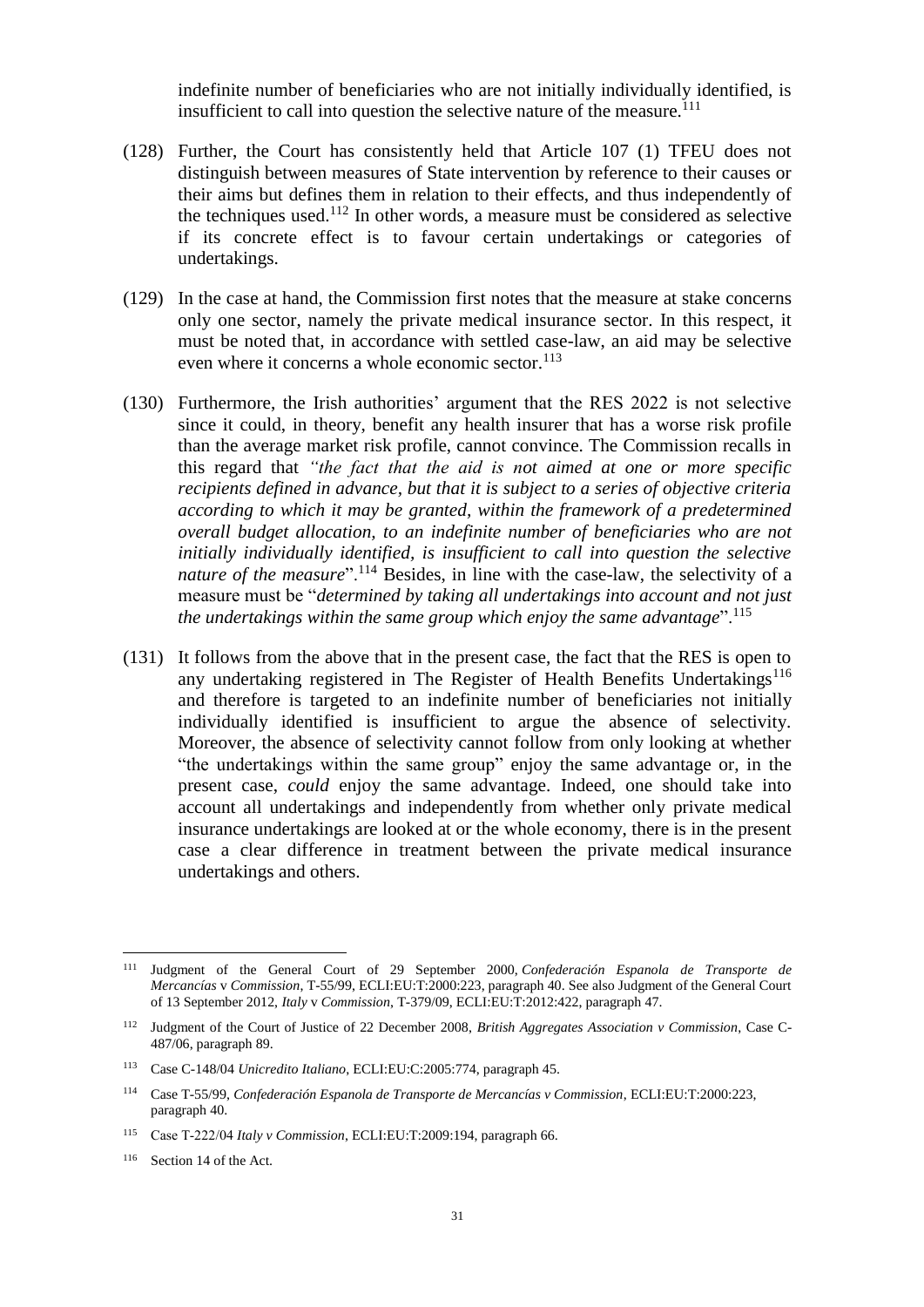- (132) The RES 2022 is not only selective when comparing the private medical insurance sector to other sectors of the economy as a whole, it is also selective within the insurance sector overall. Indeed, it specifically benefits insurers active on the private medical insurance market with a worse risk profile relative to the market. The net beneficiaries of the scheme are therefore also favoured compared to other segments of the insurance sector, where the risks – and the associated costs – are inherent to the economic activity and supported by the undertakings which are providing insurance services on the market and for which Ireland does not provide for a similar risk equalisation scheme. Hence, insurers with a worse risk profile on the PMI market are favoured in comparison with insurers active in other segments of the market (for example in life insurance) having the same risk profile .
- (133) It should be underlined that the very logic of the RES 2022 consists in introducing a distortion of competition in the private medical insurance sector, by using State resources so as to depart from the traditional basic features of the insurance activity, namely setting the insurance premiums according to the degree of risk induced by every insured party. The purpose of the Irish authorities is the creation of a  $SGEI<sup>117</sup>$ .
- (134) Further, the Commission notes that there are only three operators active in the PMI market in Ireland. The RES scheme has the **effect** of addressing the specific situation of Vhi, which, compared to the other operators, has currently relatively more contracts with customers with a worse risk profile than the average of the market. Since the beginning of the scheme there has been only one net beneficiary (Vhi) from the scheme; the other insurers being – on a continuous basis – net contributors to the scheme. The effect of the scheme is therefore to benefit only one undertaking over its competitors. Based on the data provided by Ireland, the Commission has no indication that this situation would change in the foreseeable future.
- (135) For this reason, the scheme appears to be *de facto* selective as the combined effect of the aid scheme and its financing mechanism (the stamp duties on health insurance contracts) favours one particular undertaking only, i.e. at the moment Vhi. The Commission recalls that "*de facto selectivity can be established in cases where, although the formal criteria for the application of the measure are formulated in general and objective terms, the structure of the measure is such that its effects significantly favour a particular group of undertakings*" <sup>118</sup>. In that regard, it should be observed that the fact that, currently, only Vhi receives more from the Risk Equalisation Fund than that it contributes is not a random consequence of the scheme at issue, but the inevitable consequence of the fact that the RES is specifically designed so that, while stamp duties are collected from all insurers active on the PMI market, only private insurers whose customers have a worse risk profile than the market average receive payments in the form of credits exceeding the value of stamp duties contributed by those insurers from the Risk Equalisation Fund. Thus, the fact that those insurers (and, currently, only Vhi) receive risk equalisation credits precisely on account of the specific features

<sup>117</sup> See, by analogy, Case C-526/04, Laboratoires Boiron SA, ECLI:EU:C:2006:528, paragraphs 33 to 37.

<sup>118</sup> Commission Notice on the Notion of aid, paragraph 121.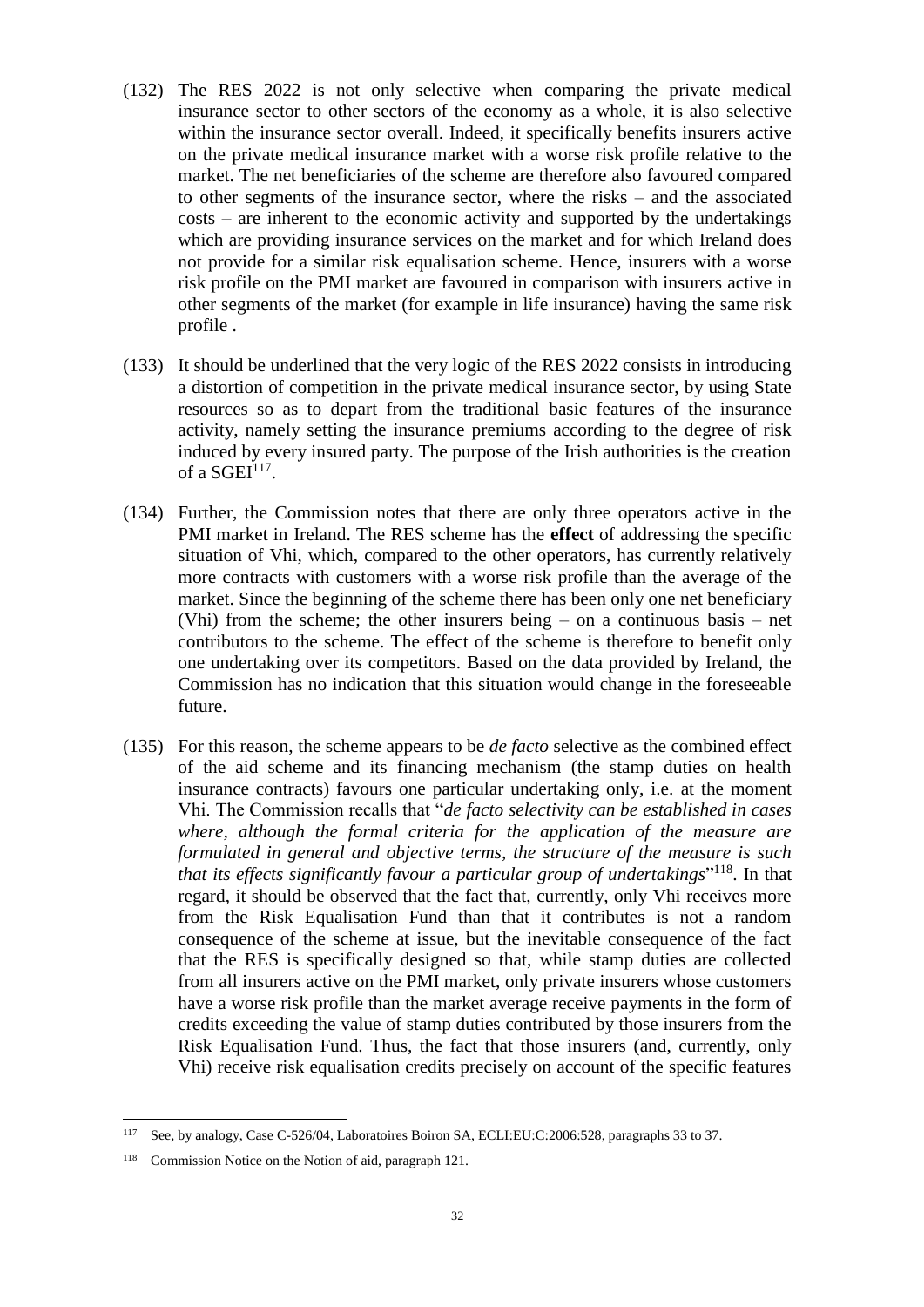of their customers leads the Commission to conclude that those undertakings enjoy *de facto* a selective advantage.

- (136) As regards the judgment in *Lübeck* cited by the Irish authorities, while the Commission has doubts on its relevance for the present case, it does not affect the conclusion the Commission drew on the selective character of the RES in its previous decisions.
- (137) Whether it is necessary or not to apply formally the three-step test in the situation at stake is doubtful. It is true that the Court also applied the three-step test in other fields than taxation (see recital [\(92\)\)](#page-22-1). Nevertheless this test was primarily conceived for the selectivity assessment of measures mitigating charges that undertakings would normally have to bear (for instance, tax or social security exemptions for undertakings fulfilling certain criteria) and technically justified by the very nature of these negative measures. Thus the *Lübeck* case concerned a 'negative measure', i.e., a schedule of charges of an airport providing for low charging rates.
- (138) The fact is that a positive measure (in particular a subsidy) is more easily identified as selective because normally not all the undertakings but only certain undertakings benefit from that type of measures.
- (139) As, in the case at issue, the stamp duties must be seen as the financing mechanism of the aid scheme and therefore as being an integral part of that aid scheme (see above section [4.2\)](#page-25-0). The RES 2022 is a positive measure benefitting insurers whose customers have a worse risk profile than the market average and its analysis of selectivity can rely simply on the above-mentioned considerations.
- <span id="page-32-0"></span>(140) In fact, the Commission considers that if it would apply the three-step test to the RES 2022, the conclusion reached would still be that the RES 2022 is selective. Taking into account that the aid is in the form of subsidies (i.e. the credits) from a State-managed fund, the system of reference in this case is the operation of the same undertakings under the normal market conditions, that is to say in the absence of subsidies compensating for risks related to composition of the customers' portfolio of insurers.
- (141) As the RES 2022 aims to compensate undertakings for costs for risks that they would normally incur under normal market conditions, the reference system is the functioning of the PMI market in the absence of the risk equalisation schemes. As underlined above, the very logic of the scheme is to distort the conditions of competition which would result from the mere implementation of the ordinary and usual criteria applied by private insurers. The fact that the RES rather also aims at ensuring access to health insurance cover available to users of health services without distinction between themis rather a characteristic of the SGEI as defined, which aims to provide the service in conditions different from those that would be otherwise ensured by the market. However, the SGEI itself, or one of its characteristics cannot define the normal market conditions under the reference system. The measure therefore constitutes a derogation from the system of reference (i.e. normal market conditions), since it alleviates the normal costs for certain companies.
- <span id="page-32-1"></span>(142) Ireland argues that the system of reference is the RES itself. In this respect, as explained in recital [\(140\),](#page-32-0) the Commission notes that the RES is a system which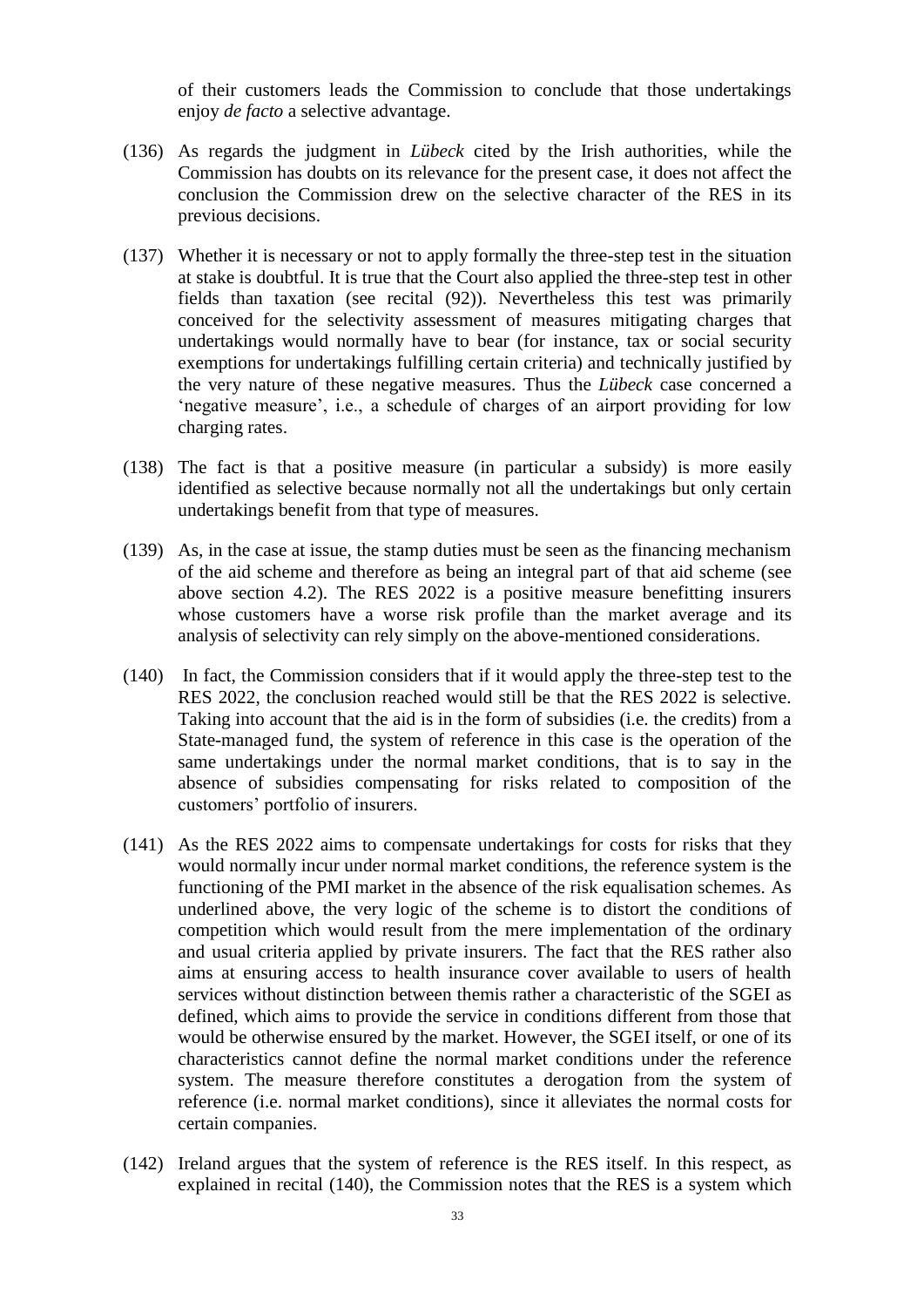deviates from the rules applicable under the normal market conditions as it addresses a market failure, resulting from the Act itself by compensating the insurer(s) with the customer portfolio with the highest health risks compared to the market average. Therefore, the RES itself cannot be seen as the reference framework. In addition, the General Court has stated in Belgium v Commission that "*the selective nature of a measure must be assessed by reference to all undertakings and not by reference to the undertakings which benefit from the same advantage within the same group"<sup>119</sup>* Here, by contrast, Ireland only refers to the (three) undertakings in the same group, namely the group of private medical insurers in Ireland. On appeal, in Belgium v. Commission, the Court upheld the judgment of the General Court and the reasoning followed by the Commission<sup>120</sup>. In that case, the Commission was right to take the view 'that operators in the bovine sector benefited from an advantage which was not available for undertakings in other sectors, since the tests which they were required to perform before placing their products on the market or trading in them were provided free of charge, whereas undertakings in other sectors were unable to avail themselves of that possibility. The scope of reference framework covered all the undertakings subject to inspections which they are required to perform before placing their products on the market and the scope of the comparison between these undertakings also covered all these undertakings. The point of comparison was the normal situation on the market. This analysis can be transposed *mutatis mutandis* to the present case.

- (143) The beneficiary or potentially beneficiaries of the scheme is/are therefore favoured compared to all other undertakings in all other sectors and in the same sector, which have to bear their own costs related to the risks derived from their customers portfolio. The measure is therefore prima facie selective.
- (144) Should the scheme be found *prima facie* selective in accordance with the second step (derogation) of the three-step approach, the Irish authorities have claimed that a distinction between the net beneficiary (or beneficiaries) and other insurers would be justified because it "arises from the nature or the overall structure of the system of which they form part". In other words, under the third step (justification) of the three-step approach, the scheme would be justified by the logic of the reference system. According to Ireland, the nature and overall structure of the RES is to support insurers whose customers have a worse risk profile than the market average, by means of payments collected from insurers whose customers have a better risk profile. This would be inherent in the whole design of the system. In this regard, the Commission considers that the justification put forward by the Irish authorities relies on the incorrect assumption that the reference system is the RES (see also recital [\(142\)\)](#page-32-1).
- (145) Moreover, any justification under the third step should be inherent to the nature (or overall structure) of the reference system identified in the first step of the three-step approach (identification of the reference system). Accordingly, any such justification should be based on the nature of the normal market conditions under which undertakings should operate. The Commission cannot see and

<sup>119</sup> Case T-538/11, Belgium v Commission, ECLI:EU:T:2015:188, paragraph 114.

<sup>120</sup> Case C-270/15P, Belgium v. Commission, ECLI:EU:C: 2016:489, paragraphs 51 and 53.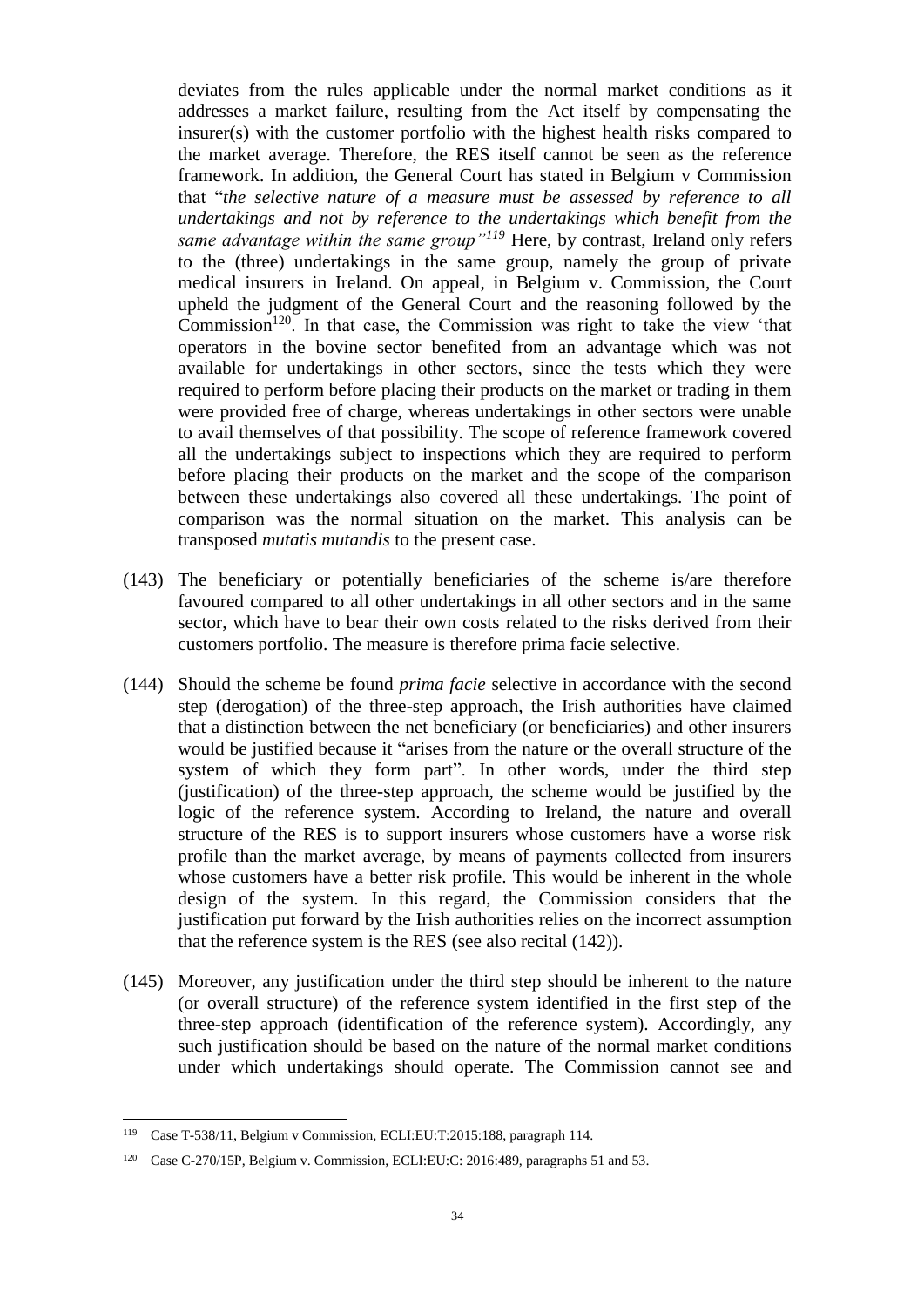Ireland has not put forward any relevant justification that would be inherent to a system that would apply under normal market conditions.

(146) On the basis of the above, the Commission considers that the RES 2022 is selective within the meaning of Article 107(1) TFEU.

### *4.3.4. Distortion of competition and effect on trade*

- (147) The RES 2022, under the current conditions on the Irish PMI market, will lead to a net payment in favour of Vhi, the State-owned former monopolist. The Fund making that payment will have been financed by net contributions from the other insurers on the market (namely ILH and Laya), but also by Vhi itself. The scheme has a clear potential to affect competition as it is anticipated that it will require, in effect, the private operators on the market to make payments in favour of the dominant operator, i.e. Vhi. In this context, as net contributors to the RES, the private operators might increase their premiums (which are not subject to price regulation), and this could lead to some young customers that can barely afford private health insurance opting out of the PMI market. Thus, the competitive positions of the respective operators on the market might be affected by the RES. Accordingly, the Commission considers that there exists a threat of distortion of competition within the meaning of Article 107(1) TFEU.
- (148) Moreover, PMI is part of the internal market for services of voluntary health insurance. The Commission notes that cross-border trade and investment activity in this sector is substantial across Europe, as demonstrated by the several takeovers of insurance business in the past (BUPA taken over by Quinn and then by Laya; and Hibernian by Aviva and then by ILH) and by the various examples of insurers moving in and out of the Irish PMI market (e.g. the establishment of GloHealth in 2012). Furthermore, new insurers can and do enter the market indirectly through underwriting contracts. The actors behind some of the insurers on the market are international groups, with activities in various EU Member States and worldwide. In this context, the Commission considers that the measure is also liable to have an effect on trade between Member States.

### *4.3.5. Conclusion on the existence of aid*

(149) The Commission considers that the RES 2022, like the RES 2016, constitutes State aid within the meaning of Article 107(1) TFEU.

### **4.4. Legality of the aid**

(150) The Irish authorities committed not to put into effect the proposed RES 2022 before the Commission has decided on its notification. The legal basis that will enable the RES contains a clause that the Minister for Health can set the commencement date for the amended legislation (recital [\(87\)\)](#page-20-0). The Minister for Health has not yet set the commencement date and the will not do that before a positive decision from the Commission.

### <span id="page-34-0"></span>**4.5. Compatibility of the aid under the 2012 SGEI Framework**

(151) Under certain conditions, Article 106(2) TFEU allows the Commission to declare compensation for SGEIs compatible with the internal market. The 2012 SGEI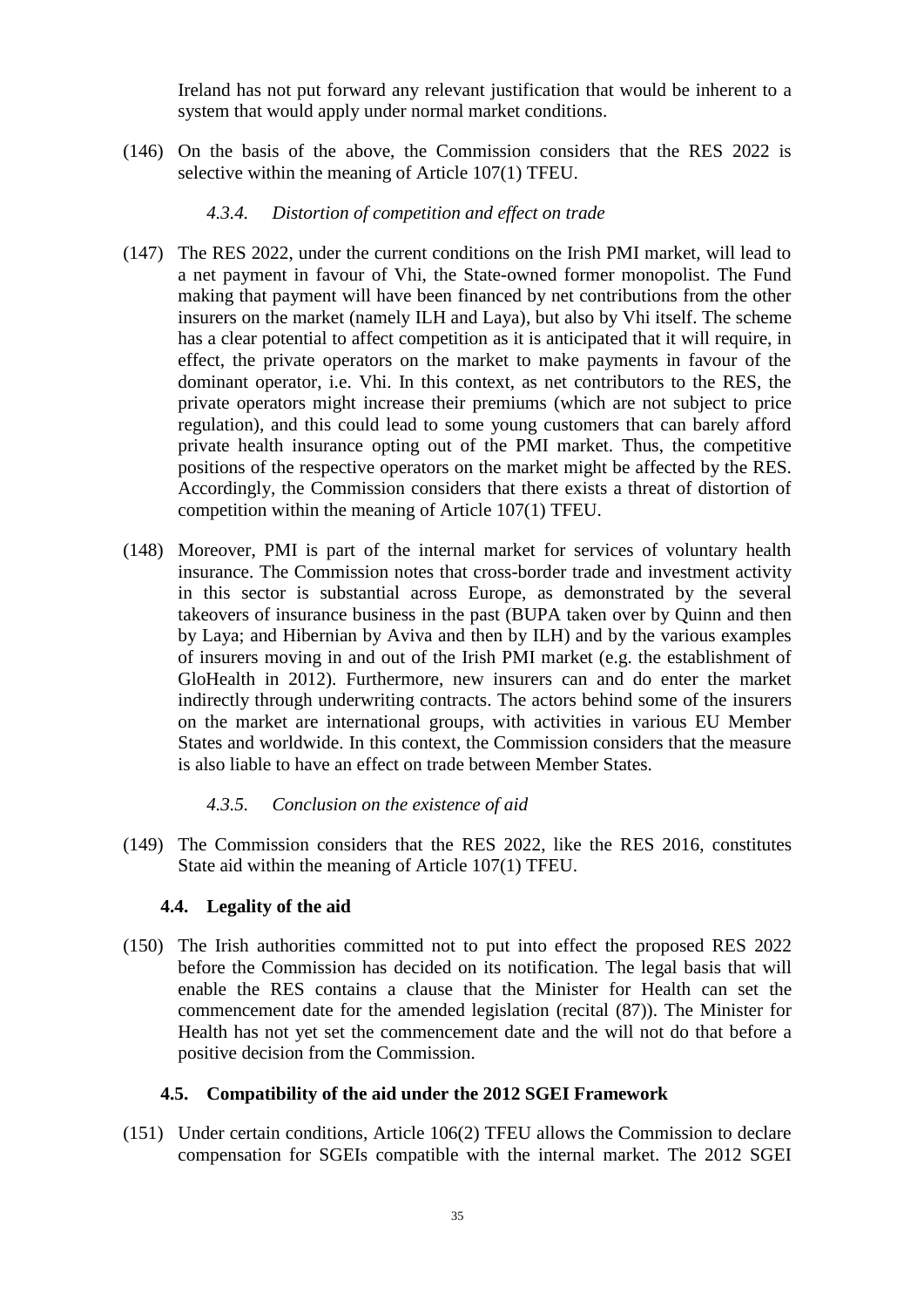Framework<sup>121</sup> sets out guidelines for assessing the compatibility of SGEI compensation which exceeds  $\epsilon$  15 million per year.

### *4.5.1. Genuine service of general economic interest and public consultation*

- (152) Pursuant to paragraph 12 of the 2012 SGEI Framework, aid must be granted for a genuine and correctly defined SGEI. The Court of Justice has held that SGEIs are services that exhibit special characteristics as compared with those of other economic activities.<sup>122</sup>
- (153) As indicated in the 2012 SGEI Framework, Member States have a wide margin of discretion regarding the nature of services that could be classified as SGEIs. The Commission's task is to ensure that the margin of discretion as regards the definition of an SGEI is applied without manifest error.
- (154) The previous Commission decisions on the RES 2003 (see also BUPA case law<sup>123</sup>), the Interim Scheme for 2008-2012, the RES 2013 and the RES 2016 (see recital [\(32\)\)](#page-6-1), accepted that the provision of private health insurance cover under the conditions of community rating, open enrolment, lifetime cover and minimum benefits is an SGEI. The obligations imposed on health insurers operating in the market were also accepted as SGEI obligations. The RES 2022 does not alter the nature of either the service provided or the obligations on insurers.
- (155) In particular, the Commission observes that the RES 2022 aims to ensure that PMI services in Ireland continue to be provided in conformity with the public service obligations defined by legislation and the principal objective of the Act (i.e. supporting, in the interest of citizens, intergenerational solidarity on the Irish PMI market). Intergenerational solidarity continues to be essential to the functioning of the market and this cannot be achieved without a robust risk equalisation scheme. The robustness of the scheme is further improved with the proposed introduction of a HCCP (Section [2.5.2\)](#page-12-0). In this respect, the Irish authorities consider that the provision of PMI services and in particular the continued support of intergenerational solidarity would not be ensured satisfactorily otherwise than under conditions imposed in the public interest.
- (156) In light of the above, the Commission considers that the provision of private health insurance cover under the conditions of community rating, open enrolment, lifetime cover and minimum benefits over the period 1 April 2022 to 31 March 2027 qualifies as a genuine SGEI.
- (157) Paragraph 14 of the 2012 SGEI Framework provides that "*Member States should show that they have given proper consideration to the public service needs supported by way of a public consultation or other appropriate instruments to take the interests of users and providers into account."*

<sup>&</sup>lt;sup>121</sup> Communication from the Commission — European Union framework for State aid in the form of public service compensation (2011), OJ C 8, 11.1.2012, p. 15–22.

<sup>122</sup> Cases C-179/90 *Merci convenzionali porto di Genova* ECLI:EU:C:1991:464, paragraph 27; Case C-242/95 *GT-Link A/S* ECLI:EU:C:1997:376, paragraph 53; and Case C-266/96, *Corsica Ferries France SA* ECLI:EU:C:1998:306, paragraph 45.

<sup>123</sup> See footnot[e 23.](#page-6-2)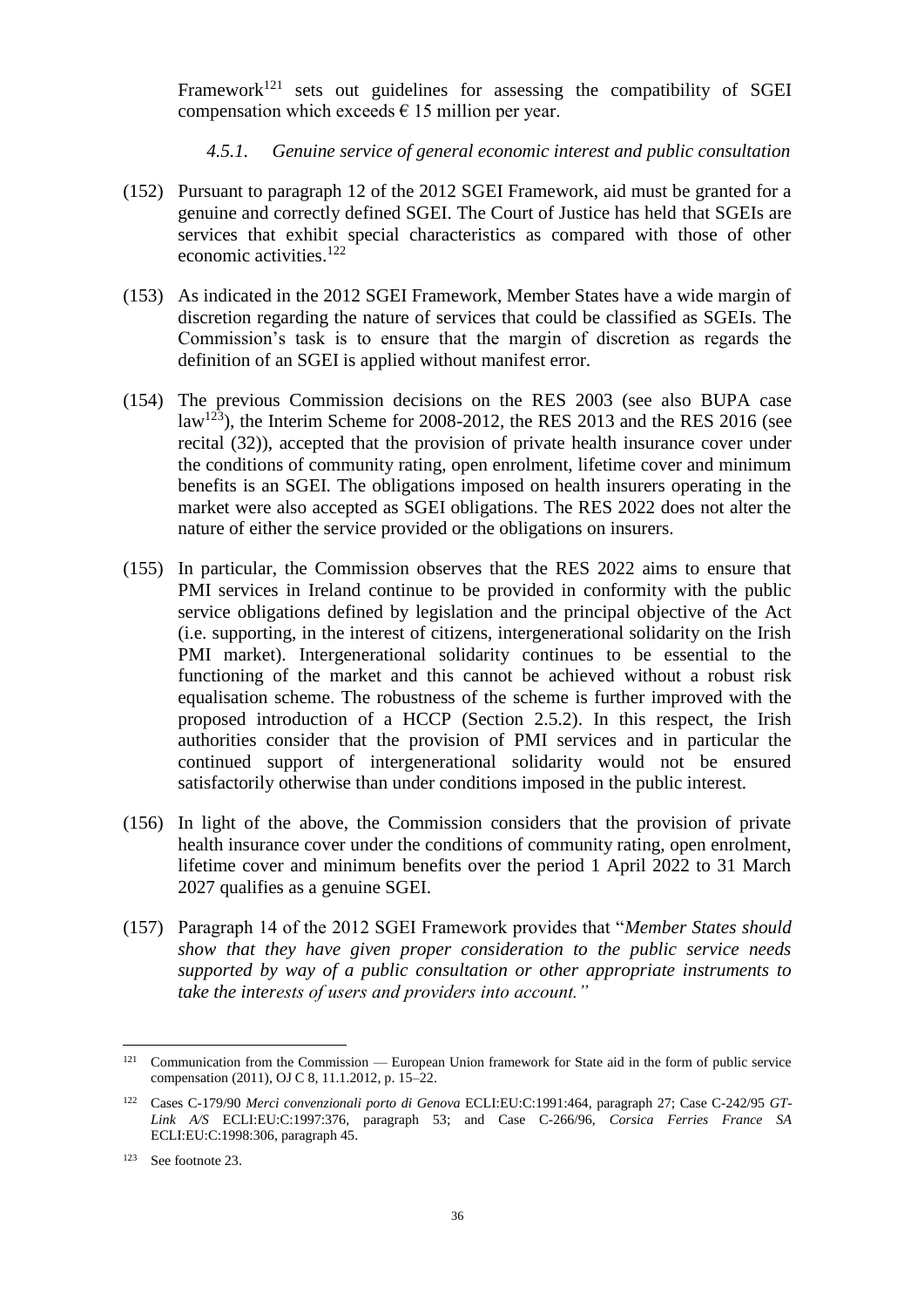- <span id="page-36-2"></span>(158) In this respect, the Commission notes that the interests of both users and providers of private health insurance are regularly taken into account by the Department of Health and the HIA. More specifically, the HIA conducts a consumer survey every two years, to gauge attitudes towards private health insurance, identify trends and assess the impact of the economic climate on customer perceptions. The results of this survey are published on the HIA's website<sup>124</sup>. The latest surveys were carried out in 2020 and 2021 (see recitals [\(159\)](#page-36-0) and [\(161\)](#page-36-1) below). This research assists the HIA in recommending the level of credits that should apply under the RES. In recommending the level of credits, the HIA is required by section  $7E(1)(b)(iii)(I)$  of the Act to take account of a range of factors, including its views of the health insurance market and the sustainability of that market.
- <span id="page-36-0"></span>(159) Furthermore, a survey of a nationally representative sample of adults aged 16-64 was conducted by Kantar in December 2020 concerning the public service obligations underpinning the RES, which showed an overall positive perception of the RES and the objectives it pursues as follows from the answers to (a selection of the) questions asked:
	- (a) 76 % of the respondents agreed with the statement that health insurers should be obliged to sell health insurance to anyone that wants it, regardless of their health or age.
	- (b) 67 % of the respondents agreed with the statement that a person's health should not affect the price they pay for health insurance.
	- (c) 72 % of the respondents agreed with the statement that older people should not be charged more for health insurance.
	- (d) 83 % of the respondents agreed with the statement that all private health insurance plans should cover a minimum level of health care, e.g. it should at least cover the cost of a hospital stay in a multi-occupant hospital room.
	- (e) 71 % of the respondents agreed with the statement that the current policy that an individual cannot be financially discriminated against for health insurance because of their health status is the correct policy
	- (f) 59 % of the respondents agreed that the current policy that a portion of all health insurance premiums is used to subsidise the health insurance premium costs of older and sicker people is the correct policy.
- (160) The results of the Kantar consultation are broadly in line with the results of the consultation carried out in 2015 (see recital (78) and (79) of the 2016 Decision).
- <span id="page-36-1"></span>(161) Members of the public were also invited to give detailed views on the proposed amendments to the RES (i.e. the introduction of the HCCP). This consultation was published on the HIA and Department of Health websites on 5 January 2021

<sup>124</sup> Se[e https://www.hia.ie/publication/consumer-surveys](https://www.hia.ie/publication/consumer-surveys)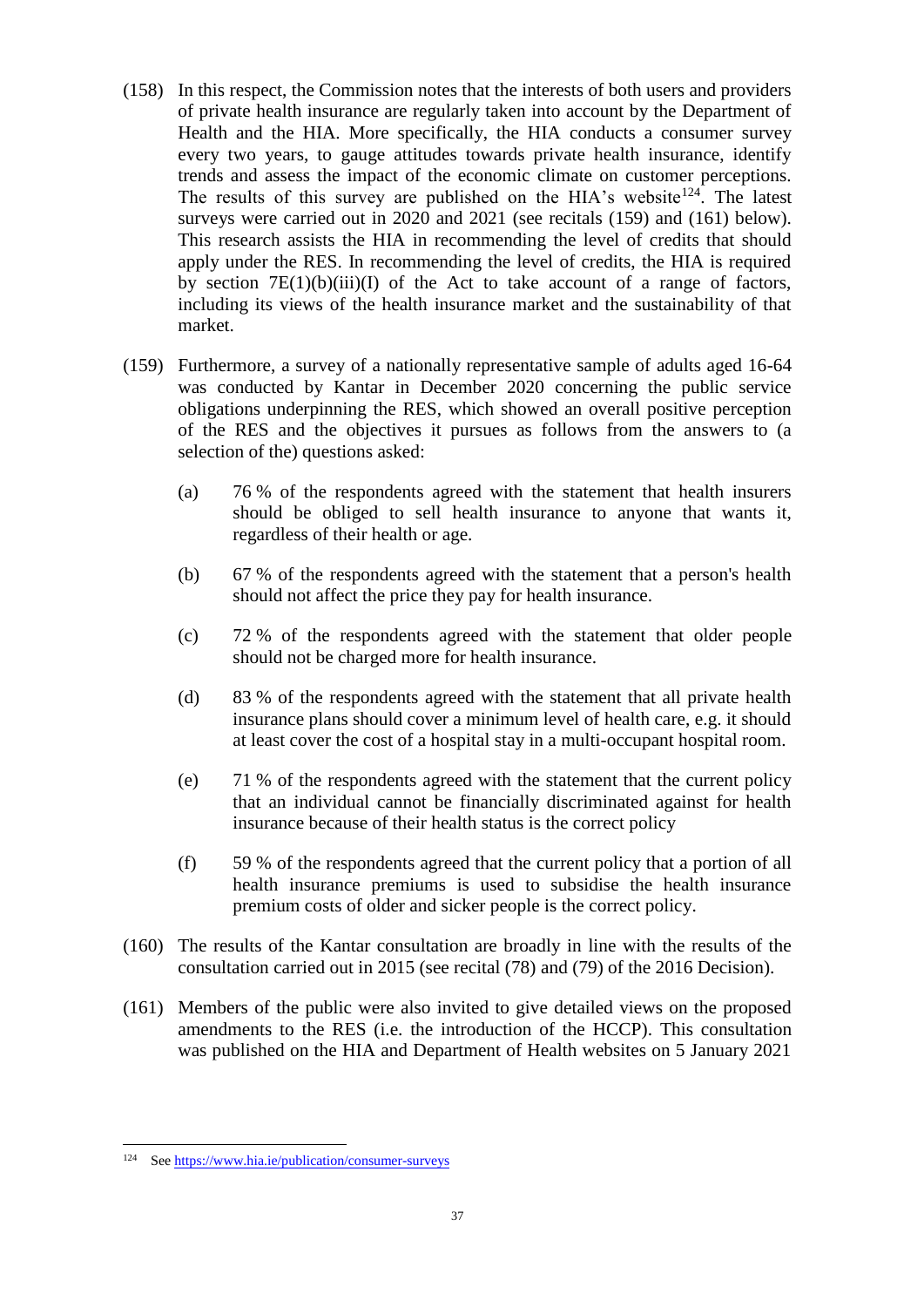<span id="page-37-1"></span>and received 20 submissions from PMI providers, organisations, and individuals<sup>125</sup>. The results of the public consultation have been published<sup>126</sup>.

- <span id="page-37-0"></span>(162) Out of the 20 responses, two responses indicated that the introduction of the HCCP would affect them. One response came from the general public and no explanation was provided. The other response came from ILH which stated that in theory the HCCP may increase the effectiveness of the RES. However, their view is that, based on the information available to them at the time, it is likely that HCCP increases the cost of health insurance for those who can least afford it. ILH were also of the opinion that the HCCP will share inefficiencies across the market and increase claims cost to the detriment of customers and cause further instability within the market. Later on, ILH indicated that they agree with the introduction of an HCCP as long as it would be in line with the paper from the HIA of 11 June 2021 (recital [\(66\)\)](#page-13-0).
- (163) Based on the above, the Commission considers that paragraph 14 of the 2012 SGEI Framework has been met for the period covered by the current notification.

#### *4.5.2. Need for an entrustment act specifying the public service obligations and the methods for calculating compensation*

- (164) As indicated in Section 2.3 of the 2012 SGEI Framework, and in particular in paragraphs 15 and 16 thereof, the provision of the SGEI for the purposes of Article 106(2) TFEU must be entrusted to the undertaking in question by way of one or more official acts. These acts must specify, in particular: the precise nature of the public service obligation and its duration; the undertaking and territory concerned; the nature of the exclusive rights assigned to the undertaking; the description of the compensation mechanism and the parameters for calculating, monitoring and reviewing the compensation; and the arrangements for avoiding and repaying any overcompensation.
- (165) The content of the PMI obligations is clearly described in the Act, as outlined in recital [\(16\).](#page-3-2) The RES 2022 relies on the explicit entrustment via the Act, together with the Stamp Duties Consolidation Act 1999 (as amended), of the SGEI to all undertakings wishing to provide their services on the health insurance market in Ireland. The Commission observes that it is essential to the proper functioning of the RES that all PMI insurers active on the Irish market are entrusted with the PMI obligations and participate in the RES 2022. In other words, if an insurer wishes to offer PMI, it must do so in compliance with the PMI obligations and participate in the RES.
- (166) The method for compensation depends on objective and easily verifiable parameters, namely the number of persons insured by each insurer in each of the clear and transparent categories, i.e. depending on age, gender, and defined level

<sup>&</sup>lt;sup>125</sup> Alliance of Retirement Public Servants; AON (Health Care Advisors for large multinationals); Dr Conor Keegan; ESB Staff Medical Provident Fund; Irish Life Health; Irish Society of Physicians in Geriatric Medicine; Laya Healthcare; Retired Civil and Public Servants Association; Ruth Barrington, Former Assistant Secretary, Department of Health Chief Executive, Health Research; Board Director, Voluntary Health Insurance Board; Society of Actuaries in Ireland; Vhi Insurance Dac; and 9 members of the public.

<sup>126</sup> The HIA has published a report on the consultation, which can be seen at [https://www.hia.ie/sites/default/files/Report%20on%20public%20consultation%20\\_Final%20June%202021\\_1.pdf](https://www.hia.ie/sites/default/files/Report%20on%20public%20consultation%20_Final%20June%202021_1.pdf)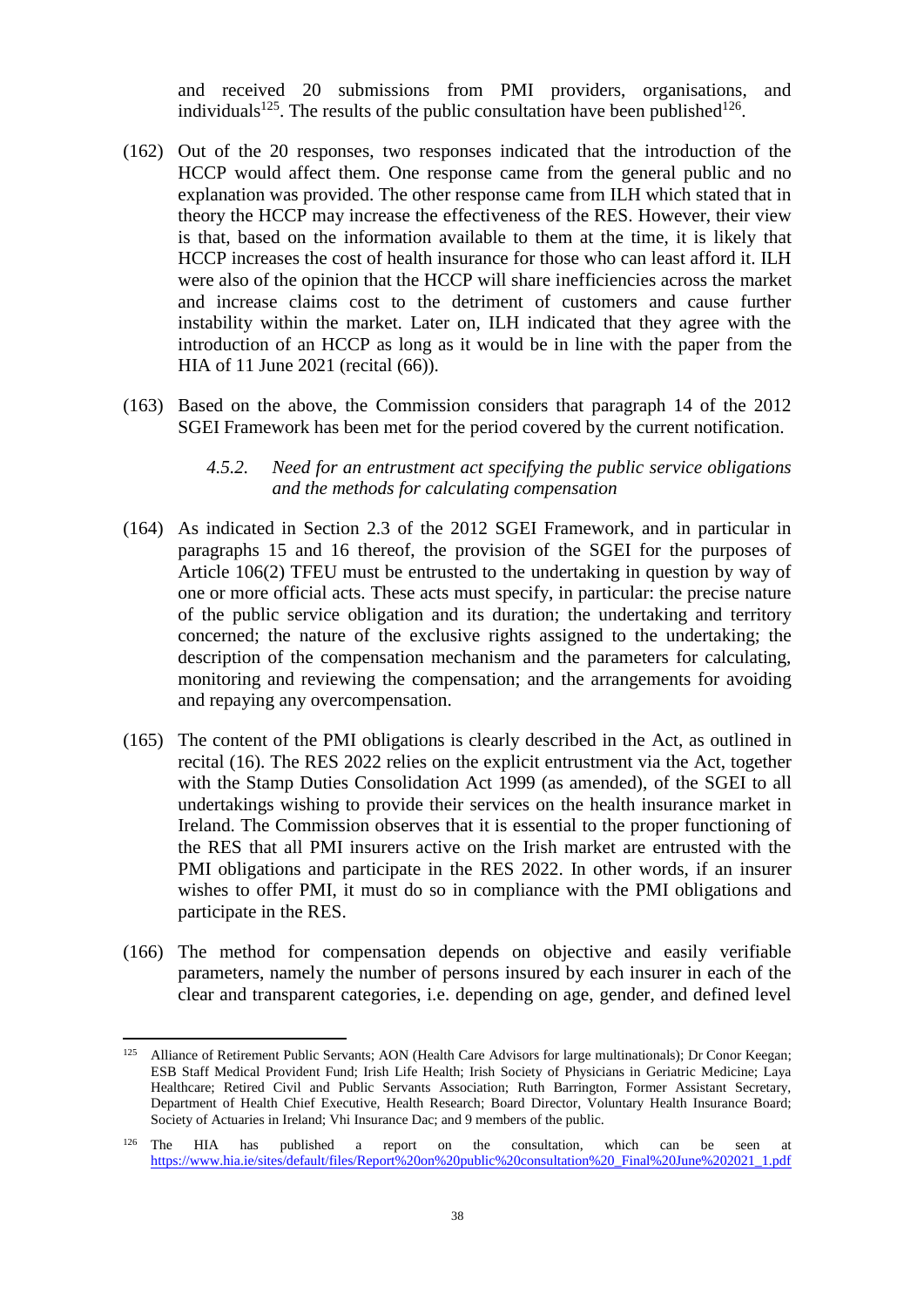of coverage, as well as with reference to hospital bed utilisation. As concerns the age and health status calculations, the Commission is of the view that the parameters put in place for the RES 2022 are sufficiently clear and defined in advance.<sup>127</sup> This is also valid for the HCCP whereby the parameters are clearly defined in advance (see notably recital [\(63\)\)](#page-12-1). Moreover, as with the previous schemes, the level of age related health credits and HUCs and stamp duties will be set in advance each year for the whole year and communicated to insurers accordingly, so that they are able to factor the effects of the risk equalisation credits and the stamp duties into their business decisions.

- (167) Finally, the Act establishes the criteria for calculating the reasonable profit (see recitals [\(69\)](#page-14-1) to [\(79\)\)](#page-17-0), in accordance with section 7F of the Act and the 2012 SGEI Framework<sup>128</sup>.
- (168) In conclusion, the Commission considers that the entrustment for the period 1 April 2022 to 31 March 2027 is in line with the 2012 SGEI Framework requirements.

#### *4.5.3. Duration of the period of entrustment*

- (169) The Irish authorities in their notification to the Commission sought approval for compensation under the scheme for five years, i.e. for the period 1 April 2022 to 31 March 2027. For the SGEI entrustment as such, Ireland commits to end the entrustment after a period of not longer than 5 years, with an end date of 31 March 2027. Ireland commits to do this in Irish law at the earliest opportunity, meaning during 2022, however in any event by the end of 2023 at the latest.
- (170) The Commission therefore considers that no concerns are raised in relation to paragraph 17 of the 2012 SGEI Framework.
	- *4.5.4. Compliance with the Directive 2006/111/EC and separation of accounts*
- (171) According to paragraph 18 of the 2012 SGEI Framework, *"aid will be considered compatible with the internal market on the basis of Article 106(2) of the Treaty only where the undertaking complies, where applicable, with Directive 2006/111/EC on the transparency of financial relations between Member States and public undertakings as well as on financial transparency within certain undertakings"*. <sup>129</sup> In addition, according to paragraph 44 of the 2012 SGEI Framework, *"[w]here an undertaking carries out activities falling both inside and outside the scope of the SGEI, the internal accounts must show separately the costs and revenues associated with the SGEI and those of the other services."*
- (172) Under Section 7D of the Act, each insurer must provide the HIA with information (in a standardised form) every six months (see recital [\(45\)\)](#page-9-1). This provision,

 $127$  As explained in recital [\(45\),](#page-9-1) the legislation sets out in full the information that all health insurers must provide to the HIA for the purposes of enabling it to make the necessary calculations regarding the credits and stamp duty levels, as well as for the HIA to have the data necessary to conduct the overcompensation test.

<sup>128</sup> Section 7F(4A)(a) and (b) of the Act.

<sup>&</sup>lt;sup>129</sup> Commission Directive 2006/111/EC of 16 November 2006 on the transparency of financial relations between Member States and public undertakings as well as on financial transparency within certain undertakings, OJ L 318 17.11.2006, p.17.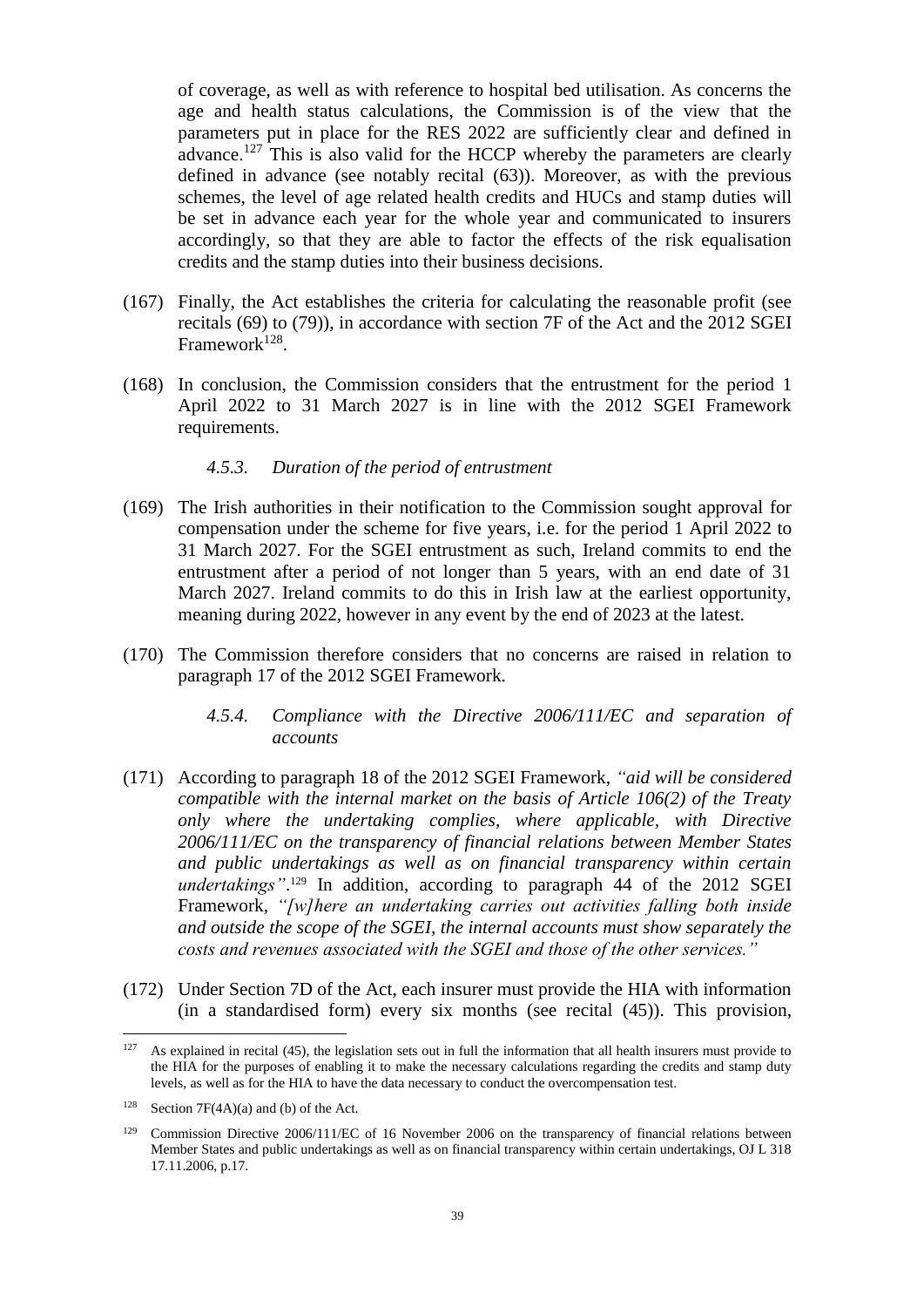together with Section 7F of the Act (see recital [\(73\)\)](#page-16-1), requires insurers to keep separate accounts of their PMI activities, separate from any other activities (e.g. travel insurance)<sup>130</sup>. Moreover, the claims costs and premiums related to PMI are linked to individually identifiable policies.<sup>131</sup>

(173) Thus, all insurers are required to maintain separate accounts for their health insurance business and provide financial data to the HIA. At recital (91) to its 2016 Decision, the Commission accepted that the accounts submitted to the HIA were different from the published accounts (which may have been finalised on a different date and may include businesses other than PMI). As the insurers are in competition, the accounts submitted to the HIA are not publicly disclosed. Nevertheless, the Commission accepted that

*"the data submitted by insurers to the HIA provides transparency to the HIA on the impact of the scheme on individual insurers and the market and is critical in informing the HIA's assessment of any overcompensation that may occur"<sup>132</sup>*

- (174) Finally, the Risk Equalisation Fund administered by the HIA is subject to audit by the Comptroller and Auditor General<sup>133</sup> under section 11D(9) of the Act. The audit report is provided to the Minister, and made available to the Oireachtas (the national parliament) under section 11D(10) of the Act. It is also published on the HIA website. $134$
- (175) In light of the above, the Commission considers that undertakings entrusted with the provision of the SGEI in this case comply with Directive  $2006/111/EC^{135}$  and keep separate accounts in line with paragraph 44 of the SGEI Framework.

<sup>130</sup> Laya expressed concerns over the acquisition of a building by Vhi in South County Dublin. According to Laya, it would never be in a position itself to acquire such a building to leave it unoccupied with no real sign of it opening or being put to any use. Ireland has explained that the building was acquired by Vhi Group (more specifically Vhi Health and Wellbeing Holdings DAC), which is different from Vhi Insurance DAC. This also follows from the 2018 and 2019 consolidated accounts for Vhi Group, which are separate from those of Vhi Insurance DAC. The accounts show that land/building assets on the balance sheet increased with approximately EUR 30 million whereas for Vhi Insurance DAC the land/building assets remained broadly the same.

<sup>&</sup>lt;sup>131</sup> Recital (90) to the 2016 Decision.

<sup>&</sup>lt;sup>132</sup> Recital (91) to the 2016 Decision.

<sup>&</sup>lt;sup>133</sup> The office of Comptroller and Auditor General is defined in Article 33 of the Constitution of Ireland, which provides that duty of the Comptroller and Auditor General is to "*control on behalf of the State all disbursements and to audit all accounts of moneys administered by or under the authority of the Oireachtas [the national parliament]"*.

<sup>134</sup> See: [https://www.hia.ie/publication/annual-reports-accounts.](https://www.hia.ie/publication/annual-reports-accounts) 

<sup>&</sup>lt;sup>135</sup> ILH claimed that Vhi and the Irish Department of Health have too close of a relationship that would exemplify an inherent conflict of interest. In the same vein, Laya argues that contrary to other semi-State bodies in Ireland, Vhi does not pay dividends to the Irish State. The Commission is of the view that the relationship between Vhi and the Irish government is merely a reporting relationship between Vhi and the Department of Health, which cannot be considered such that this entails a conflict of interest. As regards the absence of any dividend payments from Vhi to the Irish State, Ireland has explained to the Commission that as a statutory corporation established by the Voluntary Health Insurance Act 1957, Vhi does not have a shareholder by law. The Minister for Health is the de facto shareholder and responsible for corporate oversight of Vhi. Moreover, Vhi is subject to the same commercial rules as the other insurers and subject to regular commercial rates to raise funds, this means that the RES does not discriminate between the different insurers (recitals [\(178\)](#page-40-0) to [\(182\)\)](#page-41-0). As to the reference of Laya to a cash flow arrangement between the HSE and Vhi, Ireland has noted that any insurer is free to enter into a similar agreement with the HSE.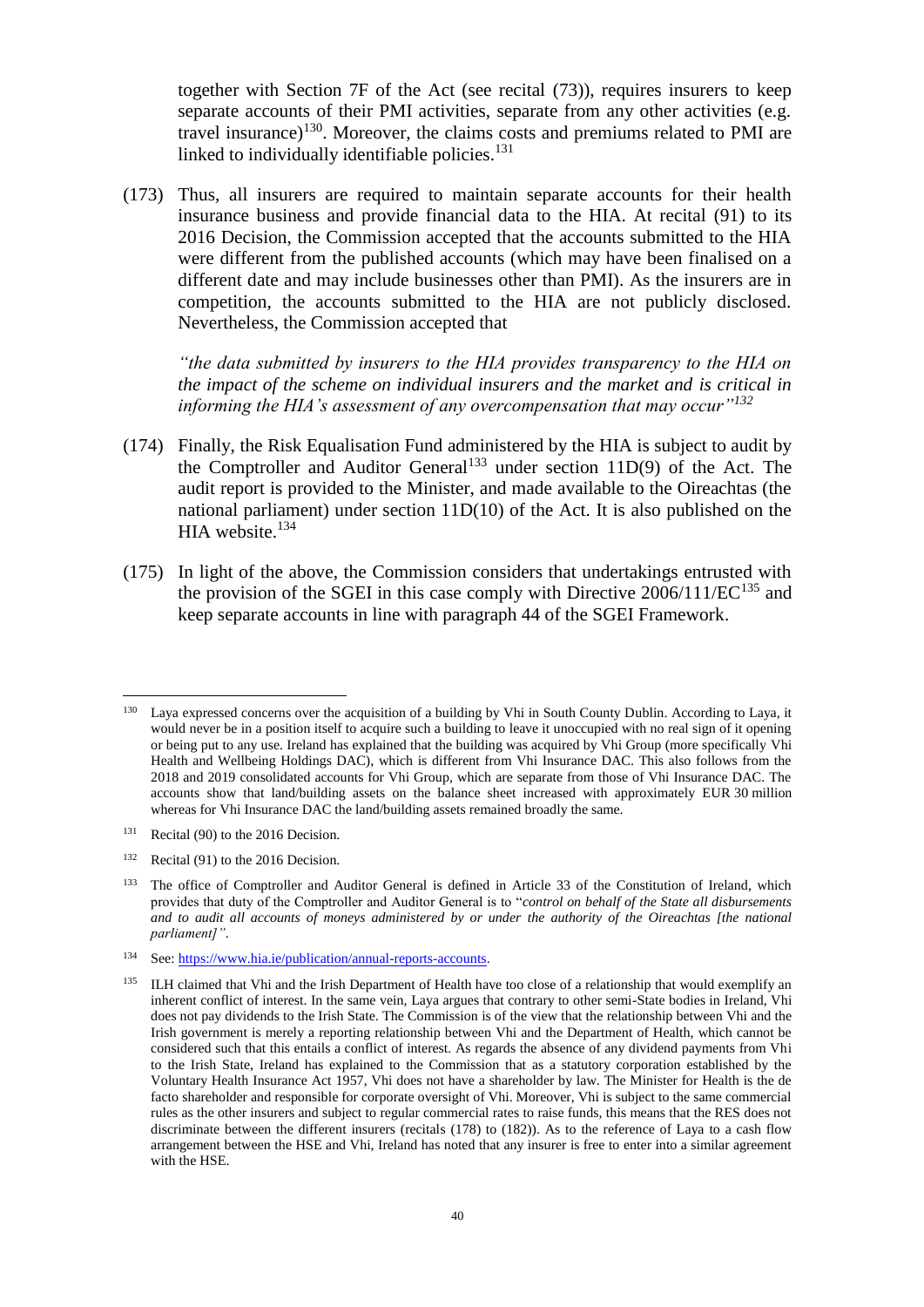#### *4.5.5. Compliance with EU Public Procurement Rules*

- (176) Paragraph 19 of the 2012 SGEI Framework makes the compatibility of SGEI compensation conditional upon compliance with Union public procurement rules, where applicable.
- (177) The Commission notes that, since any operator wishing to provide its services on the PMI market is entrusted with the SGEI under the RES 2022, it is not necessary to use the public procurement rules in order to ensure compliance with the 2012 SGEI Framework in this case.

#### *4.5.6. Absence of discrimination*

- <span id="page-40-0"></span>(178) According to paragraph 20 of the 2012 SGEI Framework, *"[w]here an authority assigns the provision of the same SGEI to several undertakings, the compensation should be calculated on the basis of the same method in respect of each undertaking."*
- (179) The Commission observes that the RES 2022 operates in an identical manner in respect of all insurers on the Irish PMI market, as it is based on objective criteria. First, the stamp duties levied under the RES are levied on individual plans, thus the total amount paid by an insurer is dependent on the number of policies sold and the level of cover provided under each  $plan<sup>136</sup>$ . Second, the credits received by insurers under the RES are based on individual customer characteristics (age, gender and level of cover), actual number of hospital admissions and level of claims submitted (i.e. the HCCP).
- (180) The HIA is an independent authority and follows an objective procedure for recommending the proposed levels of credits and stamp duties. The Minister for Health in cooperation with the Minister for Finance, in their respective capacities, determine the levels of credits and stamp duties, taking into account the objective of achieving community rating and thereby intergenerational solidarity.
- (181) The RES does not constitute a barrier to entry to the Irish private health insurance market. The SGEI is entrusted to all insurers offering or seeking to offer openmarket, in-patient private health insurance. The scheme provides for the calculation of contributions and payments on the basis of non-discriminatory criteria. It does not discriminate between public and private undertakings.<sup>137</sup> No entity (public, private or new entrant) is granted exclusive or special rights.

<sup>&</sup>lt;sup>136</sup> ILH considered that the system of stamp duties should be replaced with a system based on a percentage-based levy. The Commission considers that allowing this would be contrary to the objective of the RES, which is to ensure that access to health insurance cover is available to consumers of health services with no differentiation made between them. The objective takes into account the desirability of ensuring that the burden of the costs of health services be shared by insured persons by providing for a cost subsidy between the more healthy and the less healthy. It follows from a HIA report from September 2020 that already now the average premiums paid by those aged under 60 were lower than the average premiums for those aged over 60, for the most popular levels of cover. An approach whereby the credits paid from the RES are funded by a levy charged as a percentage of premium would place a higher financial burden on those paying higher premiums, meaning that older and less healthy people would fund a higher proportion of the credits. This would be a fundamental dilution of the objective and effectiveness of the RES.

 $137$  A clear distinction is made between the role of the State as public authority and its role as proprietor. The status of Vhi Healthcare as a public undertaking is not considered as part of the process for determining the rates of stamp duties and credits for the following year.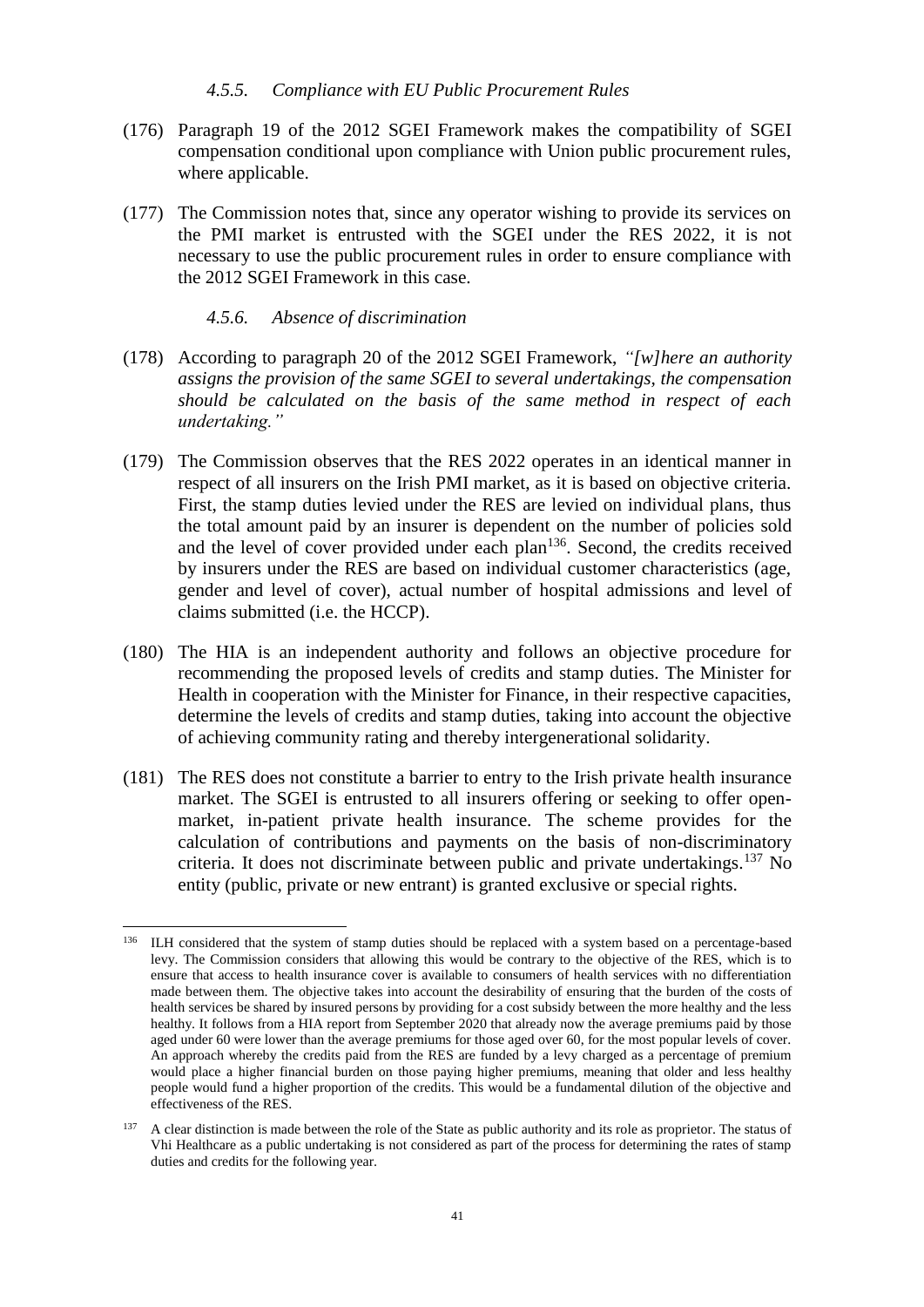<span id="page-41-0"></span>(182) Therefore, the Commission considers that the notified measure complies with paragraph 20 of the 2012 SGEI Framework.

## *4.5.7. Amount of compensation*

(183) According to paragraph 21 of the 2012 SGEI Framework, *"[t]he amount of compensation must not exceed what is necessary to cover the net cost of discharging the public service obligations, including a reasonable profit."* In this respect, paragraph 24 of the 2012 SGEI Framework foresees that *"[t]he net cost necessary, or expected to be necessary, to discharge the public service obligations should be calculated using the net avoided cost methodology where this is required by Union or national legislation and in other cases where this is possible."* According to paragraph 25 of the 2012 SGEI Framework, *"under the net avoided cost methodology, the net cost expected necessary to discharge the public service obligations is calculated as the difference between the net cost for the provider of operating with the public service obligation and the net cost or profit for the same provider of operating without that obligation […]"*

## 4.5.7.1. Net cost calculation

- (184) In the RES, all operators are obliged to participate, rather than the SGEI provision being entrusted to a single operator. As with the previous schemes, the RES 2022 does not aim to compensate the net costs of providing private health insurance in Ireland, but rather to reduce the differences in these net costs arising from divergences in the risk profiles of insurers active on the Irish PMI market. This very specific objective is achieved by the specific methodology used under the RES, with the determination of the appropriate level of credits and stamp duties.
- (185) The net cost of the obligation still has to be calculated to verify the absence of overcompensation. However, the net avoided cost methodology does not appear adequate for such verification, as that approach relies on the difference between the situation of the net beneficiary with the public service obligations and a situation without the public service obligations. In the net avoided cost model, it is assumed that competitors do not have the same public service obligations and compensation could be granted up to a level that would render the SGEI provider indifferent to delivering the SGEI or not, and would therefore offset the specific burden put on the SGEI provider in comparison with its competitors. The situation under the RES is peculiar, as all competitors are entrusted with the same public service obligations and there is no possibility to operate on the market without them. There is no counterfactual scenario in which the net beneficiary would nevertheless operate as a provider of PMI services. For these reasons, the net avoided cost method does not seem appropriate and, as foreseen by footnote 2 of the 2012 SGEI Framework, the net cost should be calculated as cost minus revenues.<sup>138</sup>
- (186) The operation of the RES, given current customer profiles, has resulted in one net beneficiary and two net contributors. As regards the RES 2022, Vhi Healthcare is expected to continue to be the net beneficiary of the scheme, while its competitors will be net contributors. The projected net financial impact of the RES based on

<sup>138</sup> Footnote 2 of the 2012 SGEI Framework reads as follows "*In this context, net cost means net cost as determined in paragraph 25 or costs minus revenues where the net avoided cost methodology cannot be applied*."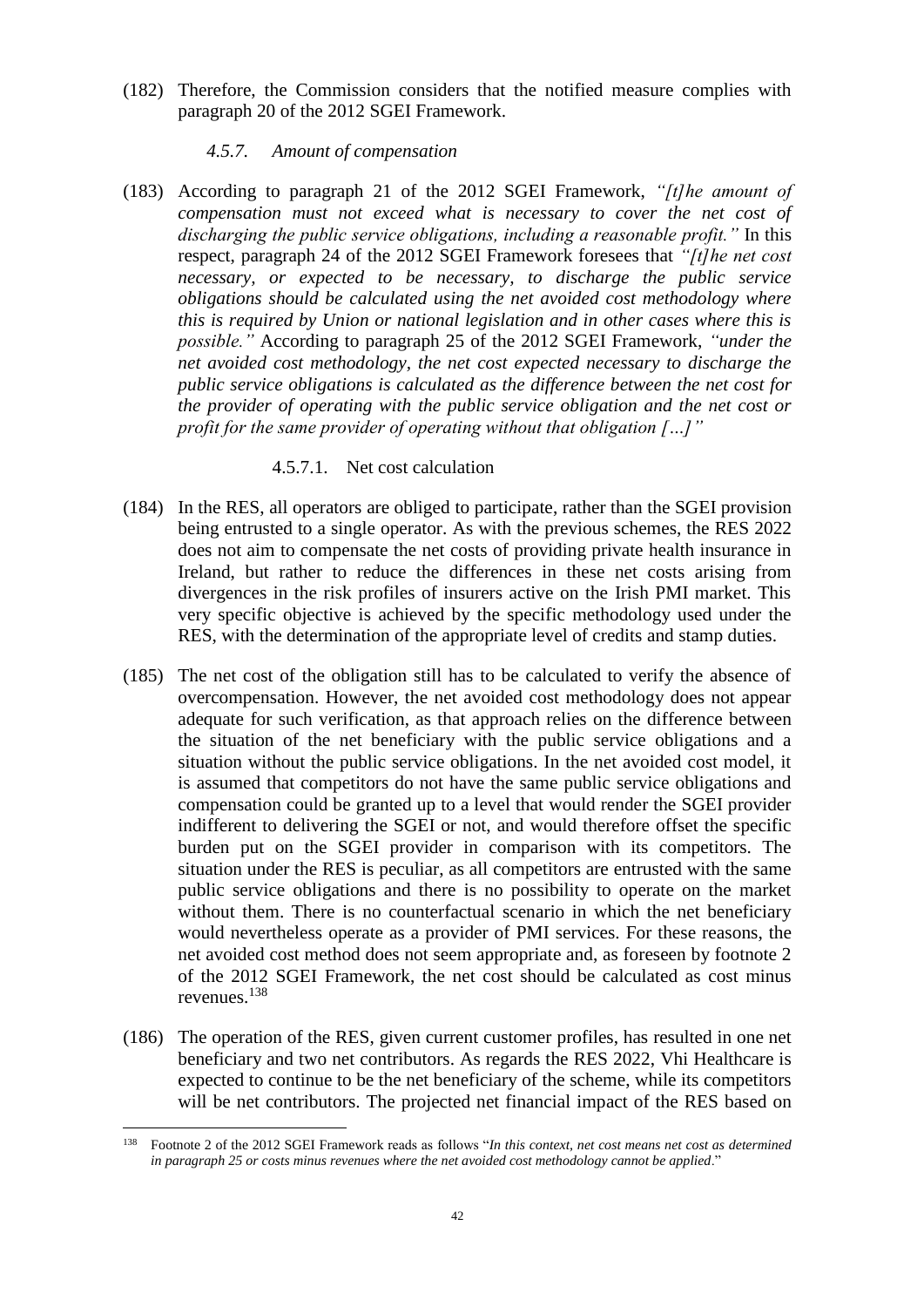the credits and stamp duties applying for policies commencing on 1 April 2022 is outlined in Table 5. However, as insurers' customer profiles change over time, in future years there may be more than one net beneficiary and the net amount paid by net contributors may reduce. Over the next decade, as the market ages, the risk profiles of all insurers are likely to become more homogenous. This would reduce the net gain or loss for each insurer from the RES. In this regard, the design of the RES ensures that the impact on each insurer is proportionate to the relative differences in customer profile between insurers and the overall market.

- (187) It should be noted that even if all insurers had similar customer risk profiles which matched the total market profile, a risk equalisation scheme (albeit one with low rates of net contributions and net benefits) would still be necessary to prevent existing insurers or new entrants targeting low risk customer groups to the detriment of high risk customer groups. While the HCCP improves the efficiency of the RES, there is still some incentive to compete based on risk as the scheme is still not fully effective, one of the key objectives of the RES is to reduce this incentive to compete based on risk, which should drive competition to other areas, e.g. efficiency, claims cost management and product design. Without the RES, the incentive to compete on risk, i.e. by targeting healthier customers, would be much greater and would threaten the sustainability of the PMI market in Ireland as a necessary complement to the public health system and reduce the incentive to compete in areas such as efficiency and quality, which would be more beneficial to the long-term operation of the market.
	- 4.5.7.2. Reasonable profit and verification of the absence of overcompensation
- (188) Paragraph 34 of the 2012 SGEI Framework foresees that *"[w]here duly justified, profit level indicators other than the rate of return on capital can be used to determine what the reasonable profit should be, such as the average return on equity over the entrustment period, the return on capital employed, the return on assets or the return on sales."* Furthermore, as laid out in paragraph 49 of the 2012 SGEI Framework, *"Member States must ensure […] that undertakings are not receiving compensation in excess of the amount determined in accordance with the requirements set out in this section. They must provide evidence upon request from the Commission. They must carry out regular checks, or ensure that such checks are carried out, at the end of the period of entrustment and, in any event, at intervals of not more than three years."*
- (189) As explained in recitals [\(67\)](#page-14-2) to [\(71\),](#page-15-0) the HIA will determine the reasonable profit with reference to Return on Sales (ROS), defined as earnings before tax (EBT) divided by revenues, excluding reinsurance and investment activities.
- (190) Based on forward-looking benchmarking calculations carried out by Oxera Consulting, overcompensation will be deemed to have occurred where the net beneficiary's ROS gross of reinsurance<sup>139</sup> exceeds 6 % per annum, calculated on a rolling three year basis<sup>140</sup>.

<sup>&</sup>lt;sup>139</sup> This indicator does not include the impact of investments of the PMI provider.

<sup>&</sup>lt;sup>140</sup> The calculation is carried out based on the financial accounts of the health insurers. Those accounts were drawn up in accordance with Generally Accepted Accounting Principles ('GAAP'). With the newly proposed accounting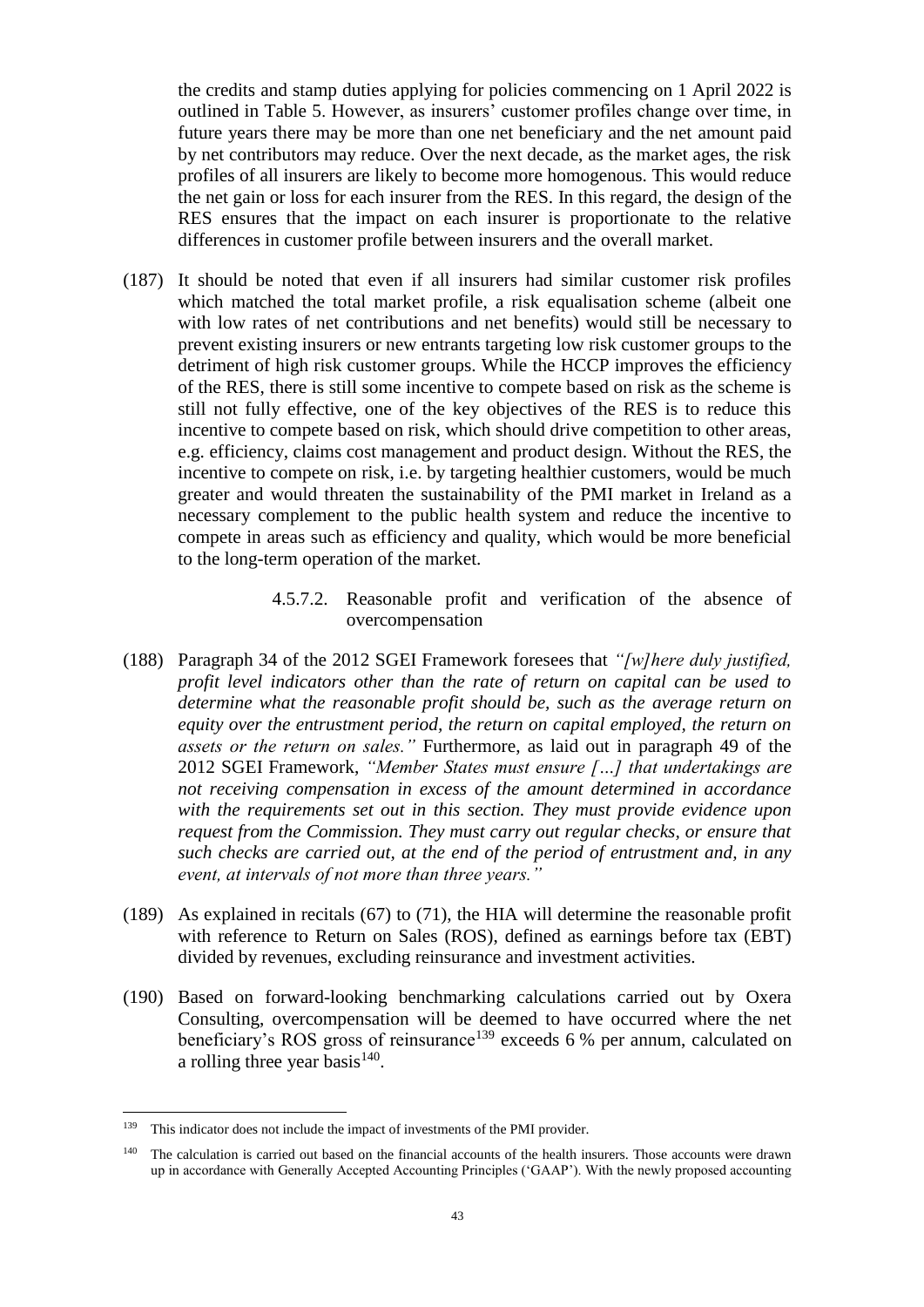- (191) Considering that a ROS of 6 % falls within the range established by Oxera Consulting (see recital [\(71\)\)](#page-15-0), the Commission considers that it can be considered a reasonable profit $141$ .
- (192) Based on Vhi's business plan and historical figures, Oxera has estimated that the ROS gross of reinsurance of the expected net beneficiary (Vhi Healthcare) will be 3.2 % in 2022 and 2.8 % in 2023 and 3.8 % in 2024, 2025 and 2026. Therefore, it does not appear likely that Vhi Healthcare will be overcompensated in the future. In any event, HIA will carry out an overcompensation test during the entire period covered by the present decision (i.e.  $2022-2027$ ), on a rolling three year basis<sup>142</sup>. The fact that the overcompensation test is carried out on a rolling three year basis (so effectively every year an overcompensation test is carried out) is in line with the SGEI Framework, which requires in paragraph 49 that overcompensation checks are carried out at least at intervals of not more than three years. Furthermore, as outlined in recital [\(80\),](#page-17-1) a clear procedure has been established for the recovery of any overcompensation that may be found to have occurred under the RES.
- <span id="page-43-0"></span>(193) That said, it results from the manner in which the system is set up that overcompensation is highly unlikely. The operation of the RES aims to ensure that insurers are not impacted beyond the degree necessary to ensure an efficient and sustainable, community-rated PMI market. A key feature of the RES is that the amount of compensation provided to all insurers does not exceed what is necessary to cover the net cost of discharging the public service obligations, including a reasonable profit. In the absence of community rating, an insurer

regulations (see recital [\(75\)](#page-16-0) to [\(79\)\)](#page-17-0), Ireland has further detailed the accounting requirements. According to Vhi, those new accounting regulations diverge from GAAP and would introduce a "manifest error" in the overcompensation test since the accounts of the companies on the basis of which Oxera established a ROS in the range of 5.5 % to 8.6 % are drawn up in accordance with GAAP. The Commission notes that with the minimal deviation from GAAP, the Irish authorities address concerns expressed by the HIA in March 2020 when it provided the results of the overcompensation test for 2016-2018. The Commission acknowledges that imposing the same accounting standards on all insurers ensures equal treatment in the accounting and makes the calculation of possible overcompensation more reliable and consistent.

<sup>&</sup>lt;sup>141</sup> Vhi considers that the ROS benchmark should have been set at the upper end of the range calculated by Oxera Consulting because in Oxera Consulting's report the following statement is included: "*given the fact that [ILH and Laya] exhibit a relatively high level of profitability, the appropriate ROS benchmark could lie towards the upper end of the range*." (emphasis added) The Commission notes that this is a mere suggestion and that in principle every benchmark falling within the range calculated by Oxera Consulting would be "reasonable". In addition, the Commission notes that it was Vhi that in the context of a public consultation leading to the HIA report "HIA Recommendation for an Appropriate Benchmark for the Overcompensation Assessment" of July 2021 stated that it believes that the ROS benchmark should be increased "*to a minimum of between 5.6% and 7.5% (based on comparable companies operating in Ireland)*". The Commission notes that a ROS of 6 % falls within the range proposed by Vhi.

<sup>&</sup>lt;sup>142</sup> ILH has claimed that the overcompensation test as approved in the 2016 Decision could be circumvented by the net beneficiary. The Commission notes that the overcompensation test applies to all insurers in the same way. The accounts on the basis of which the overcompensation test is carried out were certified by an independent accountant as required under Irish legislation and prepared according to standard international accounting principles. As part of the overcompensation test 2017-2019 (published in 2020), the HIA had concerns as to the accounting treatment of some items and the inability to prescribe the bases of accounting used to prepare the financial statements or adjust the results for known anomalies. The Department of Health took this seriously and requested the HIA to review the overcompensation test and to provide a recommendation for a draft of regulations which would make such prescription (see Section 7F of the Act which provides that the Minister for Health can issue regulations concerning the statements of profit and loss which are to be given to the Health Insurance Authority). As a result, there were changes proposed to the accounting standards which are described in recitals [\(75\)](#page-16-0) to [\(79\).](#page-17-0) In addition, ILH indicated its preference to refer to the Solvency II Directive when preparing the accounts. Ireland in its proposal for updating the accounting standards does take into account the Solvency II Directive where relevant (see recital [\(78\)\)](#page-17-2).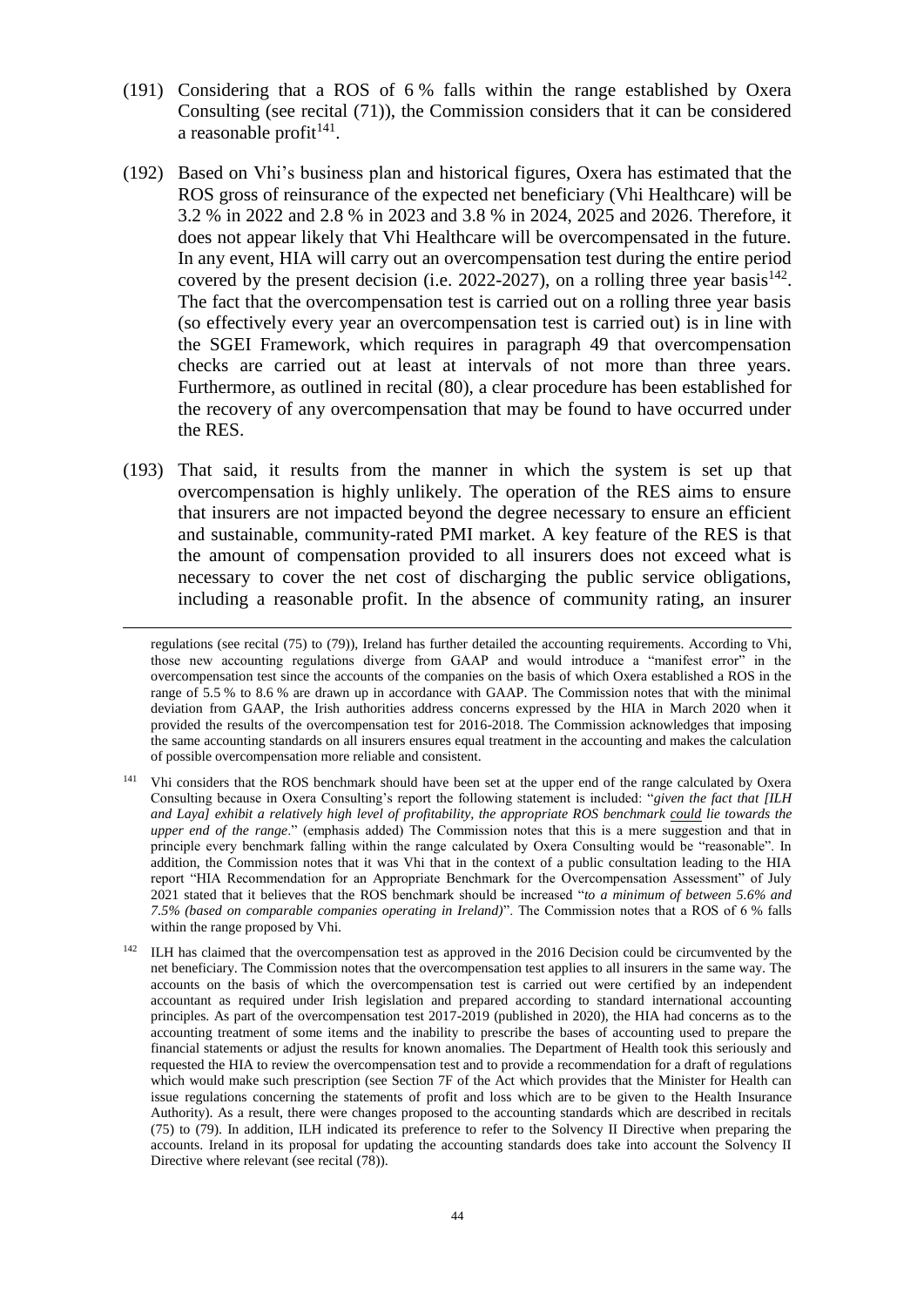would not charge below the expected cost of insuring an individual (or at least the expected cost of insuring all individuals in its portfolio). However, under the RES, the amount of compensation received (gross premium plus any applicable credits) is lower than what is necessary to cover the net cost of discharging the public service obligation, i.e. the cost of insuring older lives.<sup>143</sup> This is the result of the fact that the level of credits is determined so that, after allowing for the impact of the scheme, the claims costs for any age and gender group would not be more than a fixed percentage of the market average (i.e. 137.5 %, rather than 100 % of the market average, which would represent a full equalisation of risk  $differences<sup>144</sup>$ ).

- <span id="page-44-0"></span>(194) The fact that the scheme does not fully compensate for the risks associated with less healthy lives means that insurers with a portfolio composed of a higher proportion of healthy lives will always have the capacity for profitability (at the expense of insurers with less healthy lives) and the RES will never fully compensate the net beneficiary of the scheme for the risks associated with their population of insured lives. Therefore, the scheme will not distort competition in the market by driving the profits down to an unsustainable level.
- <span id="page-44-1"></span>(195) The introduction of the HCCP does not affect the above assessment in recitals [\(193\)](#page-43-0) and [\(194\).](#page-44-0) Under the HCCP only a portion of the high cost claims will be paid out of the Risk Equalisation Fund. Insurers will only apply to the Fund in respect of a percentage (i.e. initially set at of 40 %) of the claims above a certain amount (i.e. initially set at EUR 50 000), so the insurers will have to bear the remaining costs themselves<sup>145</sup>. This will apply in particular to individual customers who have complex medical needs<sup> $146$ </sup>. Thus, it remains true that the

 $143$ <sup>143</sup> Other insurance activities offered by the three health insurers are excluded and insurers are required to keep separate accounts for their health insurance business. The costs of luxury benefits, e.g. private accommodation in private hospitals, are excluded from the calculation of credits. Payments made to insurers reflect actual customer profiles and utilisation rates.

<sup>144</sup> See recitals [\(54\)](#page-11-0)[-\(55\).](#page-11-1)

<sup>&</sup>lt;sup>145</sup> The current calibration of the RES (excess of EUR 50 000 and quota share of 40 %) is considered as an improvement of the RES by Vhi; however, Vhi considered a quota share of 80 % and claims excess of EUR 70 000 (later to be lowered to EUR 30 000) more appropriate. In general, the Commission notes that, while the relevant figures for the RES' functioning between 1 April 2022 and 31 December 2023 are provided to reflect the functioning of the scheme, the Commission's assessment concerns the general methodology established by the Irish authorities for the functioning of the scheme (outlined in Sectio[n 2.5](#page-6-3) above) and not the exact calibration of the stamp duties, HCCP and other credits within the RES. The Commission also notes that the calibration is done by the HIA following an in-depth analysis of the relevant data and all insurers are consulted on their views on the RES, for example in the framework of the Health Insurance Consultative Forum (recital [\(208\)\)](#page-47-0).

<sup>&</sup>lt;sup>146</sup> ILH expressed concerns that as a consequence of the HCCP very expensive treatments would be disproportionally paid for by the net contributors to the Risk Equalisation Fund. In particular, ILH referred to of drugs that are not approved by the HSE and high cost (or "luxury") hospital accommodation. Laya expressed similar concerns, notably as regards high-cost drugs. As part of the process in setting up the HCCP, Ireland has confirmed that drugs not approved by the HSE cannot be reimbursed as part of a high cost claim, but only an equivalent drug that is approved by the HSE (Section 2 of the Health Insurance (Amendment) Act 2021). As regards accommodation costs, the Irish authorities have explained that there is scope currently for the HIA to make further recommendations to the Minister for Health for categories of claims costs to be excluded from high cost claims credits, as more information on the drivers of high cost claims becomes available during the operation of RES 2022. Section 7E of the Act (as amended) provides that the Health Insurance Authority can make recommendations to the Minister for Health on "*such matters concerning the carrying on of health insurance business and developments in relation to health insurance generally that the Authority considers ought to be brought to the attention of the Minister*", and also "*the amounts of the risk equalisation credits that the Authority considers, after having regard to such evaluation and analysis, would need to be afforded, under the Risk Equalisation Scheme, to persons insured by registered undertakings*" which includes the parameters of high cost claim credits.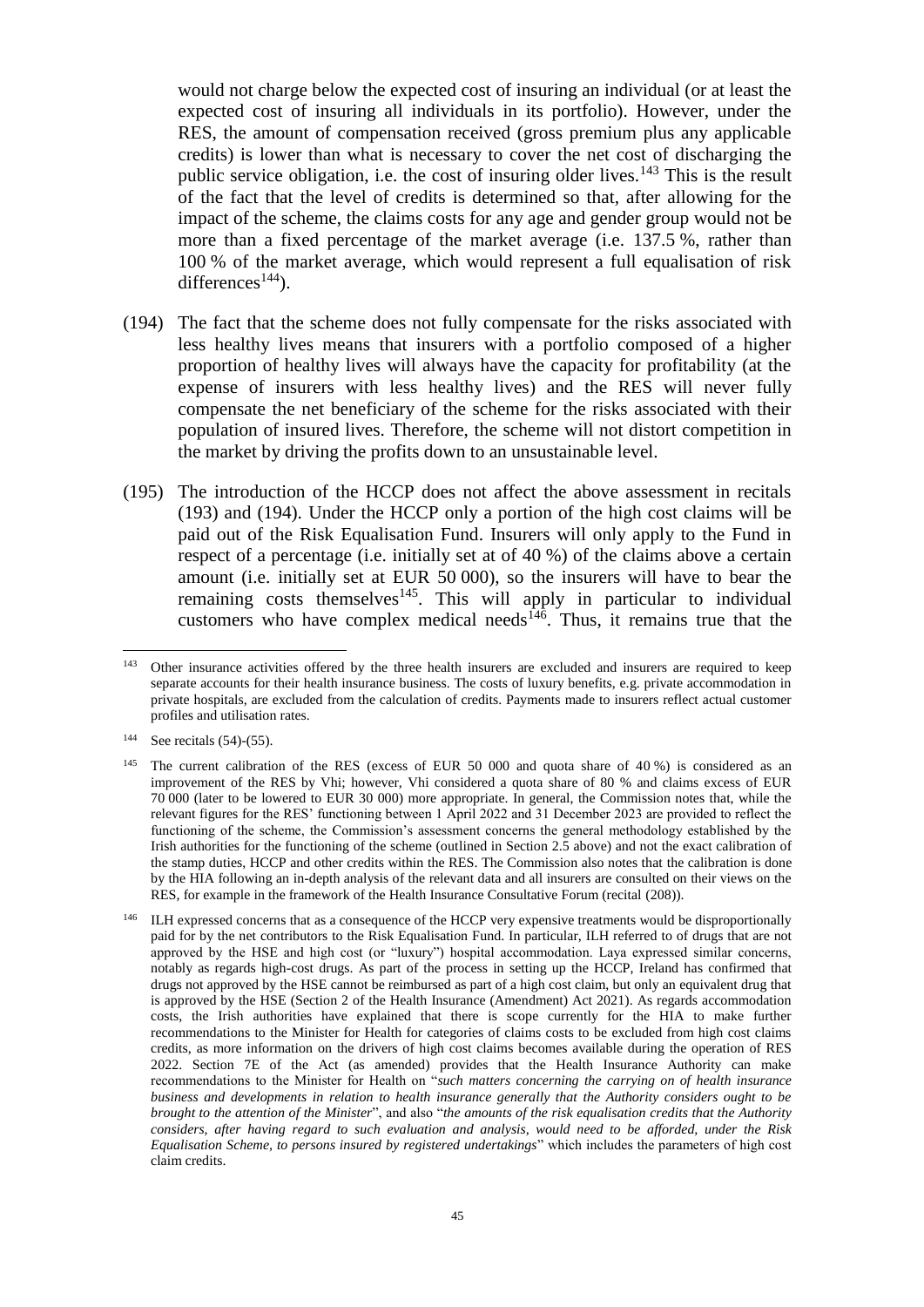amount of compensation received is lower than the cost of discharging the SGEI, which boils down to insuring older lives $147$ . In this respect, the Commission also notes that the HCCP will not lead to additional credits being distributed from the Risk Equalisation Fund, rather it will be a redistribution of existing credits (recital [\(61\)\)](#page-12-2).

(196) In light of the above, the Commission considers that the reasonable profit calculation and the verification of the absence of overcompensation are in line with the 2012 SGEI Framework.

#### 4.5.7.3. Efficiency Incentives

- (197) Paragraph 39 of the 2012 SGEI Framework reads: *"In devising the method of compensation, Member States must introduce incentives for the efficient provision of SGEI of a high standard, unless they can duly justify that it is not feasible or appropriate to do so."*
- (198) The RES represents a *sui generis* SGEI system, based on equalising 'bad risk' against 'good risk' differentials between insurers that remain exposed to competition and are not compensated on the basis of the full cost of providing health insurance. These differentials are not under the control of health insurers, as they result from the health status of the population and from the open enrolment obligation.
- (199) Furthermore, the RES has a number of features which encourage efficiency. As acknowledged at recital (105) of the 2016 Decision, the RES promotes competition on the basis of price and/or quality and discourages competition based on risk selection by insurers. The compensation provided to all insurers is based on a combination of expected costs (ARHC) and incurred costs (HUC). The HCCP would require insurers to bear a large proportion of the cost of meeting certain claims, since the Fund would only bear 40% of the cost exceeding the threshold of  $\epsilon$ 50,000. This will continue the competitive pressure on insurers to be efficient. The conclusion in recital (116) of the 2016 Decision remains valid also under the RES 2022 as neither the credit payments nor the HCCP payment will remove an insurer's incentive to be efficient, as the insurer always makes higher profits when efficient.
- (200) Further, at recital (118), the 2016 Decision noted that the utilisation credits paid for overnight stays in hospital are set at a level considerably below actual cost. As a result, insurers retain an incentive to avoid unnecessary overnight stays. The utilisation credits now also include day-case admissions to hospitals. The latter provides a further incentive for insurers to reduce unnecessary overnight stays, and thus encourage the transition of procedures to lower cost medically appropriate settings. This efficiency incentive remains a feature of the proposed RES 2022.

<sup>&</sup>lt;sup>147</sup> ILH expressed concerns that the introduction of the HCCP would lead to overcompensation of the insurer that is the net beneficiary. It follows from recital [\(195\)](#page-44-1) that this concern is unsubstantiated. In addition, the RES is under constant monitoring of the HIA, which has as one of its aims the avoidance of overcompensation. It does this by recommending to the Minister of Health the levels of the stamp duties, credits and calibration of the HCCP. The Commission also notes that ILH has indicated that if the HCCP is introduced in line with the recommendations from the HIA that it in principle does not object to it.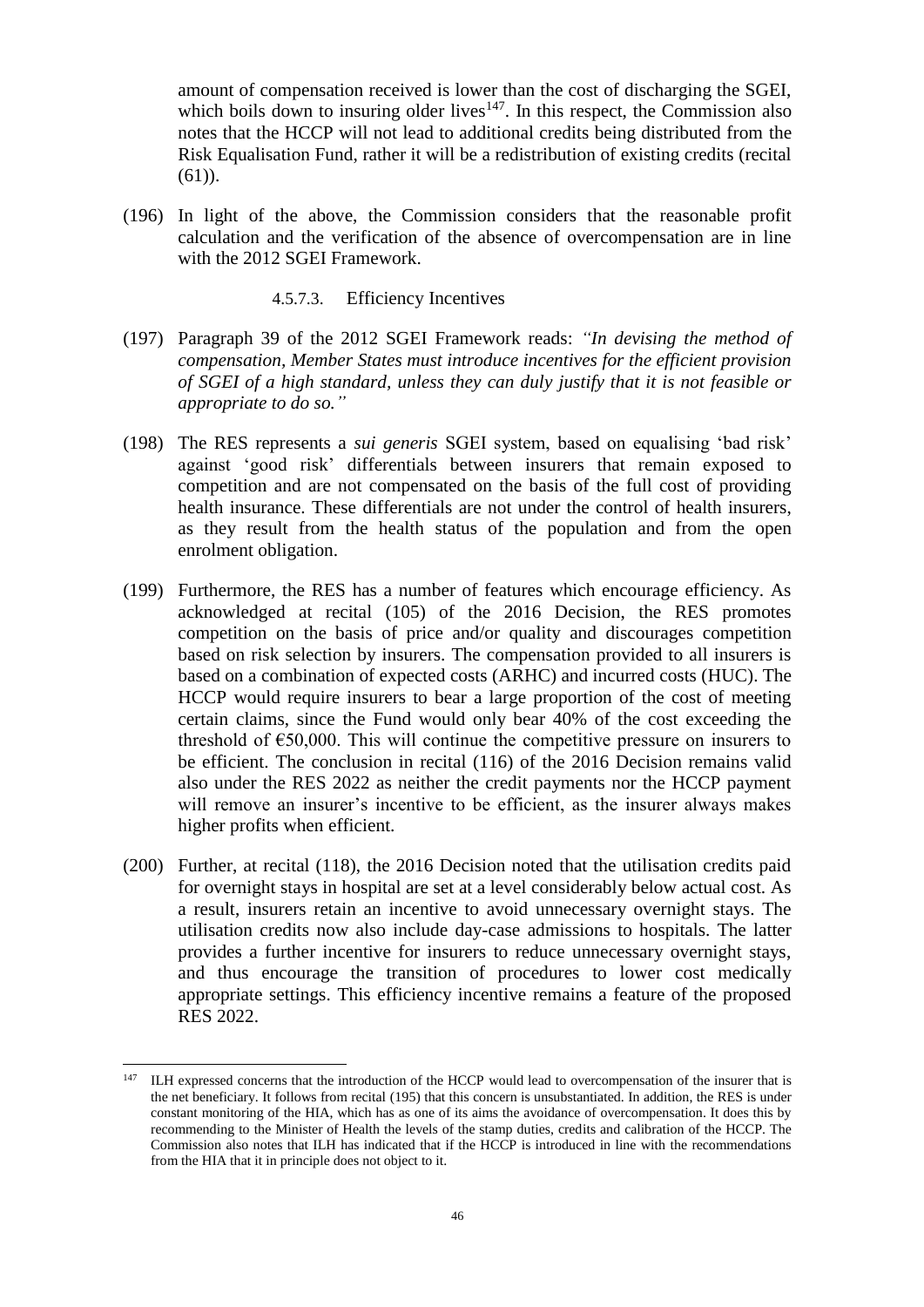- (201) At recital (119) of the 2016 Decision, other features beyond the specific context of the RES by which the Irish authorities promoted the general efficiency of the health insurance market were listed:
	- (a) In terms of consumer choice and information, the HIA provides an online comparison tool<sup>148</sup> which enables consumers to compare benefits and prices of all health insurance plans, and is intended to assist consumers in accessing the most appropriate policy at the most competitive premium. This tends to encourage consumer choice and information.
	- (b) As regards competition between providers, insurers are free to contract selectively with healthcare providers, and are not required to cover treatment in any particular hospital, whether public or private.<sup>149</sup>
- (202) Further, the actions for cost-containment<sup>150</sup> referred to recital (120) to the 2016 Decision bore fruit. According to Vhi, since 2016, these actions and additional initiatives, such as auto-adjudication of primary care benefits through online solutions, have resulted in significant savings for Vhi. Additionally, Vhi Healthcare conducted an information campaign in 2018 among its customers to educate them on entitlements to public treatment in public hospitals, which along with similar information campaigns by the other insurers has led to a significant reduction in public hospital claims costs, from a peak of EUR 629 million in 2016 to EUR 471 million in 2019.<sup>151</sup>
- (203) On this basis, the Commission concludes that also under the RES 2022 it is not necessary to require further efficiency incentives and that the introduction of the HCCP will only strengthen the incentive for insurers to be efficient.

4.5.7.4. Conclusion on the amount of compensation

(204) For the above-mentioned reasons, the Commission considers that no concerns are raised by the measure under assessment in relation to the requirements under section 2.8 of the 2012 SGEI Framework.

*4.5.8. Transparency*

(205) Paragraph 60 of the 2012 SGEI Framework states that: *"For each SGEI compensation falling within the scope of this Communication, the Member State* 

<sup>148</sup> See: [https://www.hia.ie/health-insurance-comparison.](https://www.hia.ie/health-insurance-comparison) 

<sup>&</sup>lt;sup>149</sup> This is subject to the application of Irish and EU competition law.

<sup>&</sup>lt;sup>150</sup> E.g. a review group established by insurance companies, the HIA and the Department of Health to effect real cost reductions in the PMI market, reduce payments to clinicians, and ask for audited bills to verify that charges were appropriate. In addition an Anti-Fraud Forum was set up to address fraud, abuse and inefficiency the healthcare system. Vhi, in addition, also took several initiatives to manage costs, such as targeted claims efficiency programs, reduction of the fees paid to providers, increased activity of Vhi's special claims investigation unit and the continued transition of procedures for lower cost, medically appropriate settings.

<sup>151</sup> The 2016 figures come from p.14 of the "Report of the Authority to the Minister for Health on an evaluation and analysis of returns from 1 July 2016 to 30 June 2017, including advice on risk equalisation credits." The 2019 figures come from p.21 of the "Report of the Authority to the Minister for Health on an evaluation and analysis of returns from 1 July 2019 to 30 June 2020, including advice on Risk Equalisation Credits." Both can be found at [https://www.hia.ie/publication/risk-equalisation.](https://www.hia.ie/publication/risk-equalisation)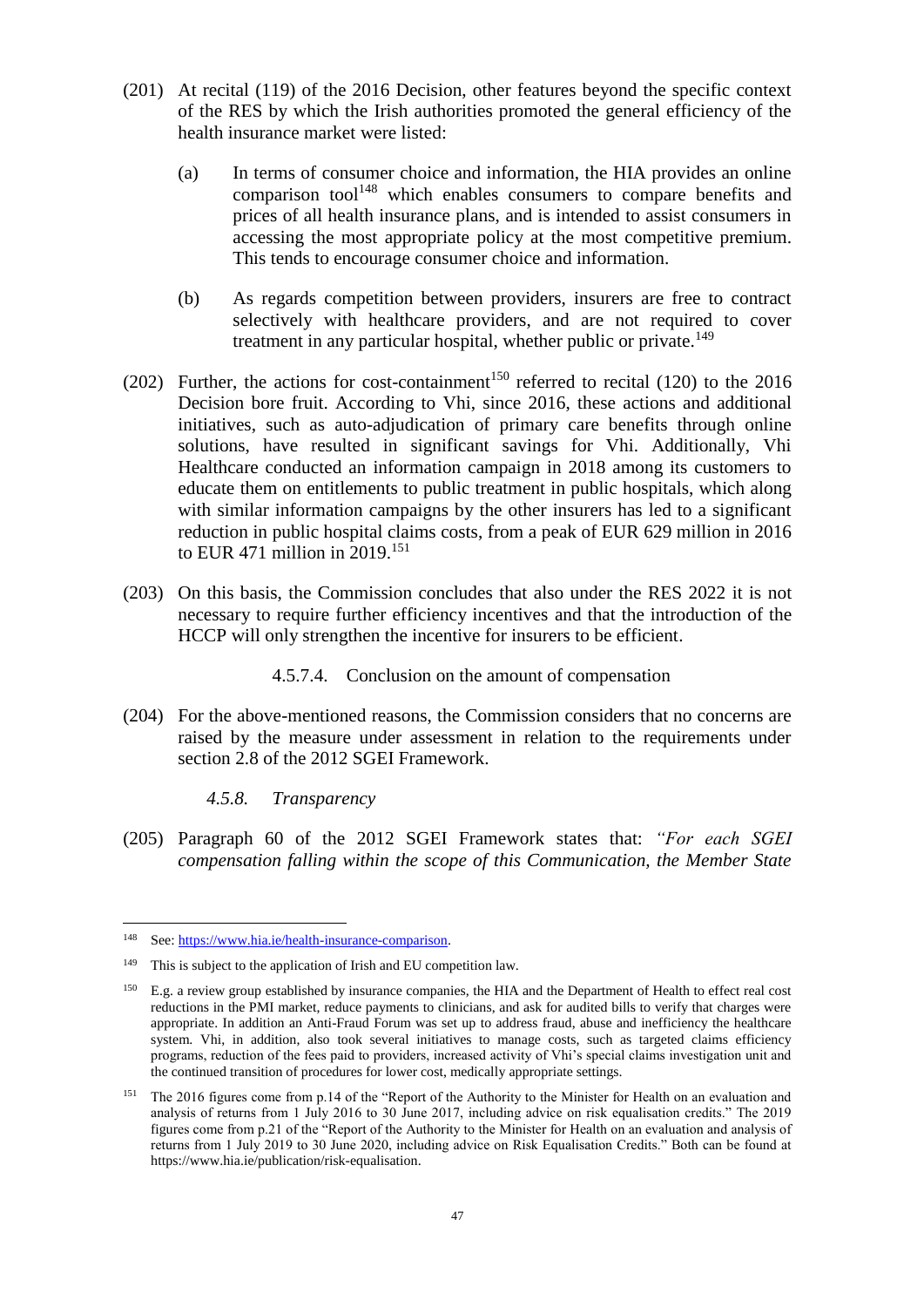*concerned must publish the following information on the internet or by other appropriate means:*

*(a) the results of the public consultation or other appropriate instruments referred to in paragraph 14;*

- *(b) the content and duration of the public service obligations;*
- *(c) the undertaking and, where applicable, the territory concerned;*
- *(d) the amounts of aid granted to the undertaking on a yearly basis*".
- (206) As regards the results of the public consultations referred to in recitals [\(159\)](#page-36-0) to  $(162)$ , the Commission notes that these were made available on the internet<sup>152</sup>. The content and duration of the public service obligations are clearly specified in the Act, which are published in the Irish Statute  $Book^{153}$ . The undertakings entrusted with the provision of the public service obligations (i.e. the health insurers) are published in the Register of Health Benefits Undertakings, maintained by the HIA.<sup>154</sup> As regards the amounts of aid granted on a yearly basis, the impact of risk equalisation for each undertaking is set out in the HIA's Report to the Minister for Health on an evaluation and analysis of returns from the previous 12 month period and advice on risk equalisation credits, which is published every year on the websites of the Department for Health and of the  $HIA<sup>155</sup>$ .
- (207) Furthermore, the Irish authorities outlined the steps taken to ensure transparency for insurers. The HIA has published a detailed explanation of the methodology it uses to determine the recommended level of credits and stamp duties.<sup>156</sup> The Irish authorities ensure that any changes to the level of credits and stamp duties are made known to the industry well in advance, so that insurers can prepare (see section 2.5.1.3.).
- <span id="page-47-0"></span>(208) In addition, in 2012 the Minister for Health established a Health Insurance Consultative Forum, which provides a regular mechanism for consultation with the market. This brings together the insurers, the Department of Health and the HIA meeting regularly to discuss developments in the PMI market, including any proposed changes to the credits and stamp duties.
- (209) In light of the above, the Commission considers that the transparency requirements set out in the 2012 SGEI Framework are fulfilled.
	- *4.5.9. Additional requirements which may be necessary to ensure that the development of trade is not affected to an extent contrary to the interests of the Union*
- (210) As explained in paragraph 51 of the 2012 SGEI Framework, *"The requirements set out in sections 2.1 to 2.8 are usually sufficient to ensure that aid does not*

<sup>152</sup> See footnote[s 124](#page-36-2) an[d 126.](#page-37-1)

<sup>153</sup> The electronic text of legislation can be found at [http://www.irishstatutebook.ie/.](http://www.irishstatutebook.ie/)

<sup>154</sup> Se[e http://www.hia.ie/regulation/register-of-health-benefit-undertakings.](http://www.hia.ie/regulation/register-of-health-benefit-undertakings)

<sup>155</sup> See: [https://www.hia.ie/publication/risk-equalisation.](https://www.hia.ie/publication/risk-equalisation)

<sup>156</sup> See the HIA's yearly reports published a[t https://www.hia.ie/publication/risk-equalisation.](https://www.hia.ie/publication/risk-equalisation)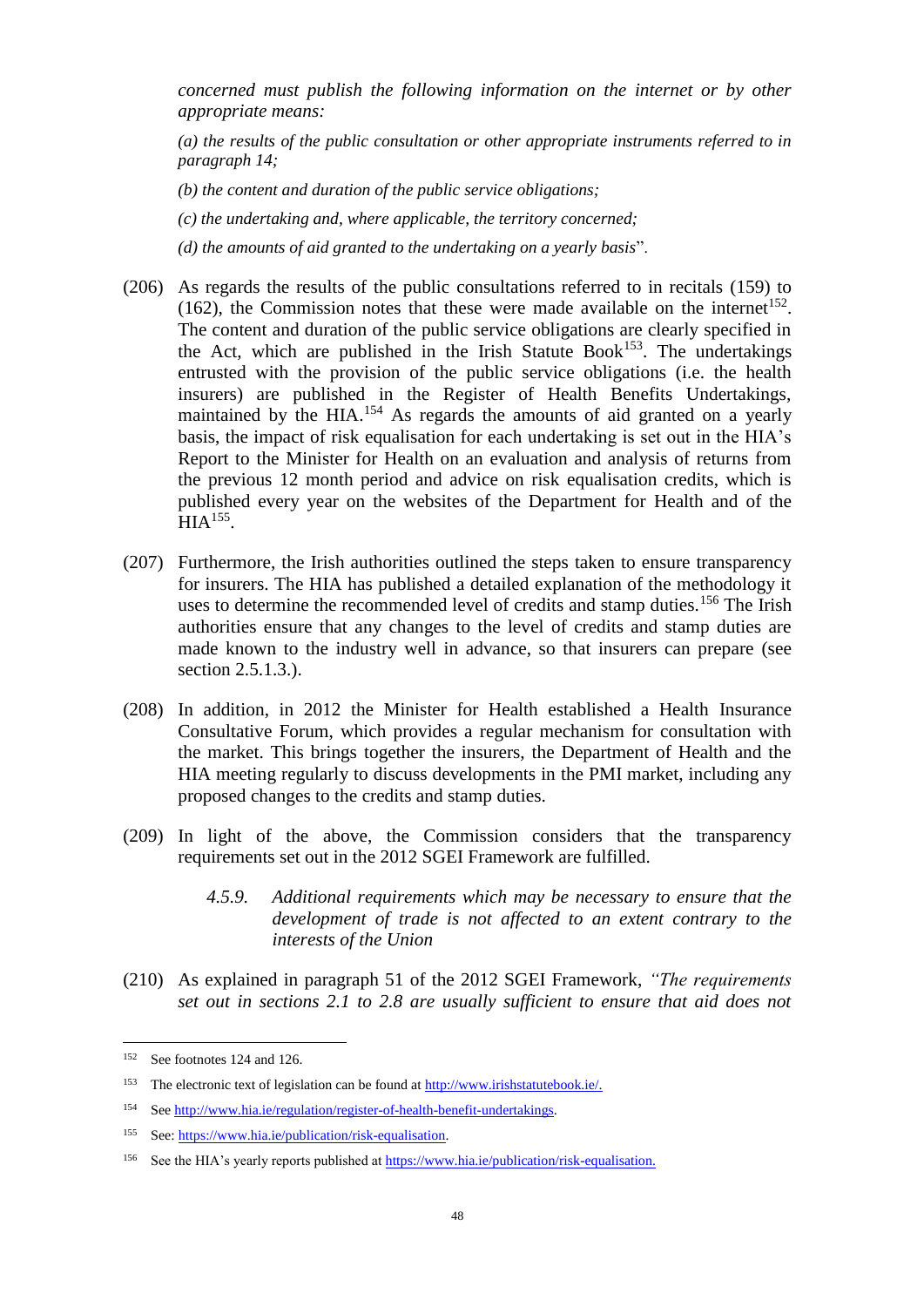*distort competition in a way that is contrary to the interests of the Union."* According to paragraph 52 of the 2012 SGEI Framework, *"[i]t is conceivable, however, that in some exceptional circumstances, serious competition distortions in the internal market could remain unaddressed and the aid could affect trade to such an extent as would be contrary to the interest of the Union."*

- (211) The Commission recalls that fulfilment of the other requirements set out in the 2012 SGEI Framework is usually sufficient to ensure that the aid does not distort competition in a way that is contrary to the interests of the Union. The Commission concludes that that is the case in relation to the measure under examination.
- (212) Nevertheless, in the 2016 Decision, the Commission commented on a proposal by the Irish authorities which later became the 125% floor mentioned at recital [\(51\)](#page-10-0) of the present decision. As explained in recitals (37) and (130)-(133) to the 2016 Decision, this threshold was intended to protect competition and ensure that efficient insurers remain able to make an adequate return. The 125% floor is laid down in sections  $7E(1)(b)(iii)(II)$  and  $7E(2)(a)(vii)$  of the Act and it is not proposed to change under the RES 2022<sup>157</sup>.
- (213) Considering the above, the Commission welcomes that Ireland maintains the 125 % floor in the Act to ensure that no serious distortion of competition will be induced by the RES.

<sup>157</sup> <sup>157</sup> Vhi proposed to abolish the 125 % floor from the Act. The Commission notes that in the 2016 Decision (footnote 34) it was explained that the floor would only be revisited once more granular or robust health status measures would be developed as part of the RES. Those more granular or robust health status measures would be the use of diagnostic related groups coding (DRG) to develop DRG-based credits. DRG is a more refined and granular health status measure whereby the RES would take into account more risk factors than just age and gender. Thus far, Ireland has not managed to develop DRG based credits based on the information available to it and the HIA. While the HCCP will improve the distribution of credits based on health status, the HCCP is not of such a refined and granular nature that it offers information on the health status of all customers using healthcare. Therefore, the conditions set out in the 2016 Decision to revisit the 125 % floor have not been met.